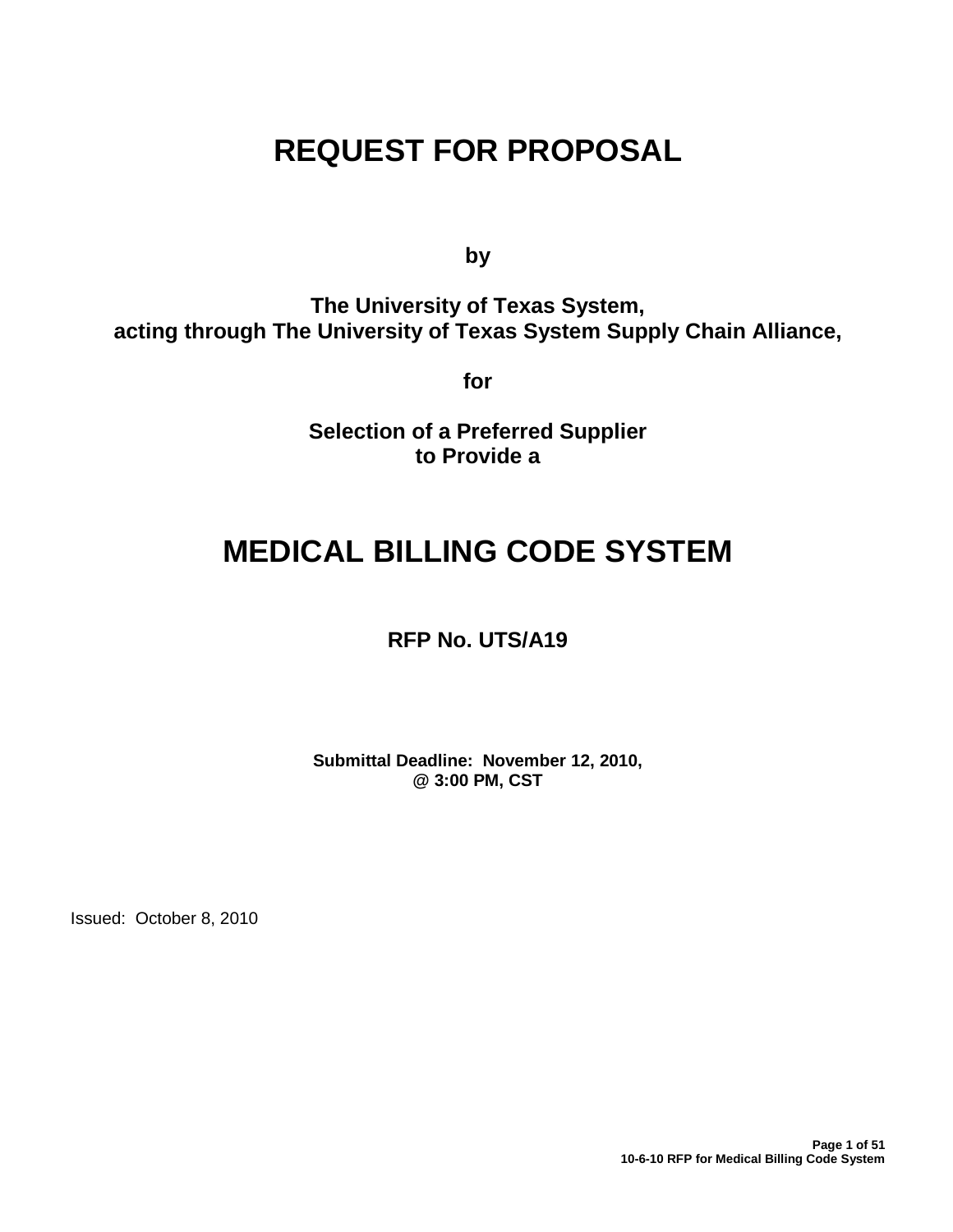# **TABLE OF CONTENTS**

| SECTION 5: SPECIFICATIONS, ADDITIONAL QUESTIONS AND SCOPE OF WORK 27 |  |
|----------------------------------------------------------------------|--|
|                                                                      |  |

# **APPENDICES AND ATTACHMENTS**

| APPENDIX ONE          |                                                 |  |
|-----------------------|-------------------------------------------------|--|
| <b>APPENDIX TWO</b>   | UT SYSTEM POLICY ON UTILIZATION OF HISTORICALLY |  |
| <b>APPENDIX THREE</b> |                                                 |  |
| <b>APPENDIX FOUR</b>  | ELECTRONIC AND INFORMATION RESOURCES            |  |
| <b>APPENDIX FIVE</b>  | RIDERS TO BE ATTACHED TO AGREEMENT AWARDED TO   |  |
| ATTACHMENT A          |                                                 |  |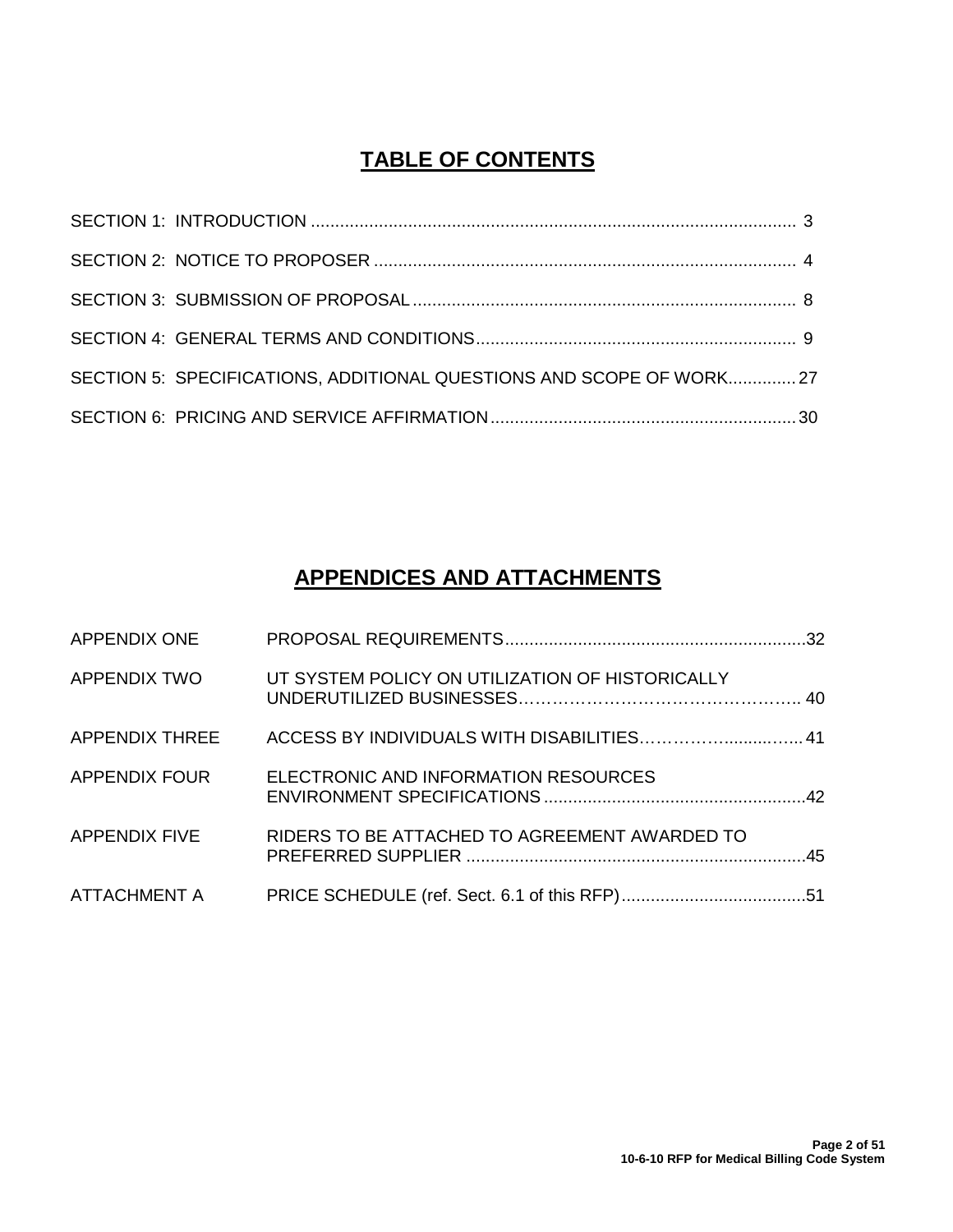#### **SECTION 1 INTRODUCTION**

# **1.1 Description of The University of Texas System**

The University of Texas System is comprised of 15 institutions of higher education with campuses across the State of Texas whose missions are devoted to world class healthcare, teaching, research, and public service (collectively, "**UT System**"). UT System currently has six health institutions and nine academic facilities, making it one of the larger education systems in the United States. With an operating budget of \$12.8 billion, UT System has a current student enrollment exceeding 202,000. UT System employs more than 84,000 faculty and staff, making UT System one of the largest employers in the State of Texas.

UT System is comprised of the following institutions:

- The University of Texas Medical Branch at Galveston (UTMB)
- The University of Texas Southwestern Medical Center at Dallas (UTSW)
- The University of Texas Health Center at Tyler (UTHCT)
- The University of Texas Health Science Center at Houston (UTHSCH)
- The University of Texas Health Science Center at San Antonio (UTHSCSA)
- The University of Texas M.D. Anderson Cancer Center (UTMDACC)
- The University of Texas at Austin (UT Austin)
- The University of Texas at Arlington (UT Arlington)
- The University of Texas at San Antonio (UTSA)
- The University of Texas at Dallas (UTD)
- The University of Texas Pan American (UTPA)
- The University of Texas of the Permian Basin (UTPB)
- The University of Texas at El Paso (UTEP)
- The University of Texas at Brownsville (UTB)
- The University of Texas at Tyler (UTTY)

UT System has established the University of Texas System Supply Chain Alliance (the "**Alliance**") to conduct and coordinate strategic purchasing initiatives across UT System. UTMB, UTSW, UTHCT, UTHSCH, UTHSCSA and UTMDACC are members of the Alliance. The Alliance is also affiliated with UT System academic campuses and Baylor College of Medicine, Texas Tech University, and Texas Tech University Health Sciences Center. Through a collaborative relationship, the Alliance seeks to combine the supply chain and contracting activities and efforts to obtain best value goods, services, and equipment, while reducing total acquisition costs.

The Alliance has created a team of supply chain professionals (the "**Strategic Sourcing Team**") that has been tasked with executing Alliance purchasing initiatives. The Strategic Sourcing Team assembles a team of subject matter experts ("**SMEs**") from each participating institution to assist in the development of each sourcing event and the evaluation of suppliers during the procurement process. SMEs are involved from the sourcing event's initial inception and work with the Alliance and UT System to select the best value supplier(s).

By participating in this Request for Proposal (**"RFP"**), proposer(s) (collectively, "**Proposer**") agrees to extend all goods, services and pricing to any Alliance member or affiliate (collectively, "**Institutional Participants**") that wishes to participant in any contract entered into with Proposer.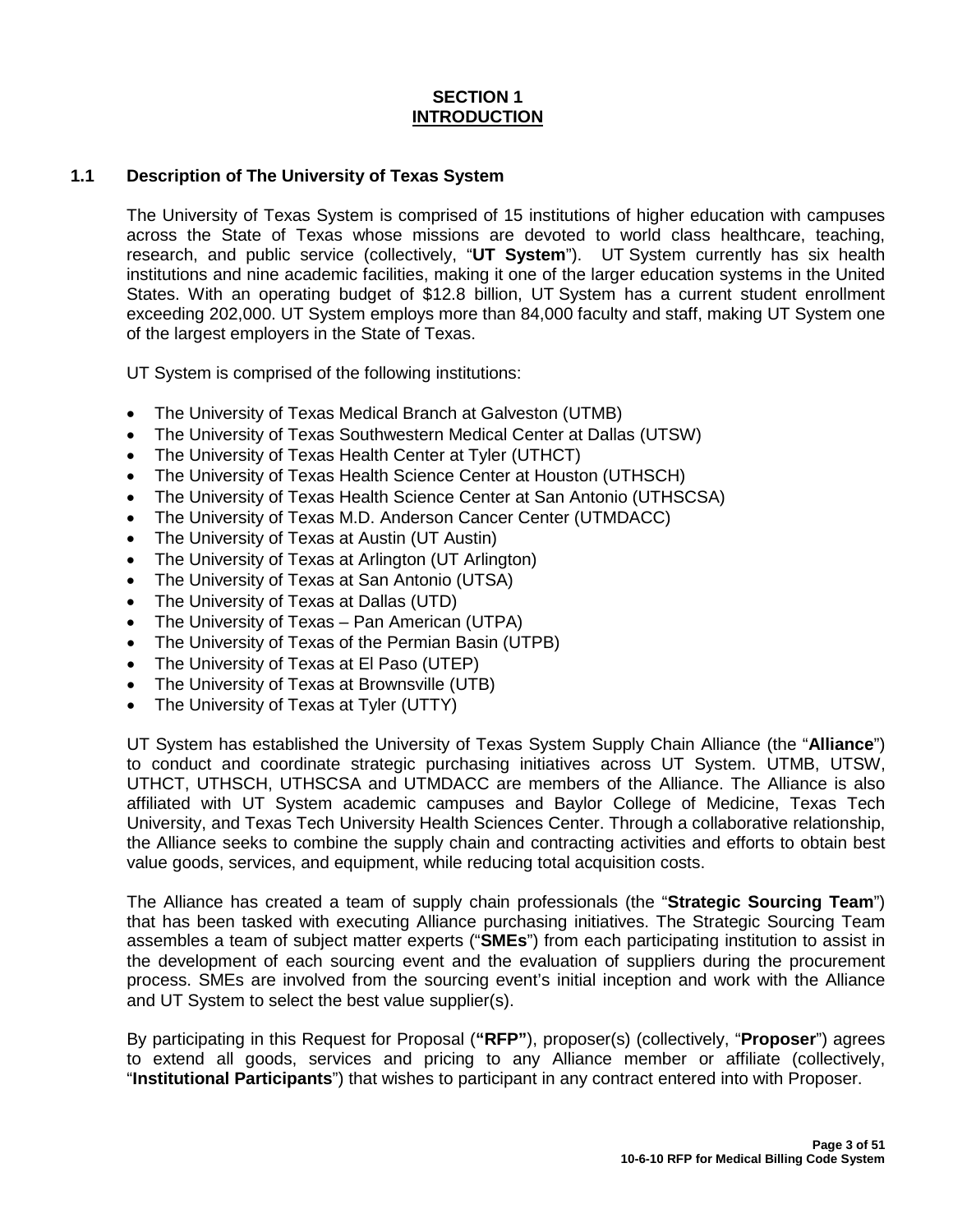# **1.2 Objective of this Request for Proposal**

UT System, acting through the Alliance, is soliciting proposals in response to this Request for Proposal, RFP No. UTS/A19 (this "**RFP**"), for Selection of a Preferred Supplier to provide a medical billing code system, including the software and services more specifically described in **Section 5.4**  (Scope of Work) of this RFP (collectively, the "**Services**").

UT System, acting through the Alliance, seeks to identify a potential supplier or suppliers that will provide the most practical and cost effective business model to serve the needs of Institutional Participants. The successful Proposer will be referred to and designated as "**Preferred Supplier**."

The goal of this RFP is to work toward solutions that will minimize cost, while maintaining or improving current service levels for all participating UT System institutions. Proposers should provide solutions involving HUB suppliers, where possible. UT System will work through the Alliance to team with one or more Preferred Suppliers and develop a relationship that will produce a win-win for all parties and establish practical business processes and procedures that will foster a strong working relationship.

Proposer is invited to submit a proposal to establish a strategic business alliance with UT System that will maximize the resources of both organizations to most effectively meet the requirements specified in this RFP document. Specifically this RFP process should:

- Provide a comprehensive and guaranteed pricing structure for the Services;
- Leverage the aggregate purchasing volumes of Institutional Participants;
- Achieve cost savings for Institutional Participants;
- Improve overall customer satisfaction; and
- Enhance relationships between Preferred Supplier and Institutional Participants.

# **SECTION 2 NOTICE TO PROPOSER**

#### **2.1 Submittal Deadline**

UT System will accept proposals submitted in response to this RFP until **3:00 PM**, Central Standard Time on **November 12, 2010** (the "**Submittal Deadline**").

# **2.2 UT System Contact Person**

Proposers will direct all questions or concerns regarding this RFP to the following UT System contact person (the "**UT System Contact**"):

> Chris Gross, Contract Manager UT System Supply Chain Alliance Strategic Sourcing Team Phone: 713.745.8339 Email: cgross@mdanderson.org

UT System specifically instructs all interested parties to restrict all contact and questions regarding this RFP to written communications forwarded to the UT System Contact. The UT System Contact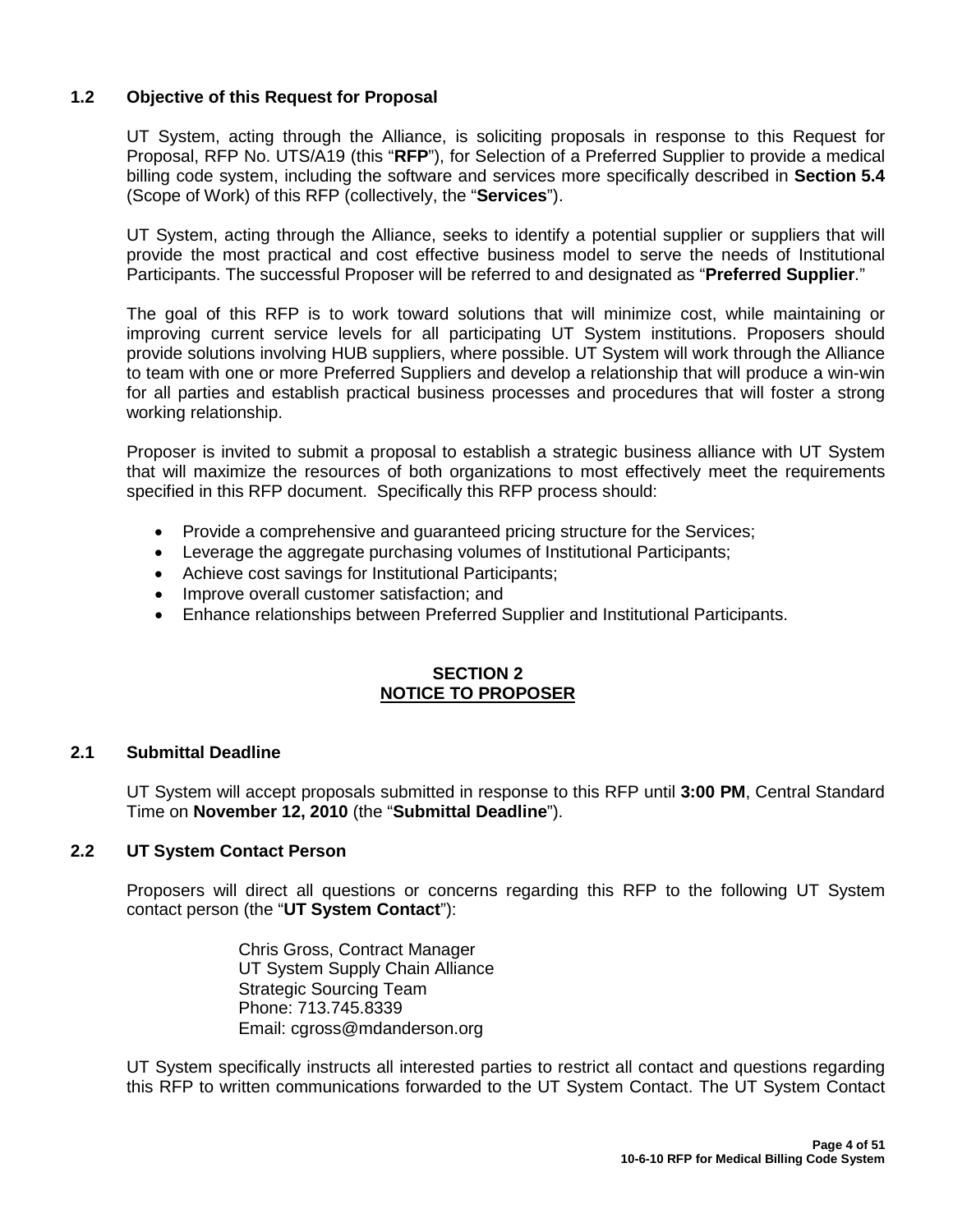must receive all questions or concerns no later than **November 4, 2010**. UT System will use a reasonable amount of time to respond to questions or concerns. It is UT System's intent to respond to all appropriate questions and concerns; however, UT System reserves the right to decline to respond to any question or concern.

# **2.3 Criteria for Selection**

Successful Proposer, if any, selected by UT System in accordance with the requirements and specifications set forth in this RFP, will be the Proposer that submits a proposal in response to this RFP, on or before the Submittal Deadline, that is most advantageous to UT System.

Proposer is encouraged to propose terms and conditions offering the maximum benefit to UT System in terms of (1) software and services provided to UT System, (2) total overall cost to UT System, and (3) project management expertise. Proposers should describe all educational, state and local government discounts, as well as any other applicable discounts that may be available to UT System in a contract for the Services.

An evaluation team from UT System will evaluate proposals. The evaluation of proposals and the selection of Preferred Supplier will be based on the information provided by Proposer in its proposal. UT System may give consideration to additional information if UT System deems such information relevant.

The criteria to be considered by UT System in evaluating proposals and selecting Preferred Supplier, will be those factors listed below:

- 2.3.1 Threshold Criteria Not Scored
	- 2.3.1.1 Ability of UT System to comply with laws regarding Historically Underutilized Businesses; and
	- 2.3.1.2 Ability of UT System to comply with laws regarding purchases from persons with disabilities.
- 2.3.1 Scored Criteria

| 2.3.2.1 | cost of the goods and services;                                                          |
|---------|------------------------------------------------------------------------------------------|
| 2.3.2.2 | reputation of Proposer and of Proposer's goods or services;                              |
| 2.3.2.3 | quality of Proposer's goods or services;                                                 |
| 2.3.2.4 | extent to which the goods or services meet UT System's needs;                            |
| 2.3.2.5 | Proposer's past relationship with UT System;                                             |
| 2.3.2.6 | the total long-term cost to UT System of acquiring Proposer's goods or<br>services; and  |
| 2.3.2.6 | Proposer's exceptions to the terms and conditions set forth in Section 4 of<br>this RFP. |

# **2.4 Key Events Schedule**

| <b>Issuance of RFP</b>                                           | October 8, 2010  |
|------------------------------------------------------------------|------------------|
| <b>Pre-Proposal Conference</b><br>(ref. Section 2.6 of this RFP) | October 18, 2010 |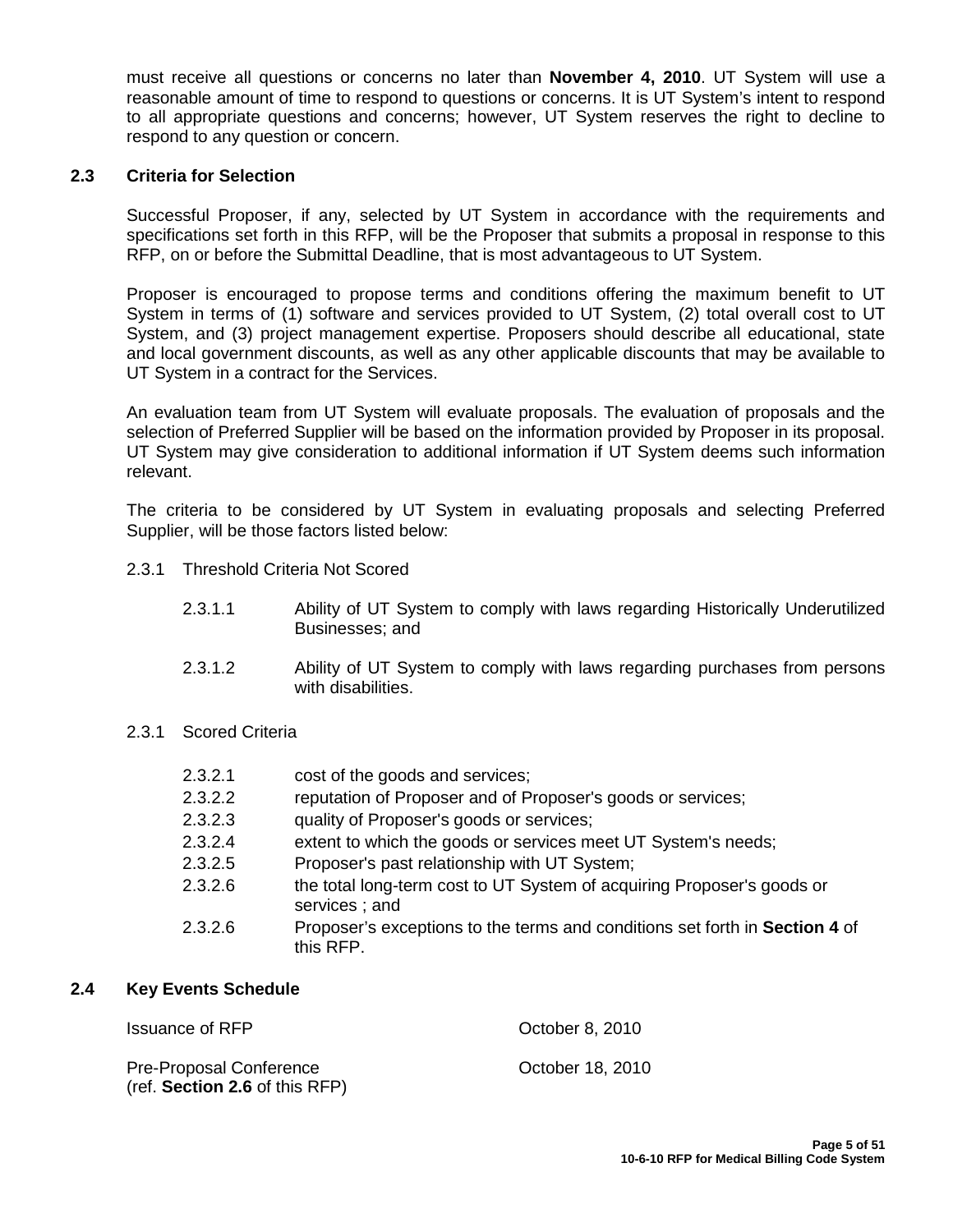| Deadline for Questions/Concerns<br>(ref. Section 2.2 of this RFP) | November 4, 2010                                       |
|-------------------------------------------------------------------|--------------------------------------------------------|
| <b>Submittal Deadline</b><br>(ref. Section 2.1 of this RFP)       | 3:00 PM, Central Standard<br>Time on November 12, 2010 |
| <b>Selection of Finalists</b>                                     | December 2010                                          |
| <b>Finalists Interviews</b>                                       | Early January 2011                                     |
| Anticipated Contract Award(s)                                     | Late January 2011                                      |

IMPORTANT NOTICE: The Key Events Schedule represents many sourcing and contracting activities occurring within a short period of time. Proposer is asked in advance to make the following resources available to expedite the selection and contracting process:

- 1. If selected as a finalist, Proposer may be required to attend an interview session that includes a face-to-face meeting with an advance notice of no more than one week. The anticipated location of this activity is Houston, Texas.
- 2. If selected for contract award, Proposer should have its chief legal and business officers available for commencement of contract negotiations with 72 hours of notice of award. Such negotiations may take place face-to-face in order to expedite the contracting phase. The anticipated location of this activity is Austin, Texas. Proposer is requested to reference **Section 5.3** of this RFP and provide any exceptions as part of Proposer's RFP response.

**Proposer should not underestimate the necessity of complying with the Key Events Schedule and critical activities listed above. UT System reserves the right to revise the Key Events Schedule at any time.**

#### **2.5 Historically Underutilized Businesses**

2.5.1 All agencies of the State of Texas are required to make a good faith effort to assist historically underutilized businesses (each a "**HUB**") in receiving contract awards. The goal of the HUB program is to promote full and equal business opportunity for all businesses in contracting with state agencies. Pursuant to the HUB program, if under the terms of any agreement or contractual arrangement resulting from this RFP, Preferred Supplier subcontracts any of the Services, Preferred Supplier must make a good faith effort to utilize HUBs certified by the Texas Procurement and Support Services Division of the Texas Comptroller of Public Accounts or any successor agency. Proposals that fail to comply with the requirements contained in this **Section 2.5** will constitute a material failure to comply with advertised specifications and will be rejected by UT System as non-responsive. Additionally, compliance with good faith effort guidelines is a condition precedent to awarding any agreement or contractual arrangement resulting from this RFP. Proposer acknowledges that, if selected by UT System, its obligation to make a good faith effort to utilize HUBs when subcontracting any of the Services will continue throughout the term of all agreements and contractual arrangements resulting from this RFP. Furthermore, any subcontracting of the Services by Proposer is subject to review by UT System to ensure compliance with the HUB program.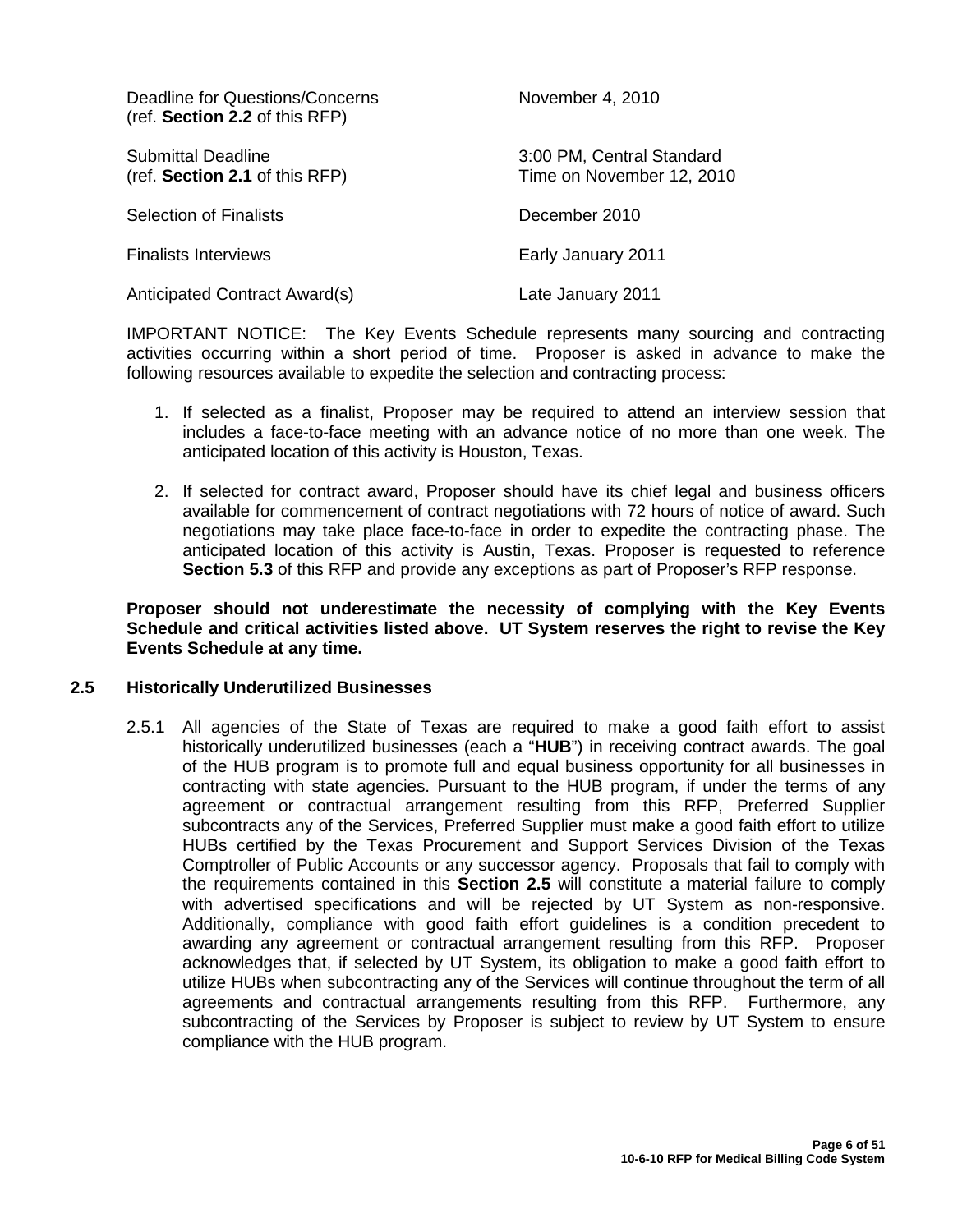- 2.5.2 UT System has reviewed this RFP in accordance with Title 34, *Texas Administrative Code*, Section 20.13 (a), and has determined that subcontracting opportunities are probable under this RFP.
- 2.5.3 A HUB Subcontracting Plan ("**HSP**") is required as part of Proposer's proposal. The HSP will be developed and administered in accordance with UT System's Policy on Utilization of Historically Underutilized Businesses attached as **APPENDIX TWO** and incorporated herein for all purposes.

*Each Proposer must complete and return the HSP in accordance with the terms and conditions of this RFP, including APPENDIX TWO. Proposals that fail to do so will be considered non-responsive to this RFP in accordance with Section 2161.252, Texas Government Code.*

Preferred Supplier will not be permitted to change its HSP unless: (1) Preferred Supplier completes a newly modified version of the HSP in accordance with the terms of **APPENDIX TWO** that sets forth all changes requested by Preferred Supplier, (2) Preferred Supplier provides UT System with such modified version of the HSP, (3) UT System approves the modified HSP in writing, and (4) all agreements or contractual arrangements resulting from this RFP are amended in writing by UT System and Preferred Supplier to conform to the modified HSP.

2.5.4 Proposer must submit one (1) signed copy of the HSP to UT System at the same time as it submits its proposal to UT System (ref. **Section 3.1** of this RFP). The signed copy of the HSP (the "**HSP Packet**") must be submitted electronically utilizing the Ariba® e-sourcing tool as more particularly described in **Section 3.1** of this RFP. Proposer must ensure that the HSP Packet is submitted according to the electronic instructions provided in this RFP.

Any proposal submitted in response to this RFP that is not accompanied by an HSP Packet meeting the above requirements will be rejected by UT System and remain unopened, as that proposal will be considered non-responsive due to material failure to comply with advertised specifications. Furthermore, UT System will open a Proposer's HSP Packet prior to opening the proposal submitted by Proposer, in order to ensure that Proposer has submitted a signed copy of the Proposer's HSP Packet as required by this RFP. A Proposer's failure to submit a signed copy of the completed HSP Packet as required by this RFP will result in UT System's rejection of the proposal submitted by that Proposer as nonresponsive, due to material failure to comply with advertised specifications; such a proposal will remain unopened and will be disqualified and not reviewed by UT System (ref. **Section 1.5** of **Appendix One** to this RFP).

**Note**: The requirement that Proposer provide a signed and completed HSP Packet under this **Section 2.5.4** is separate from and does not affect Proposer's obligation to provide UT System with its proposal as specified in **Section 3.1** of this RFP.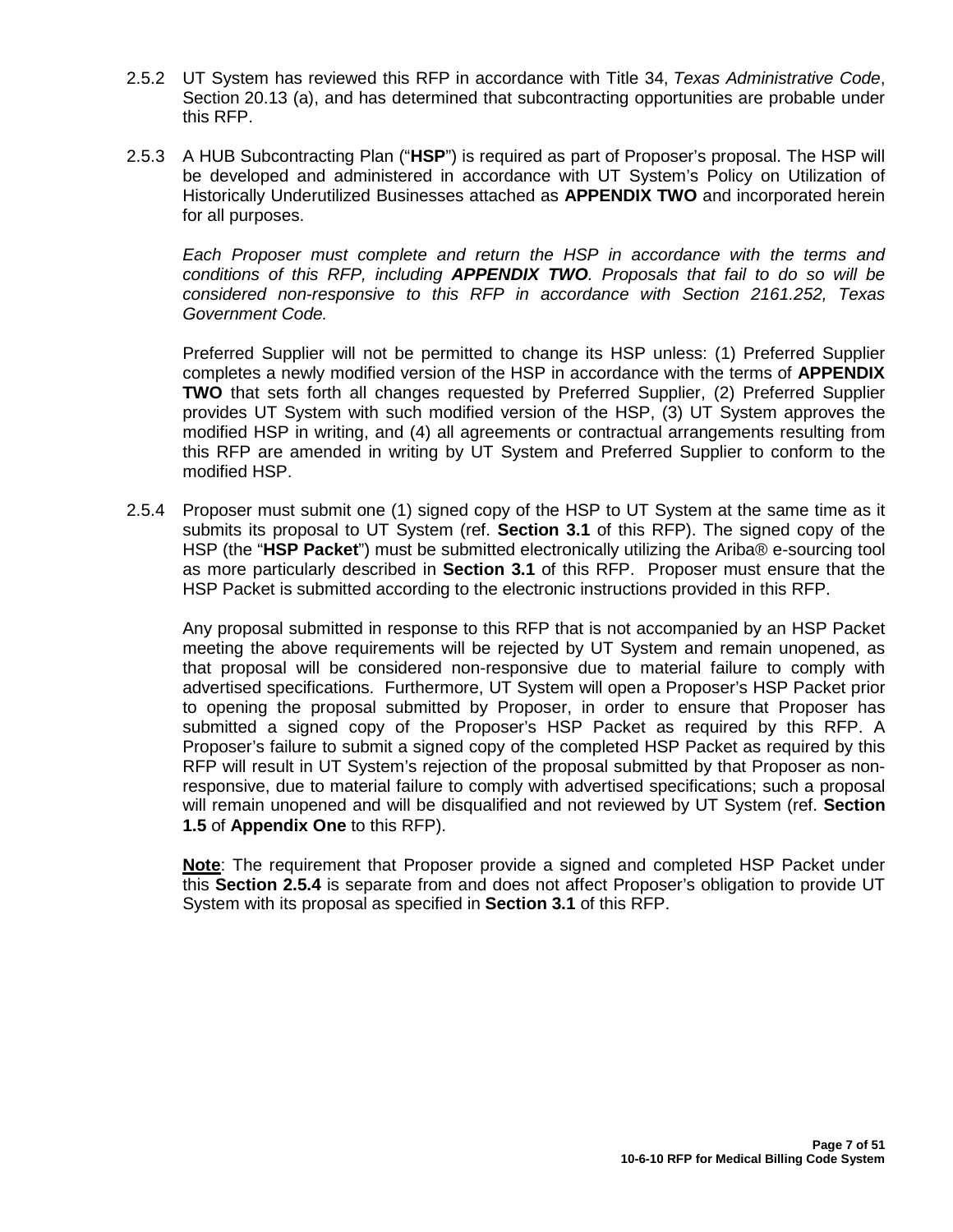# **2.6 Pre-Proposal Conference**

UT System will hold a pre-proposal conference at 2:00 PM, Central Standard Time, on October 18, 2010. Proposers may attend the conference in one of the following two formats:

in person attendance located in the Bank of America Building at 1020 Holcombe Blvd. Suite 1450, Houston, TX, 77030 (located in the Texas Medical Center); or

webinar broadcast via the Internet utilizing the "Go-to-Meeting" webinar conference service.

The Pre-Proposal Conference will allow all Proposers an opportunity to ask the Alliance, the Strategic Sourcing Team, and UT System HUB representatives relevant questions and clarify provisions of this RFP. Proposer should notify the UT System Contact no later than October 14, 2010, whether it will attend the Pre-Proposal Conference, by emailing the UT System Contact at [cgross@mdanderson.org.](mailto:cgross@mdanderson.org) Proposers must clearly state in which format it will attend. If the Proposer elects to attend the Pre-Proposal Conference in the webinar format, UT System will provide complete details and instructions (including personal computer requirements). If Proposer elects to attend the Pre-Proposal Conference in person, there will be a strict limit of two (2) in-person individuals per Proposer.

### **SECTION 3 SUBMISSION OF PROPOSAL**

### **3.1 Electronic Submission Notice**

Submittal of proposals in response to this RFP will be conducted entirely electronically, utilizing The University of Texas MD Anderson Cancer Center's Ariba® e-sourcing tool. To register for participation in this RFP, please email or call the UT System Contact for further instruction. An original signature by an authorized officer of Proposer must appear on the Execution of Offer (ref. **Section 2** of **APPENDIX ONE**) and electronically uploaded as instructed. Proposals must be completed and received by UT System on or before the Submittal Deadline (ref. **Section 2.1** of this RFP).

#### **3.2 Proposal Validity Period**

Each proposal must state that it will remain valid for UT System's acceptance for a minimum of one hundred eighty (180) days after the Submittal Deadline, to allow time for evaluation, selection, and any unforeseen delays.

#### **3.3 Terms and Conditions**

3.3.1 Proposer must comply with the requirements and specifications contained in this RFP, the General Terms and Conditions (ref. **Section 4** of this RFP), the Notice to Proposer (ref. **Section 2** of this RFP), Proposal Requirements (ref. **APPENDIX ONE**) and the Specifications, Additional Questions and Scope of Work (ref. **Section 5** of this RFP). If there is a conflict among the provisions in this RFP, the provision requiring Proposer to supply the better quality or greater quantity of goods and services will prevail, or if such conflict does not involve quality or quantity, then interpretation will be in the following order of precedence: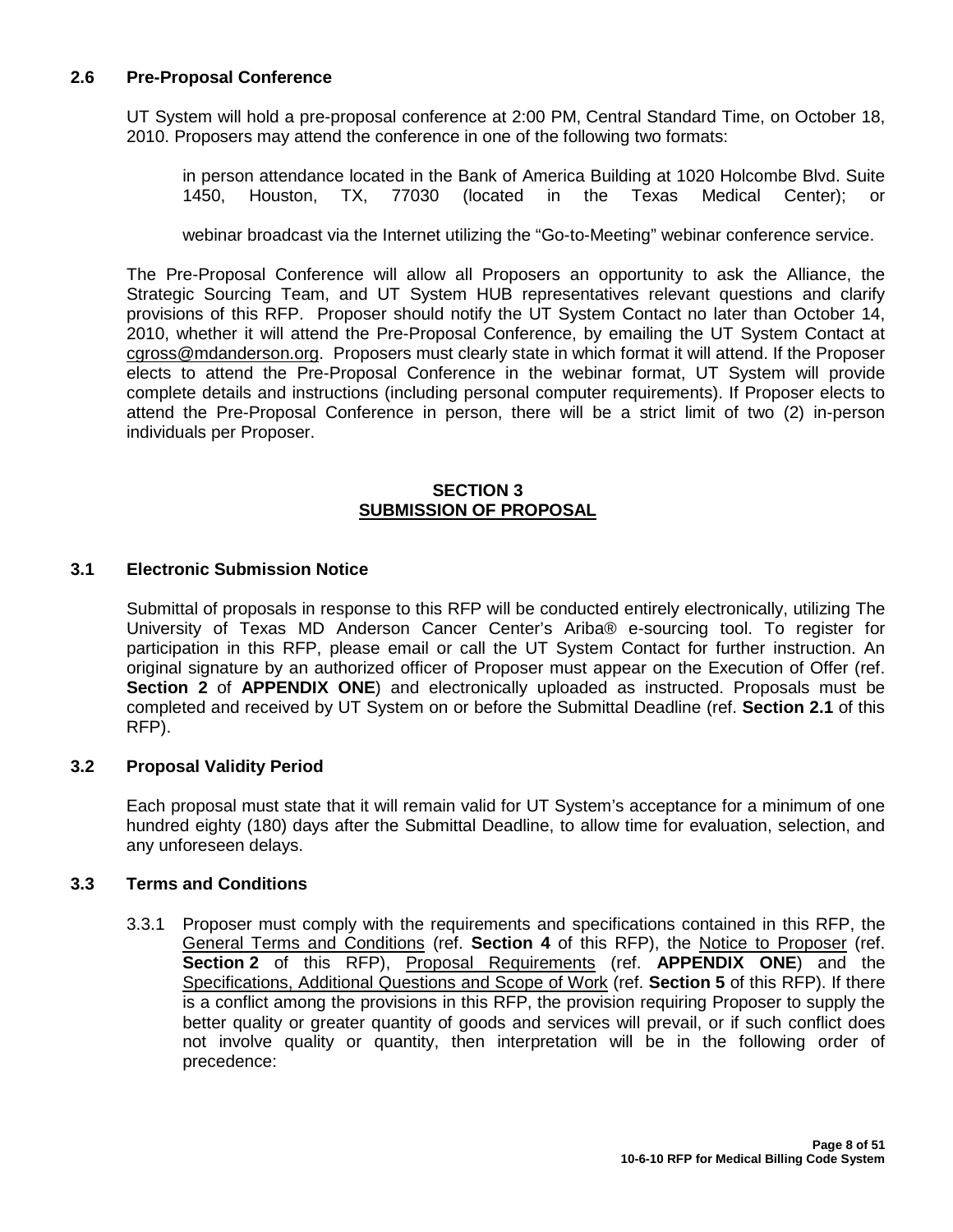- 3.3.1.1 Specifications, Additional Questions and Scope of Work (ref. **Section 5** of this RFP);
- 3.3.1.2 General Terms and Conditions (ref. **Section 4** of this RFP);
- 3.3.1.3. Proposal Requirements (ref. **APPENDIX ONE**); and
- 3.3.1.4 Notice to Proposer (ref. **Section 2** of this RFP).

# **3.4 Submittal Checklist**

Proposer is instructed to complete, sign, and upload into the Ariba® e-Sourcing tool, the following documents as a part of its proposal. If Proposer fails to return each of the following items with its proposal, UT System may reject the proposal:

- 3.4.1 Signed and Completed Execution of Offer (ref. **Section 2** of **APPENDIX ONE**).
- 3.4.2 Responses to questions and requests for information in the Specifications, Additional Questions and Scope of Work Section (ref. **Section 5** of this RFP).
- 3.4.3 Signed and Completed Pricing and Service Affirmation (ref. **Section 6** of this RFP).
- 3.4.4 Signed and completed copy of the HUB Subcontracting Plan or other applicable documents (ref. **Section 2.5** of this RFP and **APPENDIX TWO**).
- 3.4.5 Responses to Proposer's Survey (ref. **Section 5.5** of this RFP).
- 3.4.6 Proposer's Price Schedule (ref. **Section 6.1** and **Attachment A** of this RFP).

# **SECTION 4 GENERAL TERMS AND CONDITIONS**

# **4.1 General Information regarding Structure of Transaction and Terms and Conditions**

The structure of the transaction UT System intends to enter into as a result of this RFP will be substantially similar to the following: (1) one Preferred Supplier Agreement ("**PSA**") between UT System and Preferred Supplier; (2) several Institutional Participation Agreements (each an "**IPA**") signed by participating Alliance members and affiliates; and (3) any other transaction-specific documents (collectively, the "**Agreement**").

The terms and conditions contained in this **Section 4** or, in the sole discretion of UT System, terms and conditions substantially similar to these terms and conditions, will be included in any Agreement that results from this RFP (ref. **Section 1.4** of **APPENDIX ONE)**. If Proposer takes exception to any terms or conditions set forth in this **Section 4**, Proposer will submit a list of the exceptions as part of its proposal, in accordance with **Section 5.3.3** of this RFP. Proposer's exceptions will be reviewed by UT System and may result in disqualification of Proposer's proposal as non-responsive to this RFP. If Proposer's exceptions do not result in disqualification of Proposer's proposal, then UT System may consider Proposer's exceptions when UT System evaluates Proposer's proposal.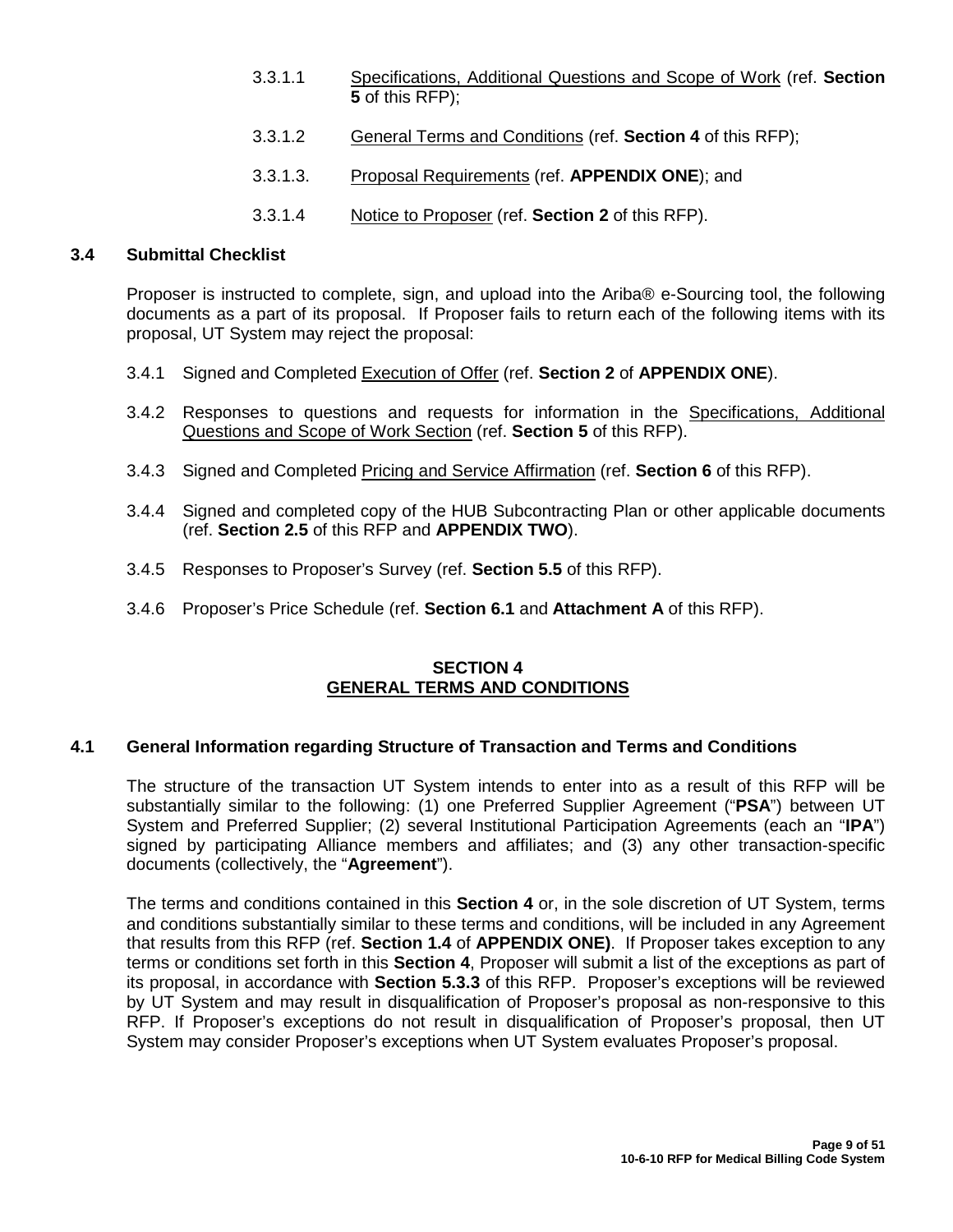As indicated in **Section 1.2** of this RFP, the successful Proposer is referred to as the "**Preferred Supplier**."

# **4.2 Definitions.**

"**Institutional Participant**" means, collectively, any Alliance member or affiliate that has executed an IPA in connection with the Agreement.

"**UT Party**" means, collectively, UT System and Institutional Participant.

"**Services**" means, collectively, the goods and related services to be acquired under the Agreement.

#### **4.3 Payment**

Institutional Participant agrees to pay fees due under the Agreement in accordance with the Texas Prompt Payment Act ("**Act**"), Chapter 2251, *Texas Government Code*. Pursuant to the Act, payment will be deemed late on the  $31<sup>st</sup>$  day after the later of: 1) the date the performance of the Services is completed, or 2) the date Institutional Participant receives an invoice for the Services. Institutional Participant will be responsible for interest on overdue payments equal to the sum of: 1) one percent, plus 2) the prime rate as published in the *Wall Street Journal* on the first day of July of the preceding fiscal year (Institutional Participant's fiscal year begins September 1) that does not fall on a Saturday or Sunday. Institutional Participant will have the right to verify the details set forth in Preferred Supplier's invoices and supporting documentation, either before or after payment, by (a) inspecting the books and records of Preferred Supplier at mutually convenient times; (b) examining any reports with respect to the Services; and (c) other reasonable action.

### **4.4 Tax Exemption**

UT Party, an agency of the State of Texas, is exempt from certain state taxes under various exemption statutes, including Texas Sales & Use Tax in accordance with Section 151.309, *Tax Code,* and Title 34 *Texas Administrative Code* ("**TAC**") Section 3.322. Notwithstanding its exemption from certain state taxes, UT Party will be responsible for any taxes (except corporate income taxes, franchise taxes, and taxes on Preferred Supplier's personnel, including personal income tax and social security taxes) from which UT Party is not exempt. Preferred Supplier will provide reasonable cooperation and assistance to UT Party in obtaining any tax exemptions to which UT Party is entitled.

#### **4.5 Prompt Payment Discount**

Notwithstanding any other provision of the Agreement, Institutional Participant is entitled to a "**Prompt Payment Discount**" of \_\_\_\_% off of each payment that Institutional Participant submits within \_\_\_ days after Institutional Participant's receipt of Preferred Supplier's invoice for that payment.

#### **4.6 Preferred Supplier's Obligations**.

4.6.1 Preferred Supplier will maintain a staff of properly trained and experienced personnel to ensure satisfactory performance of the Services. Preferred Supplier will cause all persons connected with the Preferred Supplier directly in charge of the performance of the Services to be duly registered and/or licensed under all applicable federal, state, and municipal, laws, regulations, codes, ordinances and orders, including the *Rules and Regulations* (the "**Regents' Rules**") promulgated by the Board, as well as with those of any other body or authority having jurisdiction (collectively, the "**Applicable Laws**"). Preferred Supplier will furnish efficient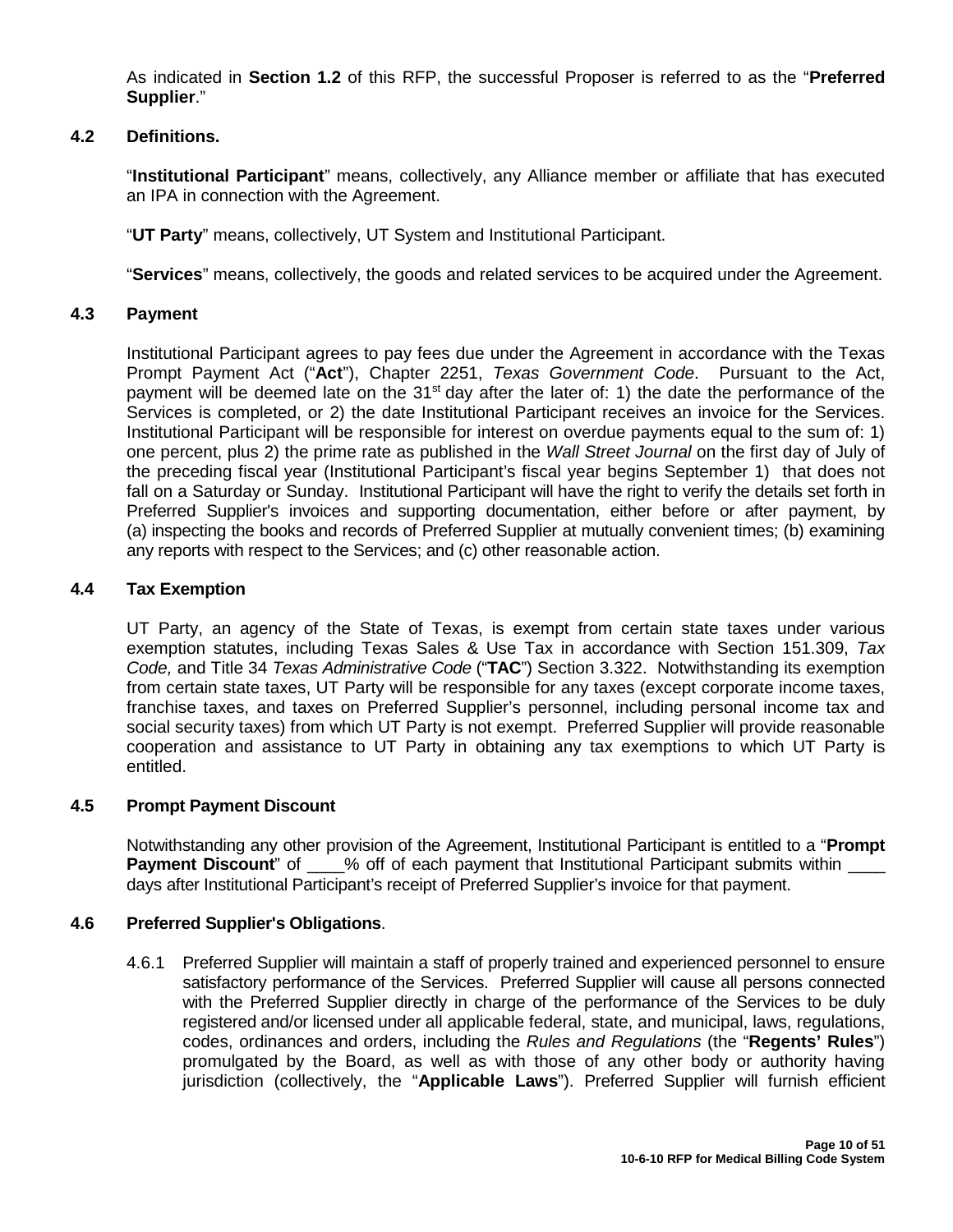business administration and coordination and perform the Services in an expeditious and economical manner consistent with the interests of UT Party.

- 4.6.2 Preferred Supplier represents, warrants and agrees that (a) it will perform the Services in a good and workmanlike manner and in accordance with commercially reasonable standards of Preferred Supplier's profession or business, and (b) all Services will be of the quality that prevails among similar businesses engaged in providing similar products and services in major United States urban areas under the same or similar circumstances.
- 4.6.3 Preferred Supplier warrants and agrees that the Services will be accurate and free from any material defects. Preferred Supplier's performance of the Services will at no time be in any way diminished by reason of any approval by UT Party nor will Preferred Supplier be released from any liability by reason of any approval by UT Party, it being agreed that UT Party at all times is relying upon Preferred Supplier's skill and knowledge in performing the Services. Preferred Supplier will, at its own cost, correct all material defects in performance of the Services, as soon as practical after Preferred Supplier becomes aware of the defects. If Preferred Supplier fails to correct material defects in the Services within a reasonable time, then UT System may correct the defect at Preferred Supplier's expense. This remedy is in addition to, and not in substitution for, any other remedy for the defect that UT Party may have at law or in equity.
- 4.6.4 Preferred Supplier will call to the attention of UT Party, in writing, all information in any materials supplied to Preferred Supplier (by UT Party or any other party) that Preferred Supplier regards as unsuitable, improper or inaccurate in connection with the purposes for which the material is furnished.
- 4.6.5 Preferred Supplier represents that if (i) it is a corporation or limited liability company, then it is a corporation duly organized, validly existing and in good standing under the laws of the State of Texas, or a foreign corporation or limited liability company duly authorized and in good standing to conduct business in the State of Texas, that it has all necessary corporate power and has received all necessary corporate approvals to execute and deliver the Agreement, and the individual executing the Agreement on behalf of Preferred Supplier has been duly authorized to act for and bind Preferred Supplier; or (ii) if it is a partnership, limited partnership, limited liability partnership, or limited liability company then it has all necessary power and has secured all necessary approvals to execute and deliver the Agreement and perform all its obligations hereunder, and the individual executing the Agreement on behalf of Preferred Supplier has been duly authorized to act for and bind Preferred Supplier.
- 4.6.6 Notwithstanding any other provision in the Agreement to the contrary, Preferred Supplier hereby transfers, conveys and assigns all its right, title and interest in any and all warranties related to Services provided by third parties to the UT Party.
- 4.6.7 Preferred Supplier represents and warrants that neither the execution and delivery of the Agreement by Preferred Supplier nor the performance of the Services will (a) result in the violation of any provision [i] if a corporation, of Preferred Supplier's articles of incorporation or by-laws, [ii] if a limited liability company, of its articles of organization or regulations, or [iii] if a partnership, of any partnership agreement by which Preferred Supplier is bound; (b) result in the violation of any provision of any agreement by which Preferred Supplier is bound; or (c) to the best of Preferred Supplier's knowledge and belief, conflict with any order or decree of any court or other body or authority having jurisdiction.
- 4.6.8 Preferred Supplier represents and warrants that all of Preferred Supplier's Personnel contributing to the Work Material (ref. **Section 4.27**) under the Agreement will be required to (i)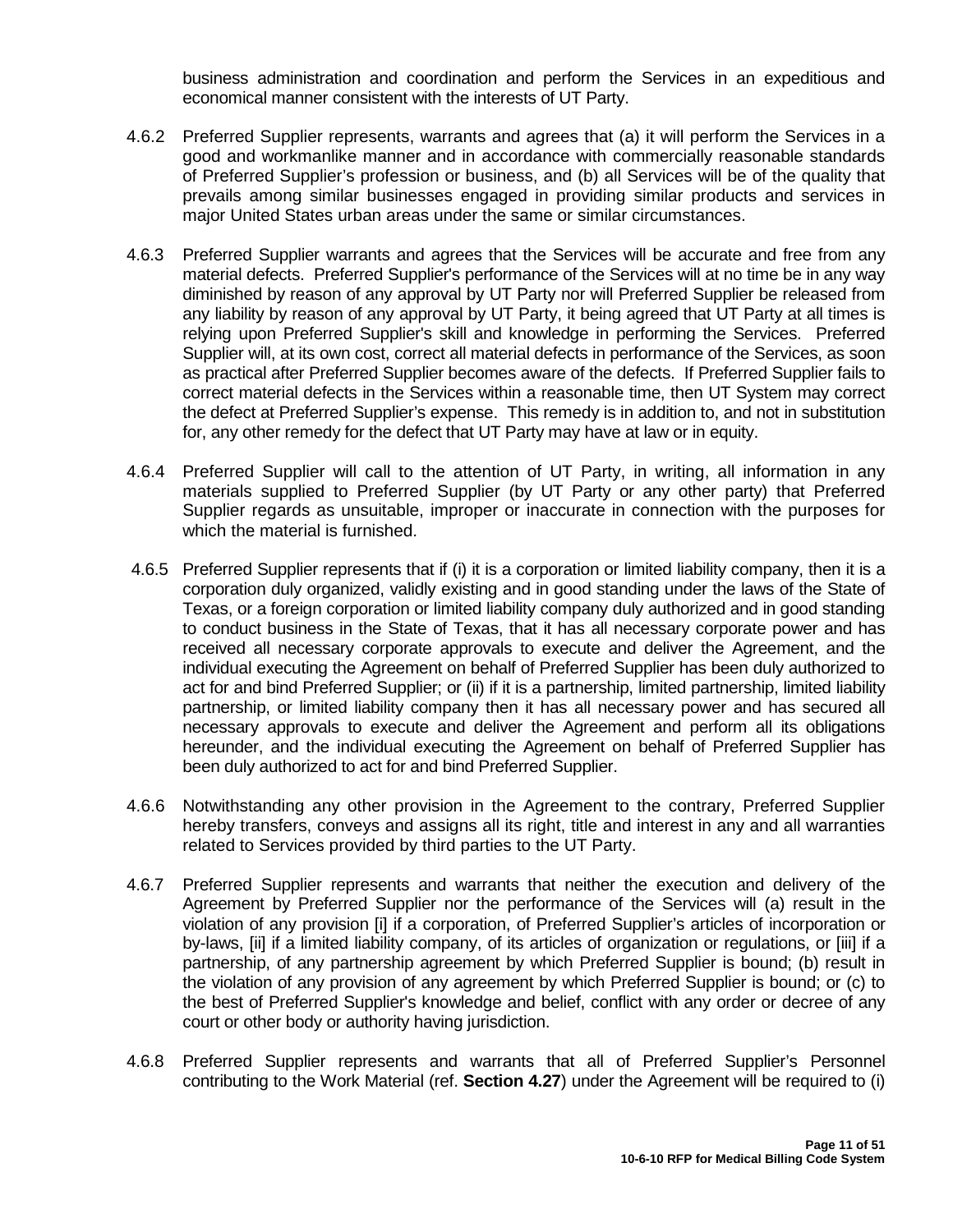acknowledge in writing the ownership of Preferred Supplier (for the benefit of UT System) of the Work Material and each element thereof produced by the Personnel while performing services pursuant to the Agreement and (ii) make all assignments necessary to effectuate such ownership. "**Personnel**" means any and all persons associated with Preferred Supplier who provide any work or work product pursuant to the Agreement, including officers, managers, supervisors, full-time employees, part-time employees, and independent contractors.

- 4.6.9 Preferred Supplier represents and warrants that: (i) the Services will be performed solely by Preferred Supplier, its full-time or part-time employees during the course of their employment, or independent contractors who have assigned in writing all right, title and interest in their work to Preferred Supplier for the benefit of UT System; (ii) UT System will receive free, good and clear title to all Work Material developed under the Agreement; (iii) the Work Material and the intellectual property rights protecting the Work Material are free and clear of all encumbrances, including security interests, licenses, liens, charges or other restrictions; (iv) the Work Material will not infringe upon or violate any patent, copyright, trade secret, trademark, service mark or other property right of any former employer, independent contractor, client or other third party; and (v) the use, reproduction, distribution, or modification of the Work Material will not violate the rights of any third parties in the Work Material, including trade secret, publicity, privacy, copyright, trademark, service mark and patent rights.
- 4.6.10 If the Agreement requires Preferred Supplier's presence on the premises or facilities of UT Party, Preferred Supplier agrees to cause its representatives, agents, employees and subcontractors to become aware of, fully informed about, and in full compliance with all applicable rules and policies, including those relative to personal health, security, environmental quality, safety, fire prevention, noise, smoking, and access restrictions.

### **4.7 Family Code Child Support Certification**

Pursuant to Section 231.006, *Family Code*, Preferred Supplier certifies that it is not ineligible to receive the award of or payments under the Agreement and acknowledges that the Agreement may be terminated and payment may be withheld if this certification is inaccurate.

#### **4.8 Eligibility Certifications**

Pursuant to Sections 2155.004 and 2155.006, *Texas Government Code*, Preferred Supplier certifies that Preferred Supplier is not ineligible to receive the award of or payments under the Agreement and acknowledges that the Agreement may be terminated and payment withheld if the certifications are inaccurate.

#### **4.9 Tax Certification**

If Preferred Supplier is a taxable entity as defined by Chapter 171, *Tax Code* ("Chapter 171"), then Preferred Supplier certifies that it is not currently delinquent in the payment of any taxes due under Chapter 171, or that Preferred Supplier is exempt from the payment of those taxes, or that Preferred Supplier is an out-of-state taxable entity that is not subject to those taxes, whichever is applicable.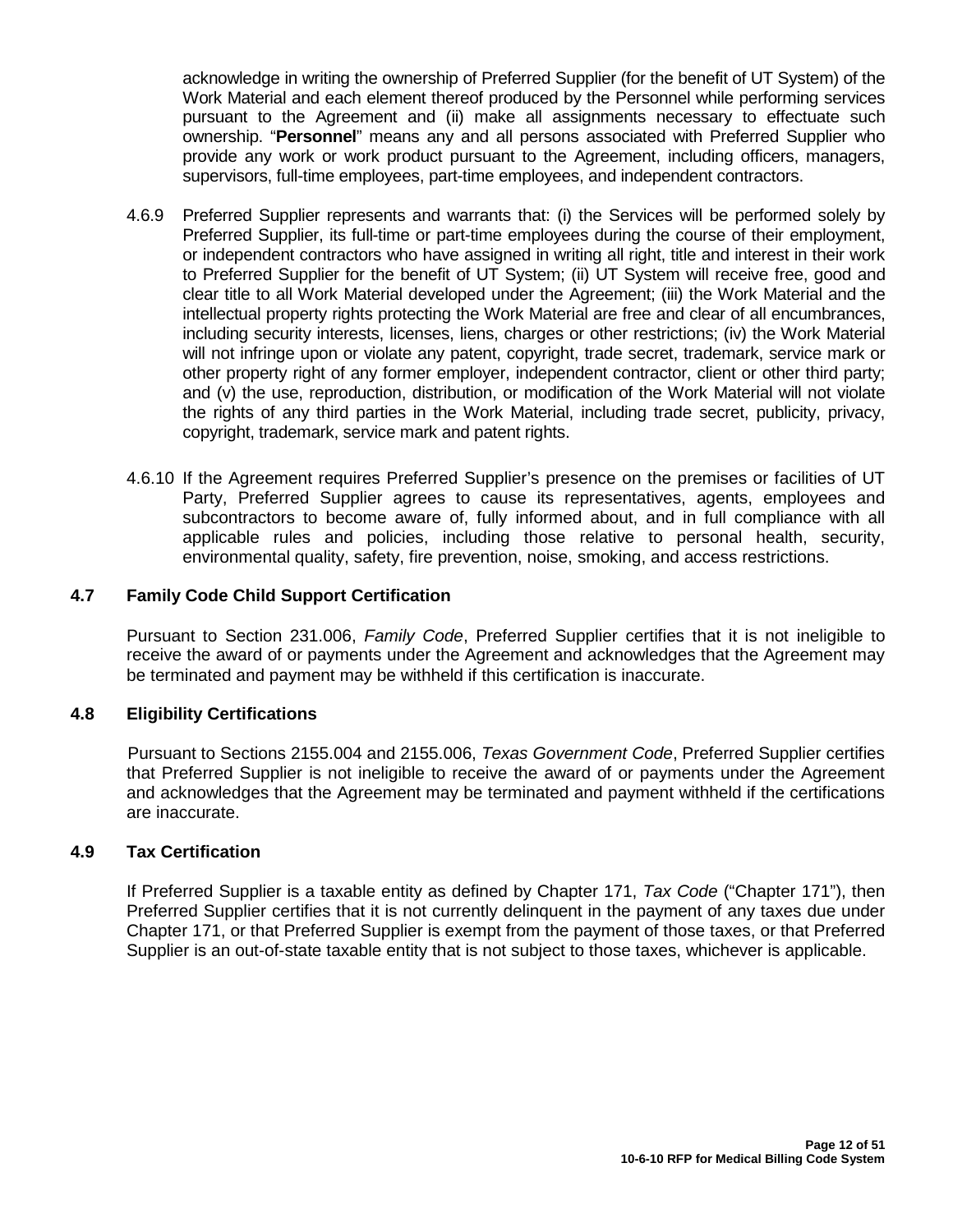### **4.10 Payment of Debt or Delinquency to the State**

Pursuant to Sections 2107.008 and 2252.903, *Texas Government Code*, Preferred Supplier agrees that any payments owing to Preferred Supplier under the Agreement may be applied directly toward any debt or delinquency that Preferred Supplier owes the State of Texas or any agency of the State of Texas regardless of when it arises, until such debt or delinquency is paid in full.

#### **4.11 Products and Materials Produced in Texas**

If Preferred Supplier will provide services under the Agreement, Preferred Supplier covenants and agrees that in accordance with Section 2155.4441, *Texas Government Code*, in performing the Services, Preferred Supplier will purchase products and materials produced in Texas when such products and materials are available at a price and delivery time comparable to products and materials produced outside of Texas.

#### **4.12 Loss of Funding**

Performance by UT Party under the Agreement may be dependent upon the appropriation and allotment of funds by the Texas State Legislature (the "**Legislature**") and/or allocation of funds by the Board of Regents of The University of Texas System (the "**Board**"). If the Legislature fails to appropriate or allot the necessary funds, or the Board fails to allocate the necessary funds, then UT Party will issue written notice to Preferred Supplier and UT Party may terminate the Agreement without further duty or obligation hereunder. Preferred Supplier acknowledges that appropriation, allotment, and allocation of funds are beyond the control of UT Party.

#### **4.13 Notices**

Except as otherwise provided in this Section, all notices, consents, approvals, demands, requests or other communications provided for or permitted to be given under any of the provisions of the Agreement will be in writing and will be sent via registered or certified mail, overnight courier, confirmed facsimile transmission (to the extent a facsimile number is set forth below), or email (to the extent an email address is set forth below), and notice will be deemed given (i) if mailed, when deposited, postage prepaid, in the United States mail, (ii) if sent by overnight courier, one business day after delivery to the courier, (iii) if sent by facsimile (to the extent a facsimile number is set forth below), when transmitted, and (iv) if sent by email (to the extent an email address is set forth below), when received:

| If to UT System: | <b>Office of Business Affairs</b><br>The University of Texas System<br>201 W. 7th Street<br>Attn: Executive Vice Chancellor for Business Affairs<br>Austin, Texas 78701-2982<br>Fax: 512-499-4289<br>Email: LegalNotices@utsystem.edu |
|------------------|---------------------------------------------------------------------------------------------------------------------------------------------------------------------------------------------------------------------------------------|
| with copy to:    | The University of Texas System Supply Chain Alliance<br>1020 Holcombe Blvd., Suite 1450<br>Houston, TX 77030<br>Attention: Director<br>Fax: 713-792-8084<br>Email: if joshua@mdanderson.org                                           |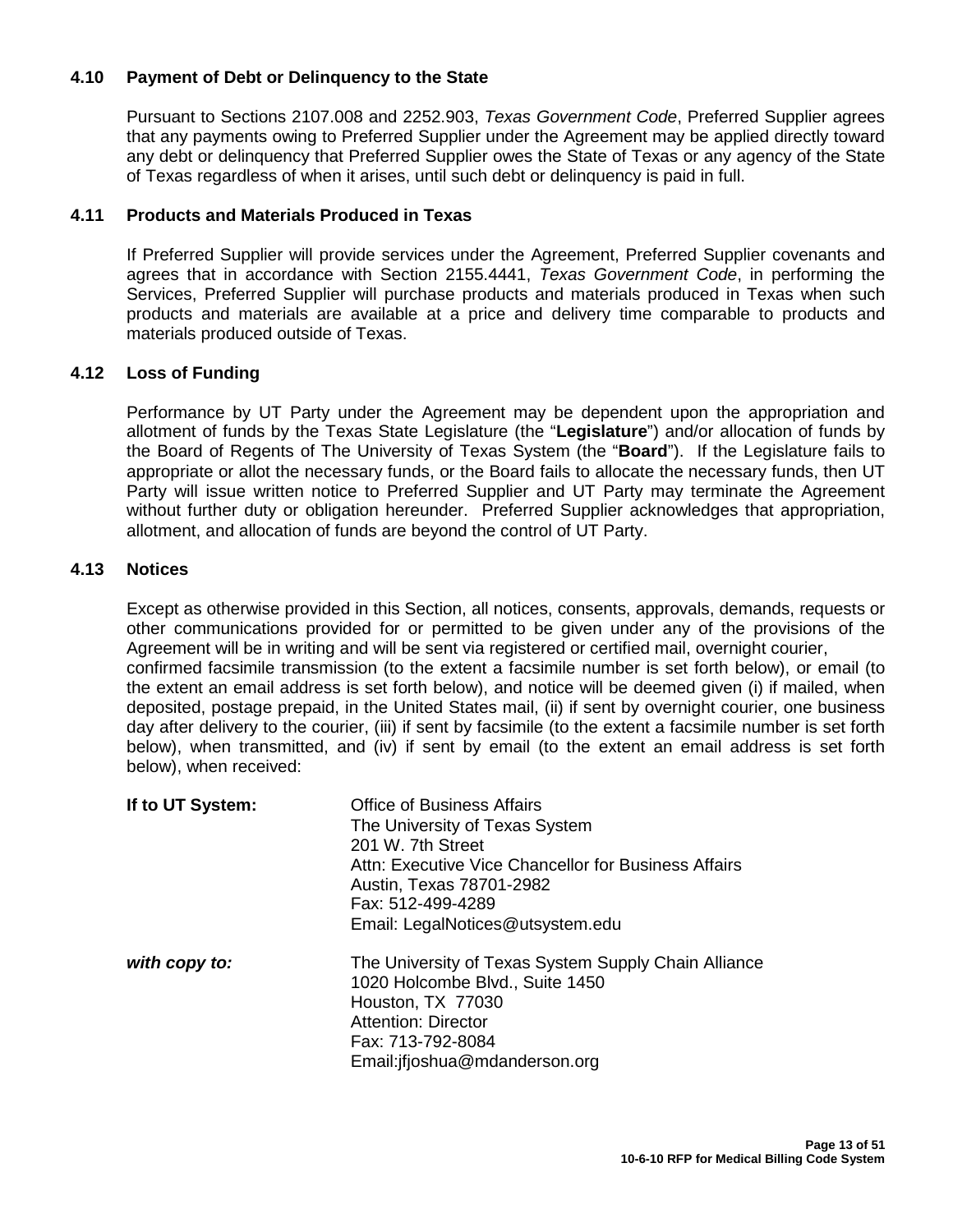If to Preferred Supplier:

| Attn:  |  |  |
|--------|--|--|
| Fax:   |  |  |
| Email: |  |  |

**If to an Institutional Participant:** The contact information for Institutional Participant as set forth in its IPA.

**with copy to:** Office of Business Affairs The University of Texas System 201 W. 7th Street Attn: Executive Vice Chancellor for Business Affairs Austin, Texas 78701-2982 Fax: 512-499-4289 Email: LegalNotices@utsystem.edu

*and*

The University of Texas System Supply Chain Alliance 1020 Holcombe Blvd., Suite 1450 Houston, TX 77030 Attention: Director Fax: 713-792-8084 Email:jfjoshua@mdanderson.org

or such other person or address as may be given in writing by either party to the other in accordance with the aforesaid.

### **4.14 State Auditor's Office**

Preferred Supplier understands that acceptance of funds under the Agreement constitutes acceptance of the authority of the Texas State Auditor's Office, or any successor agency (collectively, "**Auditor**"), to conduct an audit or investigation in connection with those funds pursuant to Sections 51.9335(c), 73.115(c) and 74.008(c), *Education Code*. Preferred Supplier agrees to cooperate with Auditor in the conduct of the audit or investigation including providing all records requested. Preferred Supplier will include this provision in all contracts with subcontractors.

#### **4.15 Venue; Governing Law**

Travis County, Texas, will be the proper place of venue for suit on or in respect of the Agreement. The Agreement and all of the rights and obligations of the parties thereto and all of the terms and conditions thereof will be construed, interpreted and applied in accordance with and governed by and enforced under the laws of the State of Texas.

#### **4.16 Breach of Contract Claims**

To the extent that Chapter 2260, *Texas Government Code*, as it may be amended from time to time ("**Chapter 2260**"), is applicable to the Agreement, and is not preempted by other Applicable Laws, the dispute resolution process provided for in Chapter 2260 will be used, as further described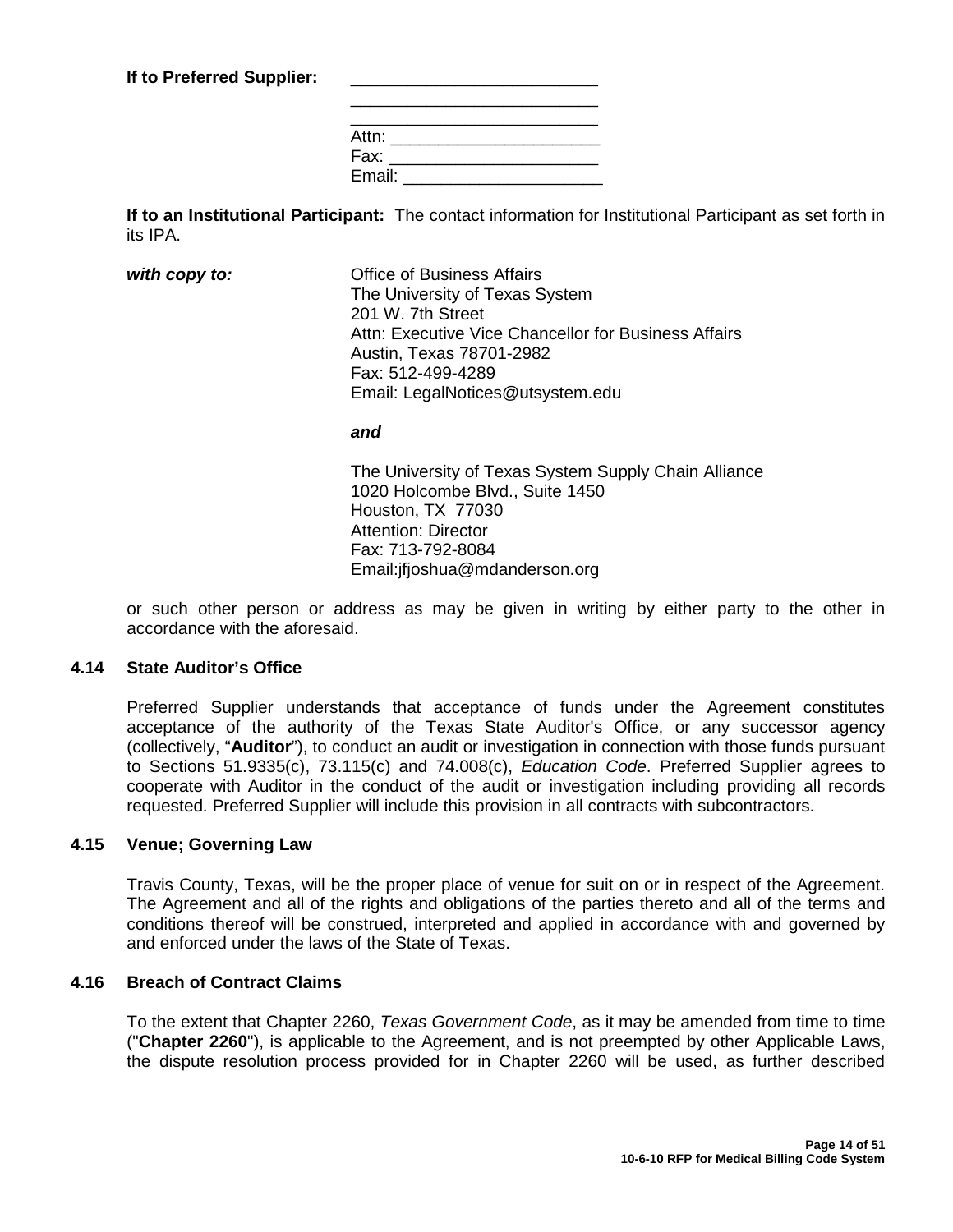herein, by UT Party and Preferred Supplier to attempt to resolve any claim for breach of contract made by Preferred Supplier:

- 4.16.1 Preferred Supplier's claims for breach of the Agreement that the parties cannot resolve pursuant to other provisions of the Agreement or in the ordinary course of business will be submitted to the negotiation process provided in subchapter B of Chapter 2260. To initiate the process, Preferred Supplier will submit written notice, as required by subchapter B of Chapter 2260, to the UT Party in accordance with the notice provisions in the Agreement. Preferred Supplier's notice will specifically state that the provisions of subchapter B of Chapter 2260 are being invoked, the date and nature of the event giving rise to the claim, the specific agreement and contract provision that the UT Party allegedly breached, the amount of damages Preferred Supplier seeks, and the method used to calculate the damages. Compliance by Preferred Supplier with subchapter B of Chapter 2260 is a required prerequisite to Preferred Supplier's filing of a contested case proceeding under subchapter C of Chapter 2260. The UT Party chief business officer, or another officer of the UT Party as may be designated from time to time by UT Party by written notice to Preferred Supplier in accordance with the notice provisions in this, will examine Preferred Supplier's claim and any counterclaim and negotiate with Preferred Supplier in an effort to resolve the claims.
- 4.16.2 If the parties are unable to resolve their disputes under Section 4.16.1, the contested case process provided in subchapter C of Chapter 2260 is Preferred Supplier's sole and exclusive process for seeking a remedy for any and all of Preferred Supplier's claims for breach of the Agreement by UT Party.
- 4.16.3 Compliance with the contested case process provided in subchapter C of Chapter 2260 is a required prerequisite to seeking consent to sue from the Legislature under Chapter 107, *Texas Civil Practices and Remedies Code*. The parties specifically agree that (i) neither the execution of the Agreement by UT Party nor any other conduct, action or inaction of any representative of UT Party relating to the Agreement constitutes or is intended to constitute a waiver of UT Party's or the state's sovereign immunity to suit and (ii) UT Party has not waived its right to seek redress in the courts.
- 4.16.4 The submission, processing and resolution of Preferred Supplier's claim is governed by the published rules adopted by the Texas Attorney General pursuant to Chapter 2260, as currently effective, thereafter enacted or subsequently amended.
- 4.16.5 UT Party and Preferred Supplier agree that any periods set forth in the Agreement for notice and cure of defaults are not waived.

# **4.17 Compliance with Law**

Preferred Supplier will perform the Services in compliance with all Applicable Laws. Preferred Supplier represents and warrants that neither Preferred Supplier nor any firm, corporation or institution represented by Preferred Supplier, nor anyone acting for such firm, corporation or institution, (1) has violated the antitrust laws of the State of Texas, Chapter 15, *Texas Business and Commerce Code*, or federal antitrust laws, or (2) has communicated directly or indirectly the content of Preferred Supplier's response to UT System's procurement solicitation to any competitor or any other person engaged in a similar line of business during the procurement process for the Services.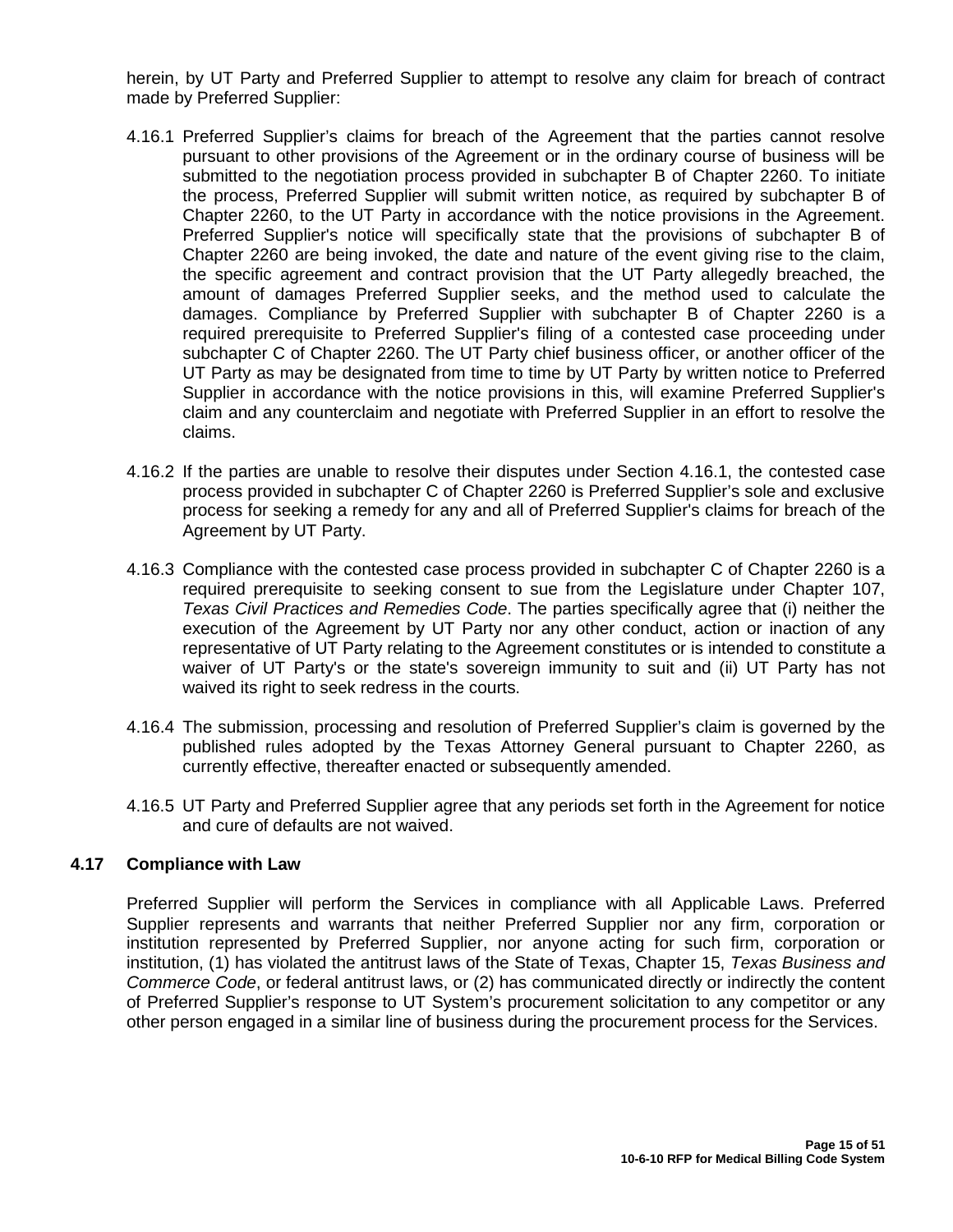# **4.18 Records**

Records of Preferred Supplier's costs, any reimbursable expenses pertaining to the Services and payments will be available to UT Party or its authorized representatives during business hours and will be retained for four (4) years after final payment or abandonment of the Services, unless UT System otherwise instructs Preferred Supplier in writing.

#### **4.19 Insurance**

4.19.1 Preferred Supplier, consistent with its status as an independent contractor, will carry and will cause its subcontractors to carry, at least the following insurance in the form, with companies having an A.M. Best Rating of A-:IV or better, and in amounts (unless otherwise specified), as UT System may require:

| 4.19.1.1 | Workers' Compensation Insurance with statutory limits, and Employer's Liability |             |
|----------|---------------------------------------------------------------------------------|-------------|
|          | Insurance with limits of not less than \$1,000,000:                             |             |
|          | Employers Liability - Each Accident                                             | \$1,000,000 |
|          | <b>Employers Liability - Each Employee</b>                                      | \$1,000,000 |
|          | <b>Employers Liability - Policy Limit</b>                                       | \$1,000,000 |

Policies must include (a) Other States Endorsement to include TEXAS if business is domiciled outside the State of Texas, and (b) a waiver of all rights of subrogation and other rights in favor of UT System;

4.19.1.2 Commercial General Liability Insurance with limits of not less than:

| Each Occurrence Limit                     | \$1,000,000             |
|-------------------------------------------|-------------------------|
| Damage to Rented Premises                 | \$100,000               |
| Medical Expenses (any one person)         | 10,000<br>$\mathcal{S}$ |
| Personal & Advertising Injury             | \$1,000,000             |
| General Aggregate                         | \$2,000,000             |
| Products - Completed Operations Aggregate | \$2,000,000             |

- 4.19.1.3 Commercial Automobile Liability Insurance covering all owned, non-owned or hired automobiles, with coverage for at least \$1,000,000 Combined Single Limit Bodily Injury and Property Damage.
- 4.19.2 Preferred Supplier will deliver to UT System:
	- 4.19.2.1 Evidence satisfactory to UT System in its sole discretion, evidencing the existence of all insurance promptly after the execution and delivery of the Agreement and prior to the performance or continued performance of any services to be performed by Preferred Supplier under the Agreement.
	- 4.19.2.2 Additional evidence, satisfactory to UT System in its sole discretion, of the continued existence of all insurance not less than thirty (30) days prior to the expiration of any insurance. Insurance policies, with the exception of Workers' Compensation, and Employer's Liability, will name and the evidence will reflect UT Party as Additional Insured and will provide that the policies will not be canceled until after thirty (30) days' unconditional written notice to UT System.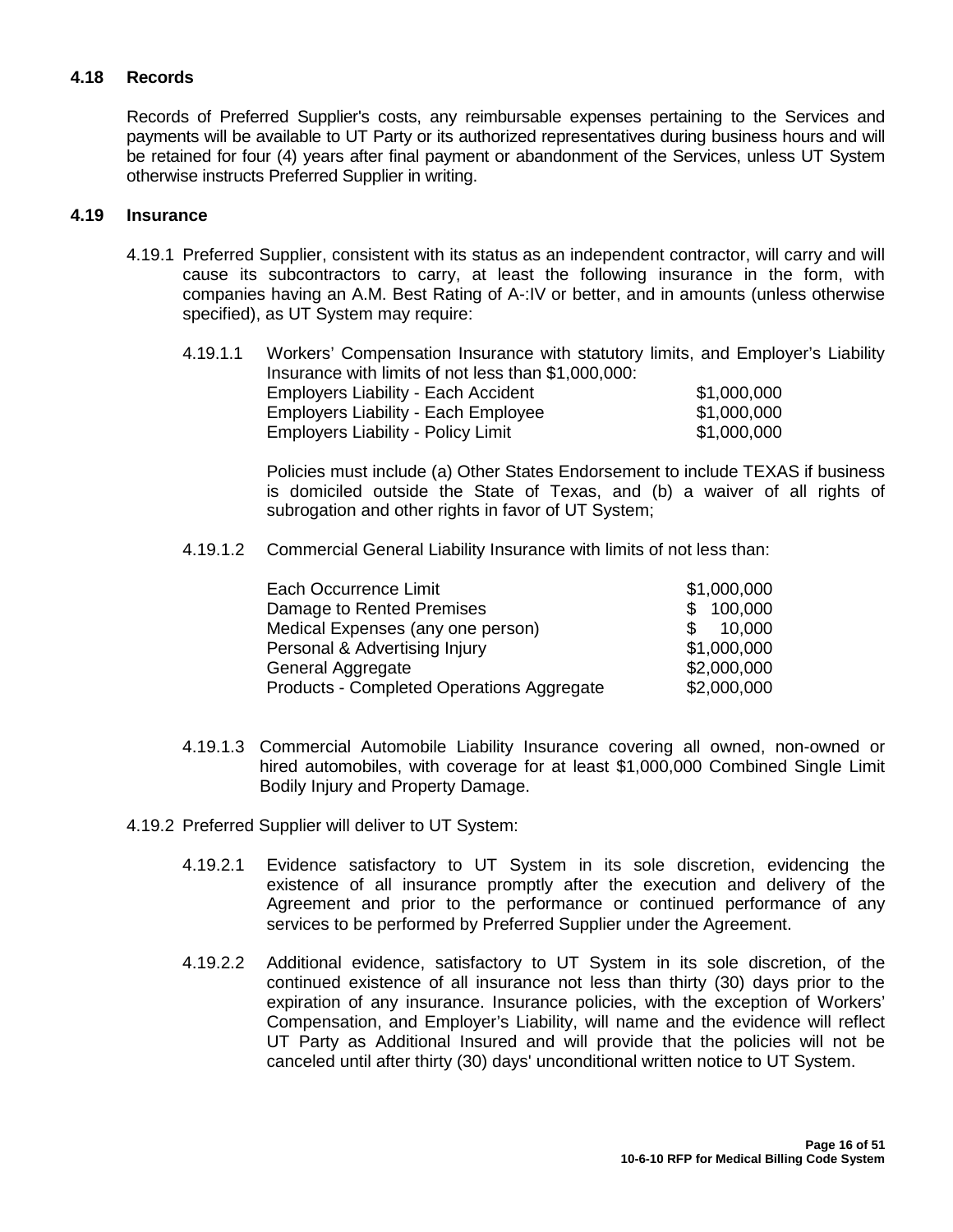- 4.19.3 The insurance policies required in the Agreement will be kept in force for the periods specified below:
	- 4.19.3.1 Commercial General Liability Insurance and Commercial Automobile Liability Insurance will be kept in force from the Effective Date of this Agreement until receipt of final payment by Preferred Supplier from UT Party for performance of the scope of work under this Agreement; and
	- 4.19.3.2 Workers' Compensation Insurance and Employer's Liability Insurance will be kept in force until the Scope of Work has been fully performed and accepted by UT Party in writing.

### **4.20 Indemnification**

- 4.20.1 TO THE FULLEST EXTENT PERMITTED BY LAW, PREFERRED SUPPLIER WILL AND DOES HEREBY AGREE TO INDEMNIFY, PROTECT, DEFEND WITH COUNSEL APPROVED BY UT SYSTEM, AND HOLD HARMLESS UT PARTY AND ITS AFFILIATED ENTERPRISES, REGENTS, OFFICERS, DIRECTORS, ATTORNEYS, EMPLOYEES, REPRESENTATIVES AND AGENTS (COLLECTIVELY "**INDEMNITEES**") FROM AND AGAINST ALL DAMAGES, LOSSES, LIENS, CAUSES OF ACTION, SUITS, JUDGMENTS, EXPENSES, AND OTHER CLAIMS OF ANY NATURE, KIND, OR DESCRIPTION, INCLUDING REASONABLE ATTORNEYS' FEES INCURRED IN INVESTIGATING, DEFENDING OR SETTLING ANY OF THE FOREGOING (COLLECTIVELY "**CLAIMS**") BY ANY PERSON OR ENTITY, ARISING OUT OF, CAUSED BY, OR RESULTING FROM PREFERRED SUPPLIER'S PERFORMANCE UNDER OR BREACH OF THE AGREEMENT, AND THAT ARE CAUSED IN WHOLE OR IN PART BY ANY NEGLIGENT ACT, NEGLIGENT OMISSION OR WILLFUL MISCONDUCT OF PREFERRED SUPPLIER, ANYONE DIRECTLY EMPLOYED BY PREFERRED SUPPLIER OR ANYONE FOR WHOSE ACTS PREFERRED SUPPLIER MAY BE LIABLE. THE PROVISIONS OF THIS SECTION WILL NOT BE CONSTRUED TO ELIMINATE OR REDUCE ANY OTHER INDEMNIFICATION OR RIGHT WHICH ANY INDEMNITEE HAS BY LAW OR EQUITY. ALL PARTIES WILL BE ENTITLED TO BE REPRESENTED BY COUNSEL AT THEIR OWN EXPENSE.
- 4.20.2 IN ADDITION, PREFERRED SUPPLIER WILL AND DOES HEREBY AGREE TO INDEMNIFY, PROTECT, DEFEND WITH COUNSEL APPROVED BY UT SYSTEM, AND HOLD HARMLESS INDEMNITEES FROM AND AGAINST ALL CLAIMS ARISING FROM INFRINGEMENT OR ALLEGED INFRINGEMENT OF ANY PATENT, COPYRIGHT, TRADEMARK OR OTHER PROPRIETARY INTEREST ARISING BY OR OUT OF THE PERFORMANCE OF SERVICES OR THE PROVISION OF GOODS BY PREFERRED SUPPLIER, OR THE USE BY INDEMNITEES, AT THE DIRECTION OF PREFERRED SUPPLIER, OF ANY ARTICLE OR MATERIAL; PROVIDED, THAT, UPON BECOMING AWARE OF A SUIT OR THREAT OF SUIT FOR INFRINGEMENT, UT PARTIES WILL PROMPTLY NOTIFY PREFERRED SUPPLIER AND PREFERRED SUPPLIER WILL BE GIVEN THE OPPORTUNITY TO NEGOTIATE A SETTLEMENT. IN THE EVENT OF LITIGATION, UT PARTIES AGREE TO REASONABLY COOPERATE WITH PREFERRED SUPPLIER. ALL PARTIES WILL BE ENTITLED TO BE REPRESENTED BY COUNSEL AT THEIR OWN EXPENSE.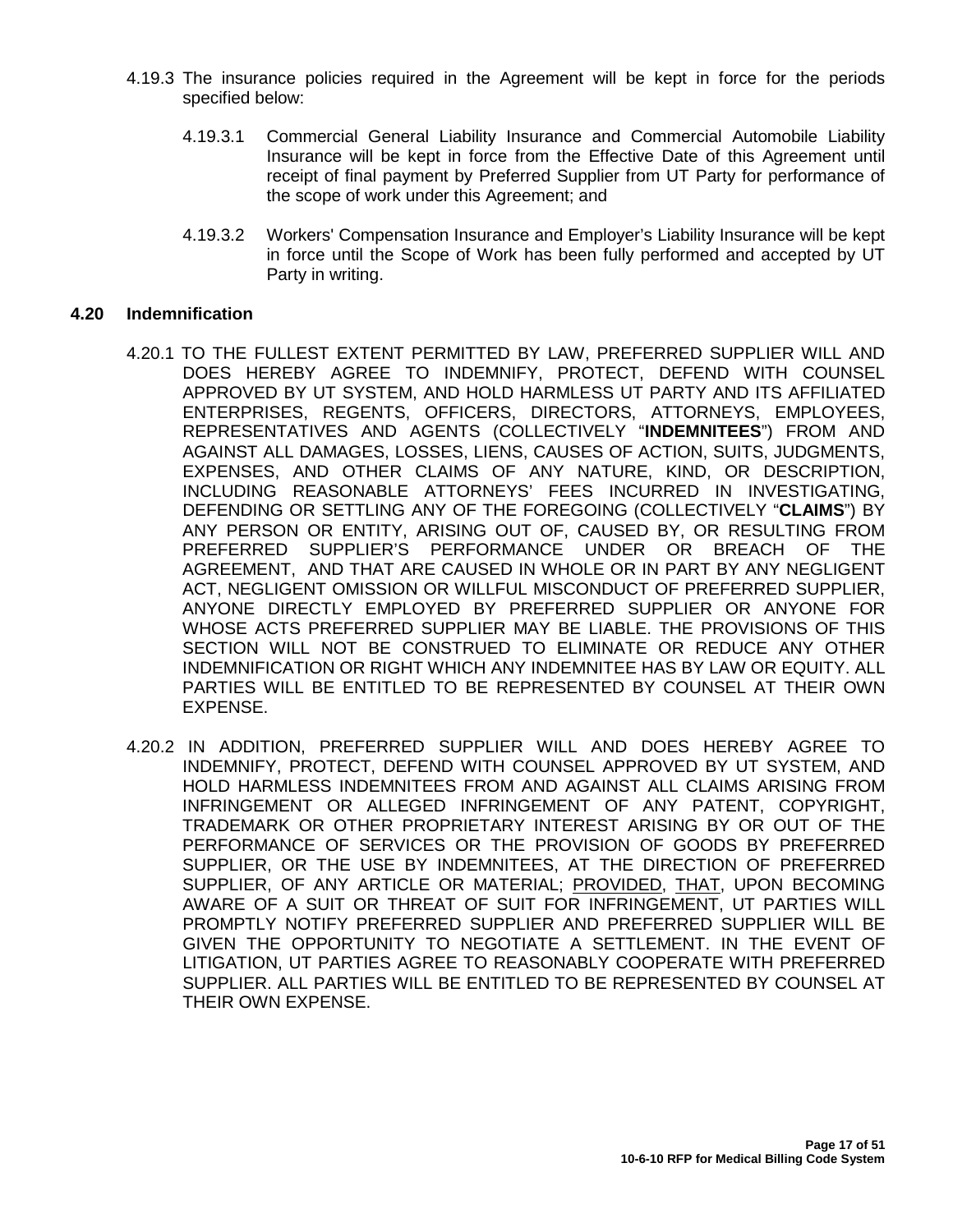# **4.21 Ethics Matters; No Financial Interest**

Preferred Supplier and its employees, agents, representatives and subcontractors have read and understand UT System's Conflicts of Interest Policy, which is available at [http://www.utsystem.edu/policy/policies/int160.html,](http://www.utsystem.edu/policy/policies/int160.html) UT System's Standards of Conduct Guide, which is available at [http://www.utsystem.edu/systemcompliance/,](http://www.utsystem.edu/systemcompliance/) and applicable state ethics laws and rules, which are available at [www.utsystem.edu/ogc/ethics.](http://www.utsystem.edu/ogc/ethics) Neither Preferred Supplier nor its employees, agents, representatives or subcontractors will assist or cause UT Party's employees to violate UT System's Conflicts of Interest Policy, provisions described by UT System's Standards of Conduct Guide, or applicable state ethics laws or rules. Preferred Supplier represents and warrants that no member of the Board has a direct or indirect financial interest in the transaction that is the subject of the Agreement.

**4.22 Undocumented Workers.** The *Immigration and Nationality Act* (8 *United States Code* 1324a) ("**Immigration Act**") makes it unlawful for an employer to hire or continue employment of undocumented workers. The United States Immigration and Customs Enforcement Service has established the Form I-9 Employment Eligibility Verification Form ("**I-9 Form**") as the document to be used for employment eligibility verification (8 *Code of Federal Regulations* 274a). Among other things, Preferred Supplier is required to: (1) have all employees complete and sign the I-9 Form certifying that they are eligible for employment; (2) examine verification documents required by the I-9 Form to be presented by the employee and ensure the documents appear to be genuine and related to the individual; (3) record information about the documents on the I-9 Form, and complete the certification portion of the I-9 Form; and (4) retain the I-9 Form as required by law. It is illegal to discriminate against any individual (other than a citizen of another country who is not authorized to work in the United States) in hiring, discharging, or recruiting because of that individual's national origin or citizenship status. If Preferred Supplier employs unauthorized workers during performance of the Agreement in violation of the Immigration Act then, in addition to other remedies or penalties prescribed by law, UT Party may terminate the Agreement in accordance with **Section 4.31**. Preferred Supplier represents and warrants that it is in compliance with and agrees that it will remain in compliance with the provisions of the Immigration Act.

# **4.23 Force Majeure**

None of the parties to the Agreement will be liable or responsible to another for any loss or damage or for any delays or failure to perform due to causes beyond its reasonable control including acts of God, strikes, epidemics, war, riots, flood, fire, sabotage, or any other circumstances of like character ("**force majeure occurrence**"); provided, however, in the event of a force majeure occurrence, Preferred Supplier will use its best efforts to mitigate the impact of the occurrence so that UT Party may continue to provide healthcare services during the occurrence.

# **4.24 Entire Agreement; Modifications**

The Agreement supersedes all prior agreements, written or oral, between Preferred Supplier and UT Party and will constitute the entire agreement and understanding between the parties with respect to the subject matter of the Agreement. The Agreement and each of its provisions will be binding upon the parties and may not be waived, modified, amended or altered except by a writing signed by UT Party and Preferred Supplier.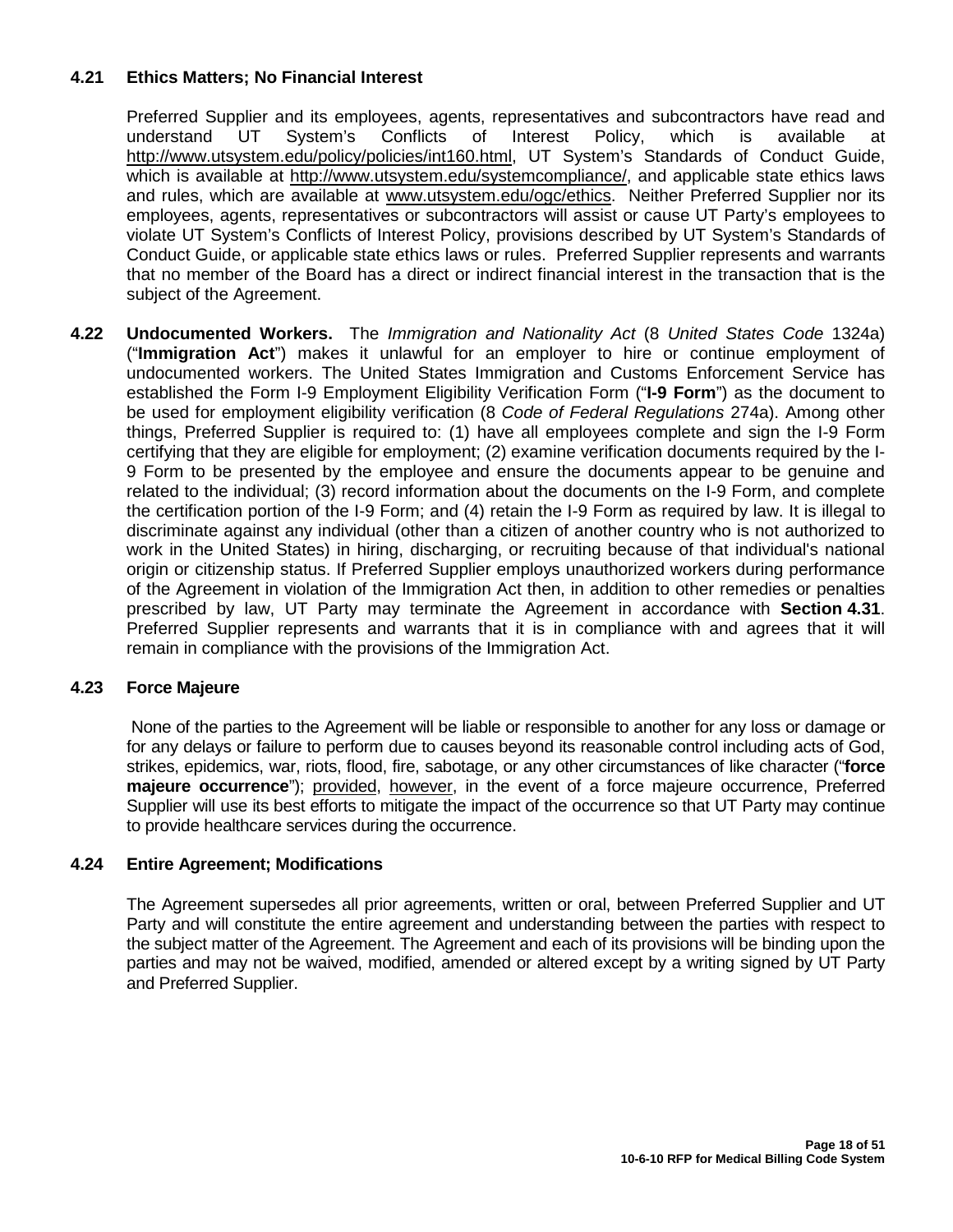### **4.25 Captions**

The captions of sections and subsections in the Agreement are for convenience only and will not be considered or referred to in resolving questions of interpretation or construction.

#### **4.26 Waivers**

No delay or omission in exercising any right accruing upon a default in performance of the Agreement will impair any right or be construed to be a waiver of any right. A waiver of any default under the Agreement will not be construed to be a waiver of any subsequent default under the Agreement.

#### **4.27 Ownership and Use of Work Material**

- 4.27.1 All drawings, specifications, plans, computations, sketches, data, photographs, tapes, renderings, models, publications, statements, accounts, reports, studies, and other materials prepared by Preferred Supplier or any subcontractors in connection with the Work (collectively, "**Work Material**"), not including any proprietary software, whether or not accepted or rejected by UT System or Institutional Participant, are the sole property of UT Party and for their exclusive use and re-use at any time without further compensation and without any restrictions.
- 4.27.2 Preferred Supplier grants and assigns to UT Party all rights and claims of whatever nature and whether now or hereafter arising in and to the Work Material and will cooperate fully with UT Party in obtaining and enforcing patent, copyright, trademark or like protections with respect to the Work Material.
- 4.27.3 Upon request, Preferred Supplier will deliver all Work Material to UT Party. Preferred Supplier will provide Work Material in an electronic format acceptable to UT Party. UT Party will have the right to use the Work Material. UT Party may, at all times, retain the originals of the Work Material. Work Material will not be used by any person other than UT Party on other projects unless expressly authorized by UT Party in writing.
- 4.27.4 The Work Material will not be used or published by Preferred Supplier or any other party unless expressly authorized by UT Party in writing. Preferred Supplier will treat all Work Material as confidential.
- 4.27.5 All title and interest in the Work Material will vest in UT Party and will be deemed to be a work made for hire and made in the course of the Services rendered under the Agreement. To the extent that title to any Work Material may not, by operation of law, vest in UT Party or Work Material may not be considered works made for hire, Preferred Supplier hereby irrevocably assigns, conveys and transfers to UT Party and its successors, licensees and assigns, all rights, title and interest worldwide in and to the Work Material and all proprietary rights therein, including all copyrights, trademarks, service marks, patents, trade secrets, moral rights, all contract and licensing rights and all claims and causes of action with respect to any of the foregoing, whether now known or hereafter to become known. In the event Preferred Supplier has any rights in the Work Material which cannot be assigned, Preferred Supplier agrees to waive enforcement worldwide of the rights against UT Party, its successors, licensees, assigns, distributors and customers or, if necessary, to exclusively license the rights, worldwide to UT Party with the right to sublicense. These rights are assignable by UT Party.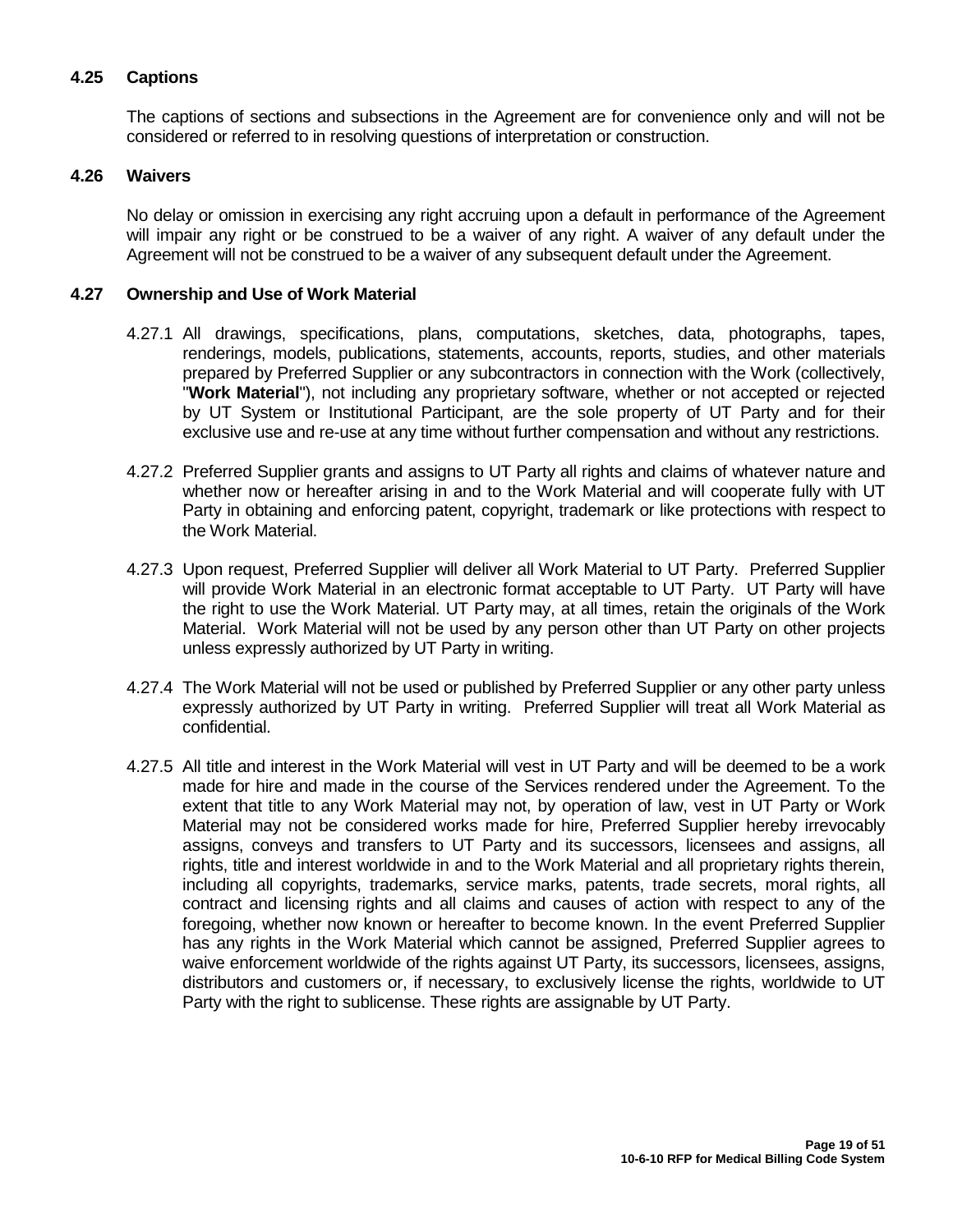# **4.28 Confidentiality and Safeguarding of University Records; Press Releases; Public Information**

Under the Agreement, Preferred Supplier may (1) create, (2) receive from or on behalf of UT Party, or (3) have access to UT Party records or record systems (collectively, "**University Records**"). Among other things, University Records may contain social security numbers, credit card numbers, or data protected or made confidential or sensitive by applicable federal, state and local, laws, regulations, and ordinances, including the Gramm-Leach-Bliley Act (Public Law No: 106-102) and the Family Educational Rights and Privacy Act, 20 U.S.C. §1232g ("**FERPA**"). If University Records are subject to FERPA, (1) UT Party designates Preferred Supplier as a university official with a legitimate educational interest in University Records, and (2) Preferred Supplier acknowledges that its improper disclosure or redisclosure of personally identifiable information from University Records may result in Preferred Supplier's exclusion from eligibility to contract with UT Party for at least five (5) years. Preferred Supplier represents, warrants, and agrees that it will: (1) hold University Records in strict confidence and will not use or disclose University Records except as (a) permitted or required by Agreement, (b) required by law, or (c) otherwise authorized by UT Party in writing; (2) safeguard University Records according to reasonable administrative, physical and technical standards (such as standards established by (i) the National Institute of Standards and Technology and (ii) the Center for Internet Security, as well as the Payment Card Industry Data Security Standards) that are no less rigorous than the standards by which Preferred Supplier protects its own confidential information; (3) continually monitor its operations and take any action necessary to assure that University Records are safeguarded and the confidentiality of University Records is maintained in accordance with all applicable federal, state and local, laws, regulations, and ordinances, including FERPA and the Gramm-Leach Bliley Act, and the terms of the Agreement; and (4) comply with the UT Party rules, policies, and procedures regarding access to and use of UT Party computer systems. At the request of UT Party, Preferred Supplier agrees to provide UT Party with a written summary of the procedures Preferred Supplier uses to safeguard and maintain the confidentiality of University Records.

- 4.28.1 **Notice of Impermissible Use.** If an impermissible use or disclosure of any University Records occurs, Preferred Supplier will provide written notice to UT Party within one (1) business day after Preferred Supplier's discovery of that use or disclosure. Preferred Supplier will promptly provide UT Party with all information requested by UT Party regarding the impermissible use or disclosure.
- 4.28.2 **Return of University Records.** Preferred Supplier agrees that within thirty (30) days after the expiration or termination of the Agreement, for any reason, all University Records created or received from or on behalf of UT Party will be (1) returned to UT Party, with no copies retained by Preferred Supplier; or (2) if return is not feasible, destroyed. Twenty (20) days before destruction of any University Records, Preferred Supplier will provide UT Party with written notice of Preferred Supplier's intent to destroy University Records. Within five (5) days after destruction, Preferred Supplier will confirm to UT Party in writing the destruction of University Records.
- 4.28.3 **Disclosure.** If Preferred Supplier discloses any University Records to a subcontractor or agent, Preferred Supplier will require the subcontractor or agent to comply with the same restrictions and obligations as are imposed on Preferred Supplier by this Section.
- 4.28.4 **Press Releases.** Preferred Supplier will not make any press releases, public statements, or advertisement referring to Agreement, or the engagement of Preferred Supplier as an independent contractor of UT Party, or release any information relative to the Agreement for publication, advertisement or any other purpose without the prior written approval of UT Party.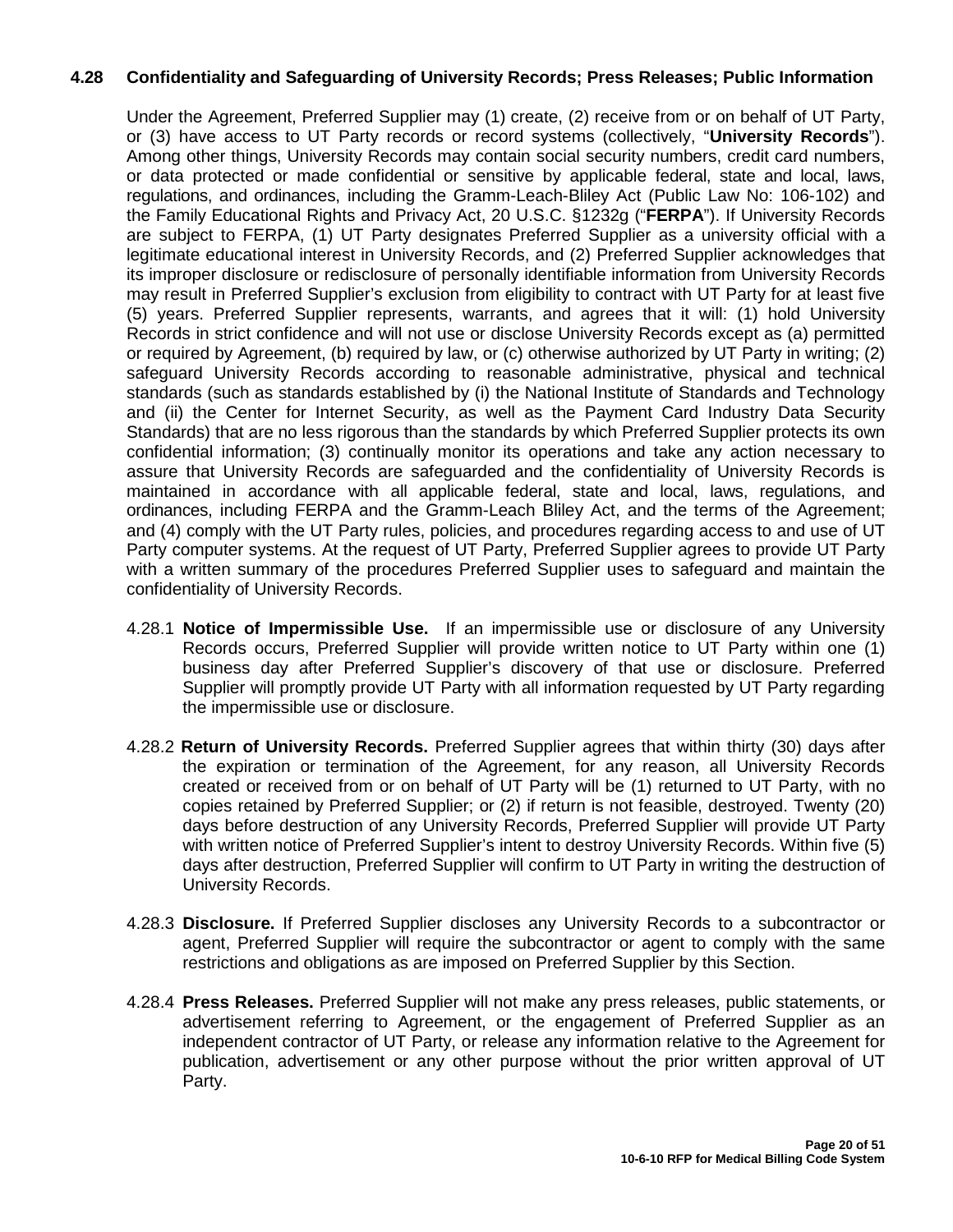- 4.28.5 **Public Information.** UT Party strictly adheres to all statutes, court decisions and the opinions of the Texas Attorney General with respect to disclosure of public information under the *Texas Public Information Act*, Chapter 552, *Texas Government Code*.
- 4.28.6 **Termination.** In addition to any other termination rights set forth in the Agreement, and any other rights at law or equity, if UT Party reasonably determines that Preferred Supplier has breached any of the restrictions or obligations set forth in this Section, UT Party may immediately terminate the Agreement without notice or opportunity to cure.
- 4.28.7 **Duration.** The restrictions and obligations under this Section will survive expiration or termination of the Agreement for any reason.

### *NOTICE TO PROPOSER:*

*Depending on the details of how the Services will be provided, additional provisions may need to be included to safeguard the security and privacy of data, in compliance with UT System policies on Information Resources Use and Security Policy (Policy UTS165, accessible at [http://www.utsystem.edu/policy/policies/uts165.html\)](http://www.utsystem.edu/policy/policies/uts165.html) and Information Resources Acceptable Use and Security Policy (Policy INT124), accessible at [http://www.utsystem.edu/policy/policies/int124.html\)](http://www.utsystem.edu/policy/policies/int124.html).*

#### **4.29 HIPAA Compliance.**

Preferred Supplier agrees that it will execute a HIPAA Business Associate Agreement ("**BAA**") with UT Party, and the BAA will be in a form substantially similar to that set forth in **Rider \_\_\_\_\_** , HIPAA Business Associate Agreement, attached and incorporated for all purposes.

#### **4.30 Termination**

- 4.30.1 UT System may terminate the PSA, without cause, upon written notice to the Preferred Supplier; provided, however, the PSA will not terminate until the later of (1) ninety (90) days after receipt of notice of termination, or (2) the date that performance is complete under all purchase orders issued by Institutional Participant to Preferred Supplier prior to receipt of notice of termination. Institutional Participant may not issue any purchase orders after receipt of notice of termination. Termination of the PSA will not relieve any party from liability for its default under or breach of the PSA or any other act or omission of that party. Preferred Supplier will deliver all Work Material to UT System on or before the termination date. In the event that the PSA is terminated, then within thirty (30) days after termination, Preferred Supplier will reimburse UT System for all fees paid by UT System to Preferred Supplier that were (a) not earned by Preferred Supplier prior to termination, or (b) for goods or services that UT System did not receive from Preferred Supplier prior to termination.
- 4.30.2 UT System or Institutional Participant may terminate an IPA, without cause, upon written notice to Preferred Supplier; provided, however, the IPA will not terminate until the later of (1) thirty (30) days after written notice of termination, or (2) the date that performance is complete under any purchase orders issued by Institutional Participant to Preferred Supplier prior to the date of notice of termination. Institutional Participant may not issue any purchase orders after the date of notice of termination. Termination of an IPA will not relieve any party from liability for its default under or breach of the IPA or any other act or omission of that party. Preferred Supplier will deliver all Work Material to Institutional Participant on or before the termination date. In the event that the PSA or an IPA is terminated, then within thirty (30) days after termination, Preferred Supplier will reimburse Institutional Participant for all fees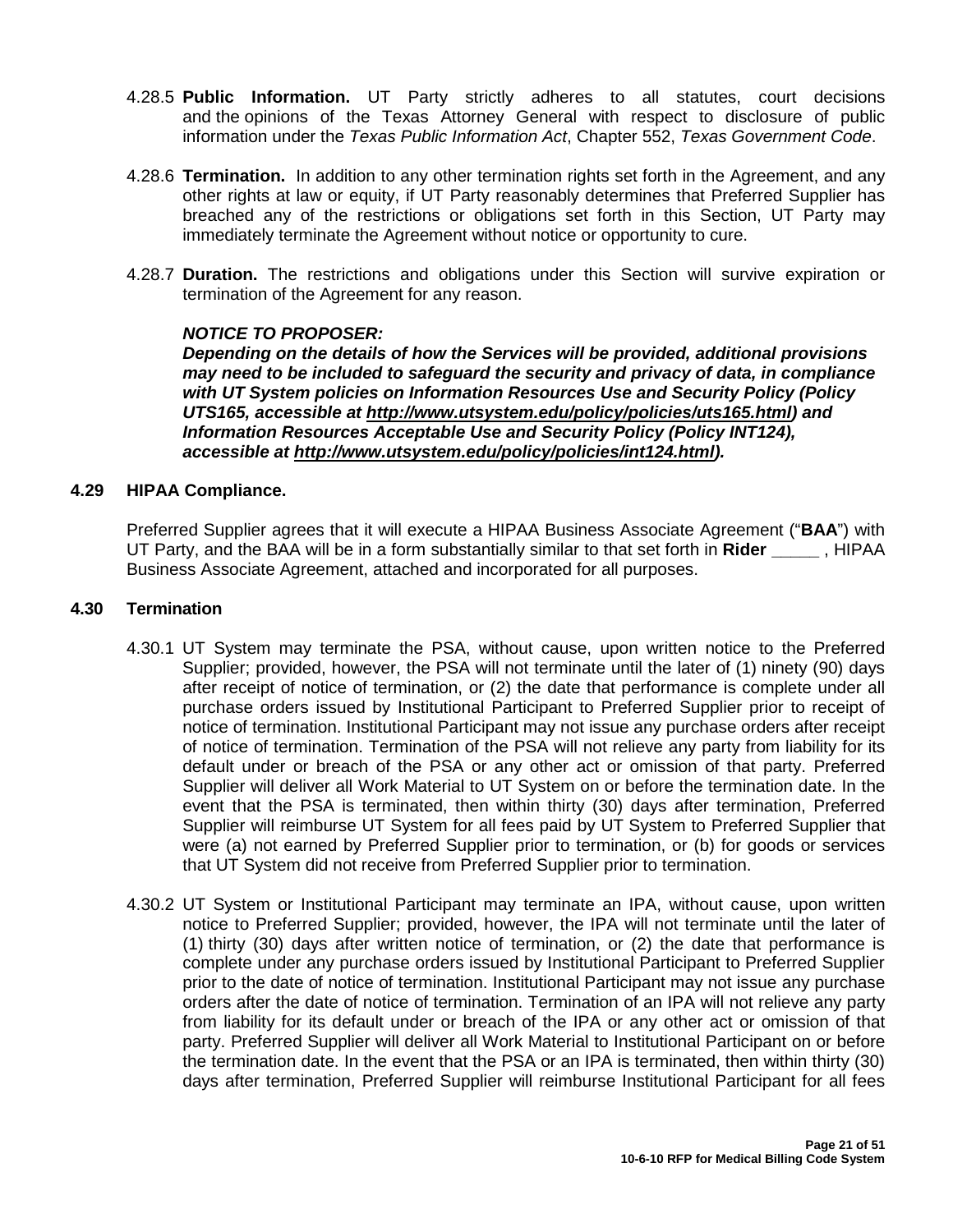paid by Institutional Participant to Preferred Supplier that were (a) not earned by Preferred Supplier prior to termination, or (b) for goods or services that Institutional Participant did not receive from Preferred Supplier prior to termination.

4.30.3 Institutional Participant may terminate a purchase order, without cause, upon written notice to Preferred Supplier; provided, however, the purchase order will not terminate until five (5) days after written notice of termination. Termination of a purchase order will not relieve any party from liability for its default under or breach of the Agreement or any other act or omission of that party. In the event that a purchase order is terminated, then within thirty (30) days after termination, Preferred Supplier will reimburse Institutional Participant for all fees paid by Institutional Participant to Preferred Supplier that were (a) not earned by Preferred Supplier prior to termination, or (b) for goods or services that Institutional Participant did not receive from Preferred Supplier prior to termination.

### **4.31 Binding Effect**

The Agreement will be binding upon and inure to the benefit of the parties thereto and their respective permitted assigns and successors.

### **4.32 Severability**

In case any provision of the Agreement is, for any reason, held invalid or unenforceable in any respect, the invalidity or unenforceability will not affect any other provision of the Agreement, and the Agreement will be construed as if the invalid or unenforceable provision had not been included.

### **4.33 Limitation of Liability**

EXCEPT FOR UT PARTY'S OBLIGATION (IF ANY) TO PAY PREFERRED SUPPLIER CERTAIN FEES AND EXPENSES, UT PARTY WILL HAVE NO LIABILITY TO PREFERRED SUPPLIER OR TO ANYONE CLAIMING THROUGH OR UNDER PREFERRED SUPPLIER BY REASON OF THE EXECUTION OR PERFORMANCE OF THE AGREEMENT. NOTWITHSTANDING ANY DUTY OR OBLIGATION OF UT PARTY TO PREFERRED SUPPLIER OR TO ANYONE CLAIMING THROUGH OR UNDER PREFERRED SUPPLIER, NO PRESENT OR FUTURE AFFILIATED ENTERPRISE, SUBCONTRACTOR, AGENT, OFFICER, DIRECTOR, EMPLOYEE, REPRESENTATIVE, ATTORNEY OR REGENT OF UT PARTY, OR ANYONE CLAIMING UNDER UT PARTY HAS OR WILL HAVE ANY PERSONAL LIABILITY TO PREFERRED SUPPLIER OR TO ANYONE CLAIMING THROUGH OR UNDER PREFERRED SUPPLIER BY REASON OF THE EXECUTION OR PERFORMANCE OF THE AGREEMENT.

#### **4.34 Assignment and Subcontracting**

Except as specifically provided in **Rider \_\_\_\_**, Historically Underutilized Business Subcontracting Plan, attached and incorporated for all purposes, Preferred Supplier's interest in the Agreement (including Preferred Supplier's duties and obligations under the Agreement, and the fees due to Preferred Supplier under the Agreement) may not be subcontracted, assigned, delegated, or otherwise transferred to a third party, in whole or in part, and any attempt to do so will (a) not be binding on UT Party; and (b) be a breach of the Agreement for which Preferred Supplier will be subject to all remedial actions provided by Texas law, including Chapter 2161, *Texas Government Code*, and 34 TAC Sections 20.101 through 20.108. The benefits and burdens of the Agreement are assignable by UT Party.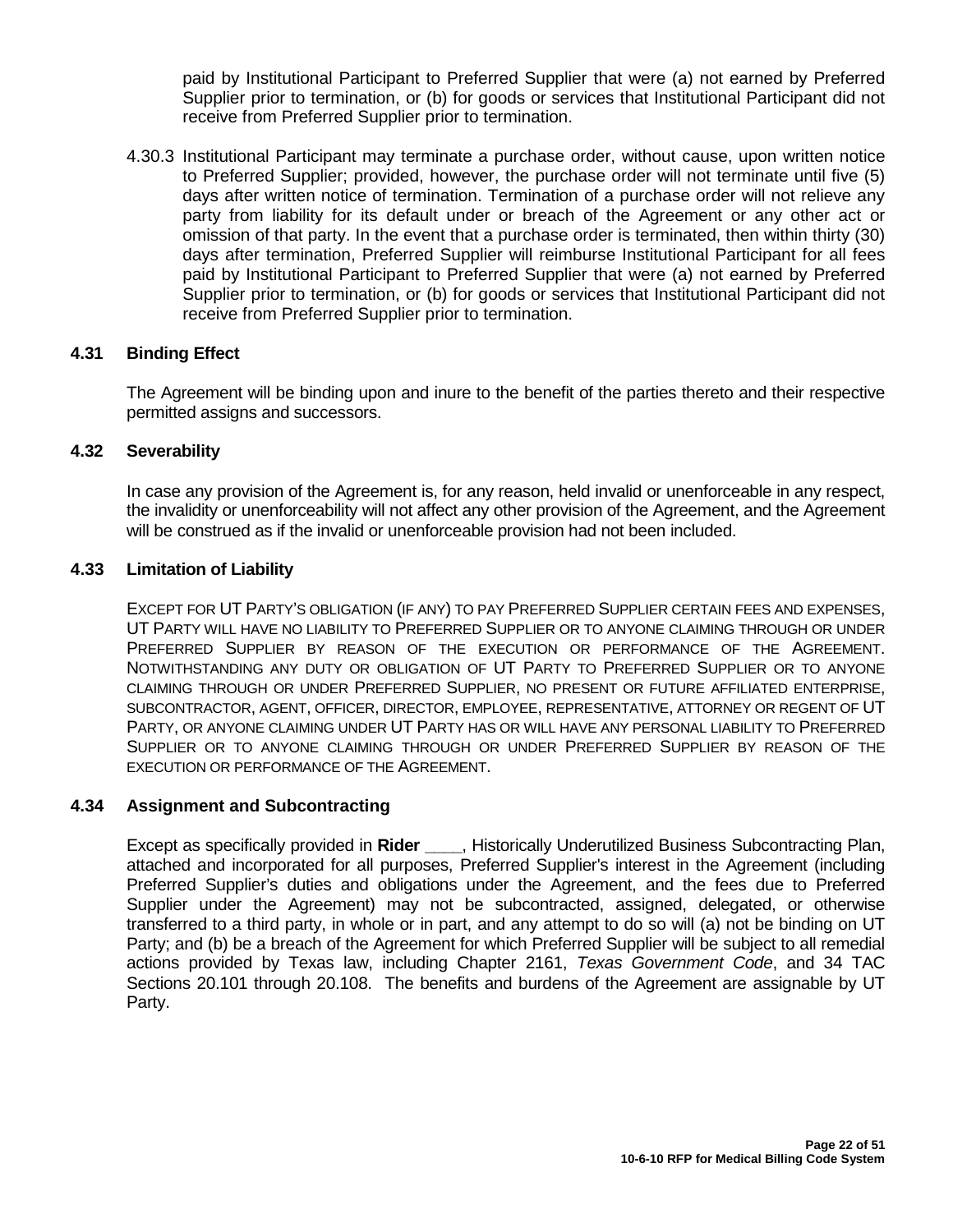# **4.35 Historically Underutilized Business Subcontracting Plan**

Preferred Supplier agrees to use good faith efforts to subcontract the Services in accordance with the Historically Underutilized Business Subcontracting Plan ("**HSP**") (ref. **Rider \_\_\_**). Preferred Supplier agrees to maintain business records documenting its compliance with the HSP and to submit a monthly compliance report to UT Party in the format required by Texas Procurement and Support Services Division of the Texas Comptroller of Public Accounts or any successor agency (collectively, "**TPSS**"). Submission of compliance reports will be required as a condition for payment under the Agreement. If UT Party determines that Preferred Supplier has failed to subcontract as set out in the HSP, UT Party will notify Preferred Supplier of any deficiencies and give Preferred Supplier an opportunity to submit documentation and explain why the failure to comply with the HSP should not be attributed to a lack of good faith effort by Preferred Supplier. If UT Party determines that Preferred Supplier failed to implement the HSP in good faith, UT Party, in addition to any other remedies, may report nonperformance to the TPSS in accordance with 34 TAC Sections 20.101 through 20.108. UT Party may also revoke the Agreement for breach and make a claim against Preferred Supplier.

- 4.35.1 **Changes to the HSP.** If at any time during the term of the Agreement, Preferred Supplier desires to change the HSP, before the proposed changes become effective (a) Preferred Supplier must comply with 34 TAC Section 20.14; (b) the changes must be reviewed and approved by UT Party; and (c) if UT Party approves changes to the HSP, the Agreement must be amended in accordance with **Section 4.24** to replace the HSP with the revised subcontracting plan.
- 4.35.2 **Expansion of the Services.** If UT Party expands the scope of the Services through a change order or any other amendment, UT Party will determine if the additional Services contains probable subcontracting opportunities *not* identified in the initial solicitation for the Services. If UT Party determines additional probable subcontracting opportunities exist, Preferred Supplier will submit an amended subcontracting plan covering those opportunities. The amended subcontracting plan must comply with the provisions of 34 TAC Section 20.14 before (a) the Agreement may be amended to include the additional Services; or (b) Preferred Supplier may perform the additional Services. If Preferred Supplier subcontracts any of the additional subcontracting opportunities identified by UT Party without prior authorization and without complying with 34 TAC Section 20.14, Preferred Supplier will be deemed to be in breach of the Agreement and will be subject to any remedial actions provided by Texas law including Chapter 2161, *Texas Government Code* and 34 TAC Section 20.14. UT Party may report nonperformance under the Agreement to the TPSS in accordance with 34 TAC Sections 20.101 through 20.108.

# **4.36 Limitations**

THE PARTIES ARE AWARE THAT THERE ARE CONSTITUTIONAL AND STATUTORY LIMITATIONS ON THE AUTHORITY OF UT PARTY (A STATE AGENCY) TO ENTER INTO CERTAIN TERMS AND CONDITIONS THAT MAY BE A PART OF THE AGREEMENT, INCLUDING THOSE TERMS AND CONDITIONS RELATING TO LIENS ON UT PARTY'S PROPERTY; DISCLAIMERS AND LIMITATIONS OF WARRANTIES; DISCLAIMERS AND LIMITATIONS OF LIABILITY FOR DAMAGES; WAIVERS, DISCLAIMERS AND LIMITATIONS OF LEGAL RIGHTS, REMEDIES, REQUIREMENTS AND PROCESSES; LIMITATIONS OF PERIODS TO BRING LEGAL ACTION; GRANTING CONTROL OF LITIGATION OR SETTLEMENT TO ANOTHER PARTY; LIABILITY FOR ACTS OR OMISSIONS OF THIRD PARTIES; PAYMENT OF ATTORNEYS' FEES; DISPUTE RESOLUTION; INDEMNITIES; AND CONFIDENTIALITY (COLLECTIVELY, THE "**LIMITATIONS**"), AND TERMS AND CONDITIONS RELATED TO THE LIMITATIONS WILL NOT BE BINDING ON UT PARTY EXCEPT TO THE EXTENT AUTHORIZED BY THE LAWS AND CONSTITUTION OF THE STATE OF TEXAS.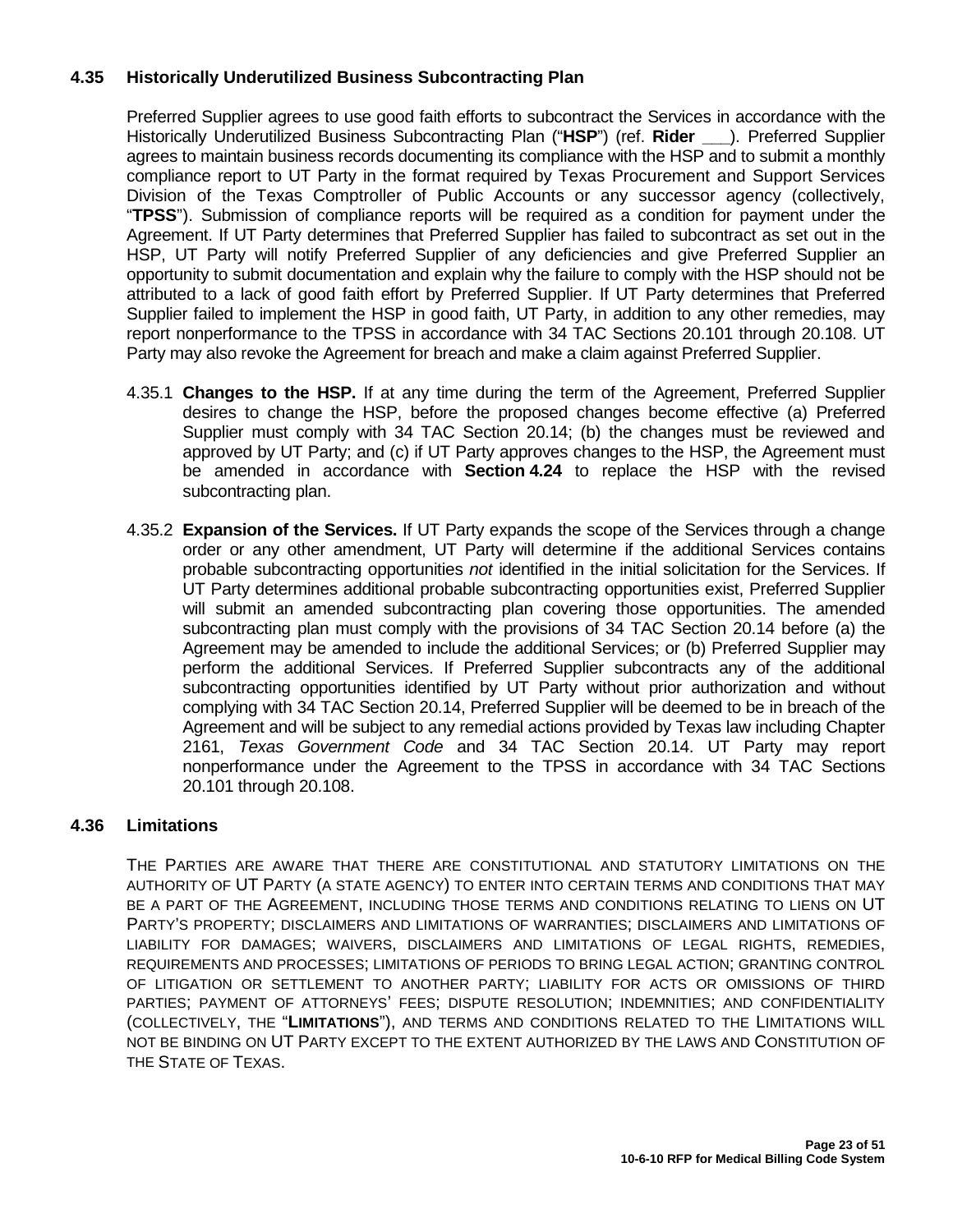### **4.37 Survival of Provisions**

No expiration or termination of the Agreement will relieve either party of any obligations under the Agreement that by their nature survive such expiration or termination.

#### **4.38 Relationship of the Parties**

For all purposes of the Agreement and notwithstanding any provision of the Agreement to the contrary, Preferred Supplier is an independent contractor and is not a state employee, partner, joint venturer, or agent of UT Party. Preferred Supplier will not bind nor attempt to bind UT Party to any agreement or contract. As an independent contractor, Preferred Supplier is solely responsible for all taxes, withholdings, and other statutory or contractual obligations of any sort, including workers' compensation insurance.

#### **4.39 Premises Rules**

If the Agreement requires Preferred Supplier's presence on UT Party premises or facilities, Preferred Supplier agrees to cause its representatives, agents, employees and permitted subcontractors (if any) to become aware of, fully informed about, and in full compliance with all applicable UT Party rules and policies, including those related to personal health; security; environmental quality; safety; fire prevention; noise; smoking; access restrictions; consideration for students, patients and their families as well as employees; parking; and security.

#### **4.40 Quality Assurance**

Preferred Supplier will (a) comply with all applicable standards of the Joint Commission (ref. [http://www.jointcommission.org/,](http://www.jointcommission.org/) the "**Joint Commission**"); (b) implement and monitor a quality assurance process that complies with Joint Commission standards; (c) comply with applicable Joint Commission privileging standards for licensed independent practitioners; (d) upon request, provide assurance to UT Party of a licensed independent practitioner's privileging file; and (e) provide UT Party with periodic reports of its quality assurance indicators and/or permit UT Party to conduct periodic quality assurance audits of the Services.

#### **4.41 Time for Commencement and Completion of Preferred Supplier Agreement**

The term of the PSA will begin on the Effective Date and expire on  $\sim$  . 20 UT System will have the option to renew the PSA for  $($  ) additional  $($  ) year terms*. [NOTICE TO PROPOSER: UT System anticipates an initial contract term in the range of three to five years.]*

#### **4.42 External Terms**

The Agreement completely supplants, replaces, and overrides all other terms and conditions or agreements, written or oral, ("**External Terms**") concerning Preferred Supplier's performance under the Agreement. Such External Terms are null and void and will have no effect under the Agreement, regardless of whether UT Party or any of its employees, contractors, or agents consents or agrees to External Terms. External Terms include any shrinkwrap, clickwrap, browsewrap, web-based terms and conditions of use, and any other terms and conditions displayed in any format that UT Party, or its employees, contractors, or agents are required to accept or agree to before or in the course of accessing or using any goods or services provided solely by Preferred Supplier. External Terms also include legal terms and conditions in any purchase order; however,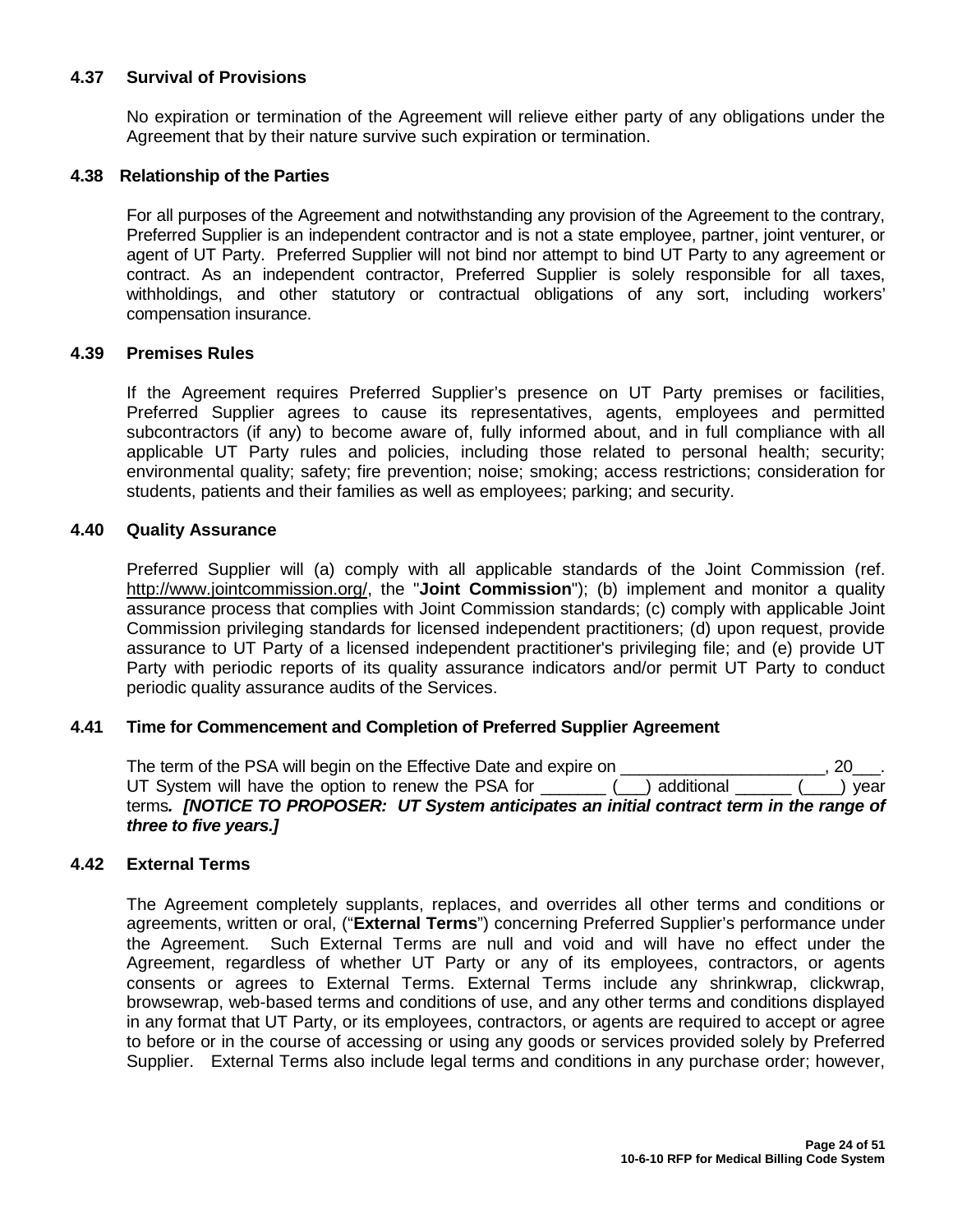External Terms do *not* include non-conflicting commercial terms in a purchase order such as order quantity, delivery schedule, delivery address and billing address.

#### **4.43 Authority**

The individuals executing the Agreement on behalf of each party have been duly authorized to act for and bind their respective parties.

### **4.44 Conflicts**

The Agreement supersedes any prior agreements or understandings, whether written or oral, between the parties with respect to the Services.

In the event of a conflict between the terms and conditions of the PSA and those of an IPA, the terms of the PSA will control and govern.

#### **4.45 Affirmative Action**

Preferred Supplier agrees that either a written copy of Preferred Supplier's Civil Rights "Affirmative Action Compliance Program" or, if Preferred Supplier is not required to have such a written program, the reason Preferred Supplier is not subject to such requirement, will be attached to the Agreement as **Rider \_\_\_\_** and incorporated for all purposes.

#### **4.46 OSHA Compliance**

Preferred Supplier represents and warrants that all Services furnished under the Agreement meet or exceed the safety standards established and promulgated under the Federal Occupational Safety and Health Law (Public Law 91-598) and its regulations in effect or proposed as of the date of the Agreement.

#### **4.47 Certifications of Nonsegregated Facilities and Equal Employment Opportunities Compliance**

Preferred Supplier certifies that, except for restrooms and wash rooms and one (1) or more lactation rooms each of which is segregated on the basis of sex: (1) it does not maintain or provide for its employees any segregated facilities at any of its establishments and that it does not permit its employees to perform their services at any location under its control where segregated facilities are maintained; (2) it will not maintain or provide for its employees any segregated facilities at any of its establishments; and (3) it will not permit its employees to perform their services at any location under its control where segregated facilities are maintained. A breach of this certification is a violation of the Equal Opportunity clause. The term "**segregated facilities**" means any waiting rooms, work areas, rest rooms and wash rooms, entertainment areas, and transportation or housing facilities provided for employees which are segregated by explicit directive or are in fact segregated on the basis of race, color, religion, sex, or national origin, because of habit, local custom, or otherwise. Preferred Supplier further agrees that, except where it has contracts prior to the award with subcontractors exceeding \$10,000.00 which are not exempt from the provisions of the Equal Opportunity clause, Preferred Supplier will retain the certifications for each one of its subcontractors in Preferred Supplier's files, and that it will forward the following notice to all proposed subcontractors (except where the proposed subcontractors have submitted identical certifications for specific time periods):

NOTICE TO PROSPECTIVE SUBCONTRACTORS OF REQUIREMENTS FOR CERTIFICATIONS OF NONSEGREGATED FACILITIES - A Certification on Nonsegregated Facilities must be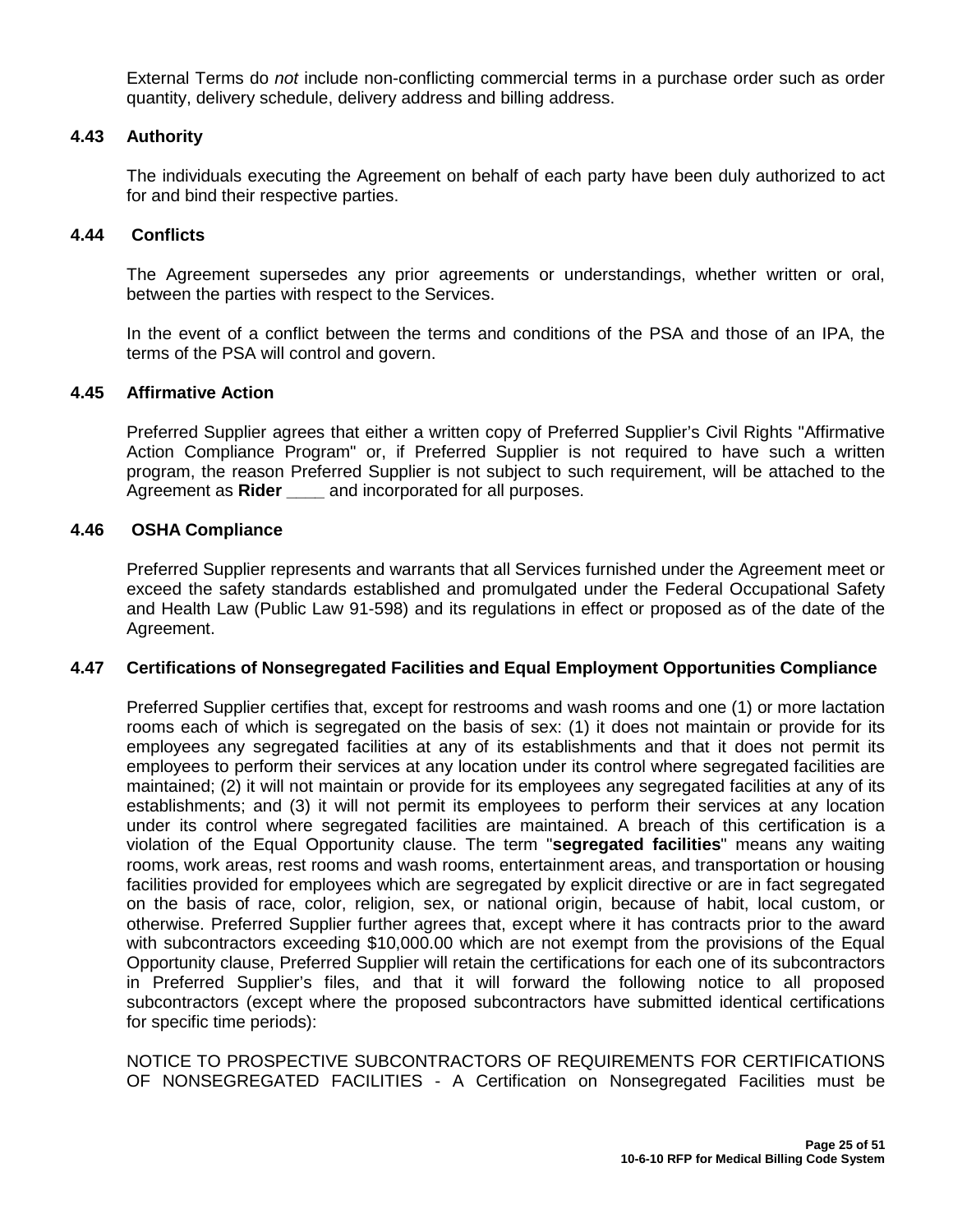submitted prior to the award of any subcontract exceeding \$10,000.00 which is not exempt from the provisions of the Equal Opportunity clause. The certification may be submitted either for each subcontract or for all subcontracts during a period (i.e. quarterly, semiannually, or annually).

Preferred Supplier understands that the penalty for making false statements regarding the subject matters of this Section is prescribed in 18 U.S.C. 1001.

#### **4.48 Debarment**

Preferred Supplier confirms that neither Preferred Supplier nor its Principals are suspended, debarred, proposed for debarment, declared ineligible, or voluntarily excluded from the award of contracts from United States ("**U.S.**") federal government procurement or nonprocurement programs, or are listed in the List of Parties Excluded from Federal Procurement or Nonprocurement Programs [\(http://www.epls.gov/\)](http://www.epls.gov/) issued by the U.S. General Services Administration. "**Principals**" means officers, directors, owners, partners, and persons having primary management or supervisory responsibilities within a business entity (e.g. general manager, plant manager, head of a subsidiary, division or business segment, and similar positions). Preferred Supplier will provide immediate written notification to UT Party if, at any time, Preferred Supplier learns that this certification was erroneous when submitted or has become erroneous by reason of changed circumstances. This certification is a material representation of fact upon which reliance will be placed when UT Party executes the Agreement. If it is later determined that Preferred Supplier knowingly rendered an erroneous certification, in addition to the other remedies available to UT Party, UT Party may terminate the Agreement for default by Preferred Supplier.

### **4.49 Office of Inspector General Certification**

Preferred Supplier acknowledges that UT Party may prohibited by federal regulations from allowing any employee, representative, subcontractor, or agent of Preferred Supplier to work on site at certain UT Party premises or facilities if that individual is not eligible to work on federal healthcare programs such as Medicare, Medicaid, or other similar federal programs. Therefore, Preferred Supplier will not assign any employee, subcontractor or agent that appears on the List of Excluded Individuals issued by the United States Office of the Inspector General ("**OIG**") to work on site at UT Party premises or facilities. Preferred Supplier will perform an OIG sanctions check quarterly on each of its employees, subcontractors and agents during the time such employees, subcontractors and agents are assigned to work on site at UT Party premises or facilities. Preferred Supplier acknowledges that UT Party will require immediate removal of any employee, subcontractor or agent of Preferred Supplier assigned to work at UT Party premises or facilities if such employee, subcontractor or agent is found to be on the OIG's List of Excluded Individuals. The OIG's List of Excluded Individuals may be accessed through the following Internet website: [http://www.oig.hhs.gov/fraud/exclusions/exclusions\\_list.asp.](http://www.oig.hhs.gov/fraud/exclusions/exclusions_list.asp)

#### **4.50 Access to Documents**

To the extent applicable to the Agreement, in accordance with Section  $1861(v)(I)(i)$  of the Social Security Act (42 U.S.C. 1395x) as amended, and the provisions of 42 CFR Section 420.300, et seq., Preferred Supplier will allow, during and for a period of not less than four (4) years after the expiration or termination of the Agreement, access to the Agreement and its books, documents, and records; and contracts between Preferred Supplier and its subcontractors or related organizations, including books, documents and records relating to same, by the Comptroller General of the United States, the U.S. Department of Health and Human Services and their duly authorized representatives.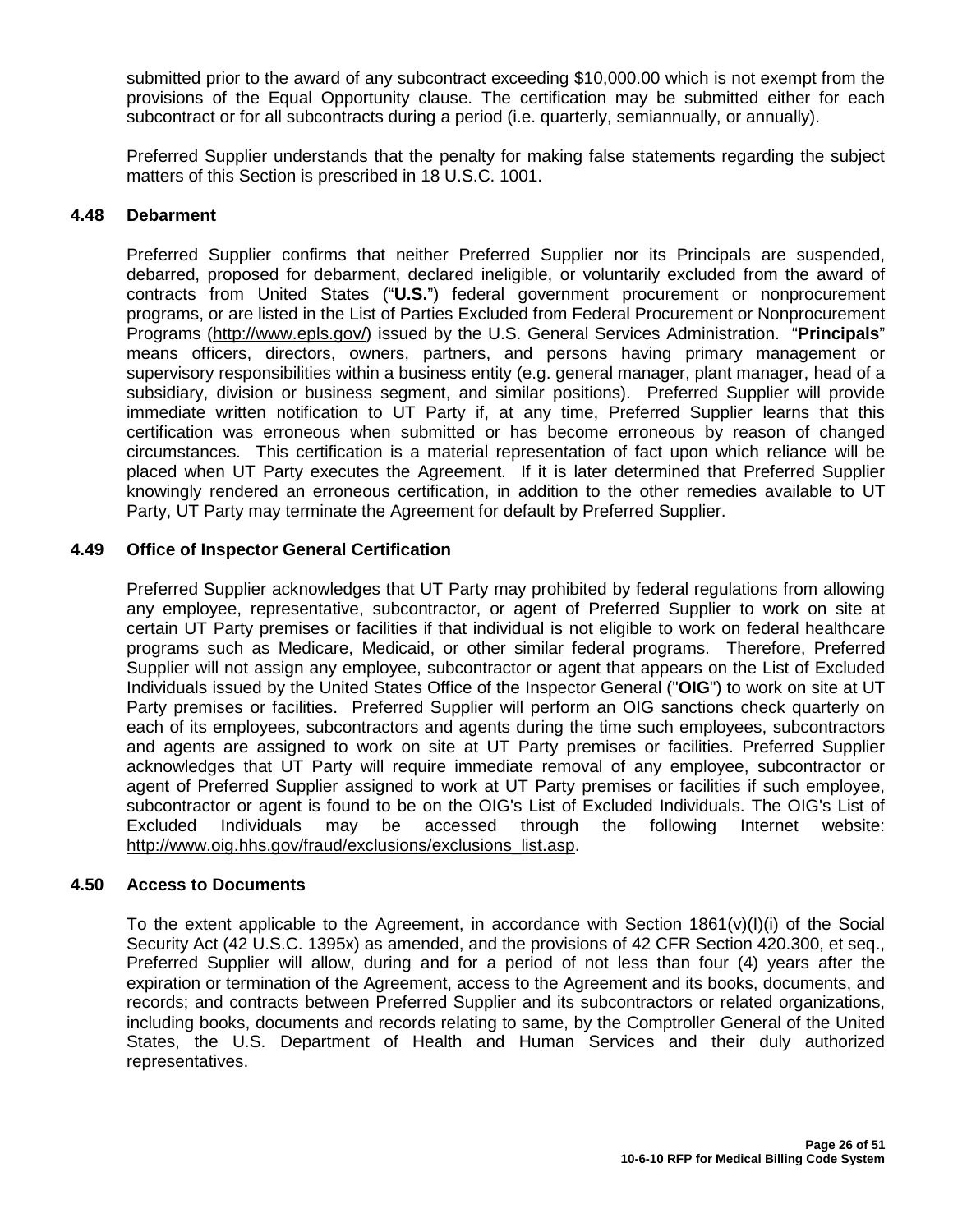#### **4.51** *Placeholder for Further Software-Related Terms that may be appropriate, such as*

- *terms of any software licensing that may be required;*
- *roles of Preferred Supplier and UT System (or its contractor) to maintain the software; and*
- *ability to discontinue use of unnecessary modules or functions of any licensed software, with corresponding fee reductions.*

### **4.52 Riders to Preferred Supplier Agreement**

Various Riders, compiled in **APPENDIX FIVE**, would be attached to the PSA.

### **SECTION 5 SPECIFICATIONS, ADDITIONAL QUESTIONS AND SCOPE OF WORK**

#### **5.1 General**

The minimum requirements and the specifications for the products and services, as well as certain requests for information to be provided by Proposer as part of its proposal, are set forth below. As indicated in **Section 1.2** of this RFP, the successful Proposer(s) is referred to as the "**Preferred Supplier**."

#### **5.2 Minimum Requirements**

Each Proposal must include information that clearly indicates that Proposer meets each of the following minimum qualification requirements:

- 5.2.1 Proposer must pay to the Alliance a quarterly administrative fee of 1% of the Total Net Sales made under the Agreement (ref. **Section 6.2** of this RFP).
- 5.2.2 Proposer must have experience providing medical billing audit software in a hospital or other healthcare setting.
- 5.2.3 Proposer would provide secure data transmissions to and from each participating UT institution.
- 5.2.4 Proposer must offer a software solution that provides International Statistical Classification of Diseases and Health Related Problems - 9th Revision (ICD-9) code medical billing compliance.
- 5.2.5 Proposer must offer a software solution that provides International Statistical Classification of Diseases and Health Related Problems  $-10<sup>th</sup>$  Revisions (ICD-10) code medical billing compliance, which includes ICD-10 CM (clinical modification) and ICD-10 PCS (procedural coding system).
- 5.2.6 Proposer must offer a software solution that provides Current Procedural Terminology (CPT) code medical billing compliance.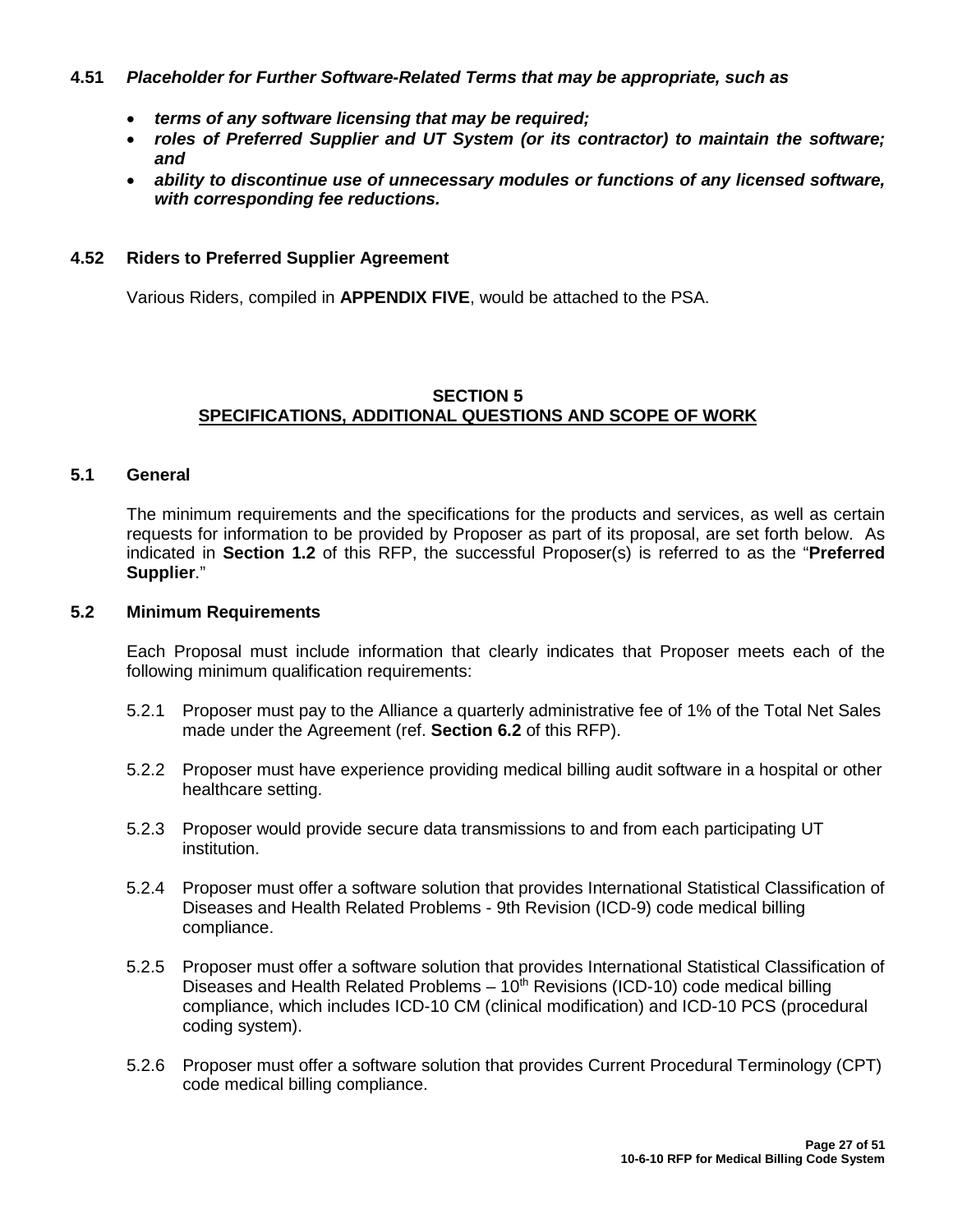- 5.2.7 Proposer must offer a software solution that provides Healthcare Common Procedure Coding System (HCPCS) code medical billing compliance.
- 5.2.8 Proposer's software solution must be HIPAA compliant.

### **5.3 Additional Questions Specific to this RFP and Scope of Work**

Proposer must submit the following information as part of Proposer's proposal:

- 5.3.1 In its proposal, Proposer must indicate whether it will consent to include in the Agreement the "Access by Individuals with Disabilities" language that is set forth in **APPENDIX THREE, Access by Individuals with Disabilities**. If Proposer objects to the inclusion of the "Access by Individuals with Disabilities" language in the Agreement, Proposer must, as part of its proposal, specifically identify and describe in detail all of the reasons for Proposer's objection. NOTE THAT A GENERAL OBJECTION IS NOT AN ACCEPTABLE RESPONSE TO THIS QUESTION.
- 5.3.2 Subchapter M, Chapter 2054, *Texas Government Code*, and 1 *Texas Administrative Code* Chapters 206 and 213, require UT institutions to develop, purchase, maintain, and use accessible electronic and information resources (EIR) that conform to the Texas Department of Information Resources (DIR) Accessibility Rules. EIR includes software applications and operating systems, web sites, telecommunications products, video and multimedia products, desktop and portable computers and self contained/closed equipment that includes EIR. For a more comprehensive listing of EIR see UTS150 *Access by Persons with Disabilities to Electronic and Information Resources Procured or Developed by The University of Texas System Administration and The University of Texas System Institutions*  <http://www.utsystem.edu/policy/policies/uts150.html> . In addition to Proposer's submission of a completed Voluntary Accessibility Product Template [http://www.itic.org/index.php?submenu=resources&src=gendocs&ref=vpat&category=resour](http://www.itic.org/index.php?submenu=resources&src=gendocs&ref=vpat&category=resources) [ces,](http://www.itic.org/index.php?submenu=resources&src=gendocs&ref=vpat&category=resources) UT System reserves the right to perform real-world testing of a supplier's product or service in order to validate supplier's claims regarding conformance with DIR Accessibility Rules. UT System, in its sole discretion, will determine the level of compliance with DIR Accessibility Rules on all products being reviewed.

In its proposal, Proposer must respond to each item listed in **APPENDIX FOUR, Electronic and Information Resources ("EIR") Environment Specifications**. **APPENDIX FOUR** will establish specifications, representations, warranties and agreements related to the EIR that Proposer is offering to provide to University. Responses to **APPENDIX FOUR** will be incorporated into the Agreement and will be binding on Preferred Supplier.

- 5.3.3 If Proposer takes exception to any terms or conditions set forth in **Section 4** of this RFP, Proposer must submit a list of the exceptions.
- 5.3.4 Proposers will provide answers to the questions listed in the Proposer's Survey ("**Proposer's Survey**") (ref. **Section 5.5** of this RFP) to the best of Proposer's knowledge, as responses may be incorporated into the Preferred Supplier Agreement. The questions in the Proposer's Survey will provide UT System with additional information about Proposer and various efficiencies and economies of scale that Proposer may provide to Institutional Participants.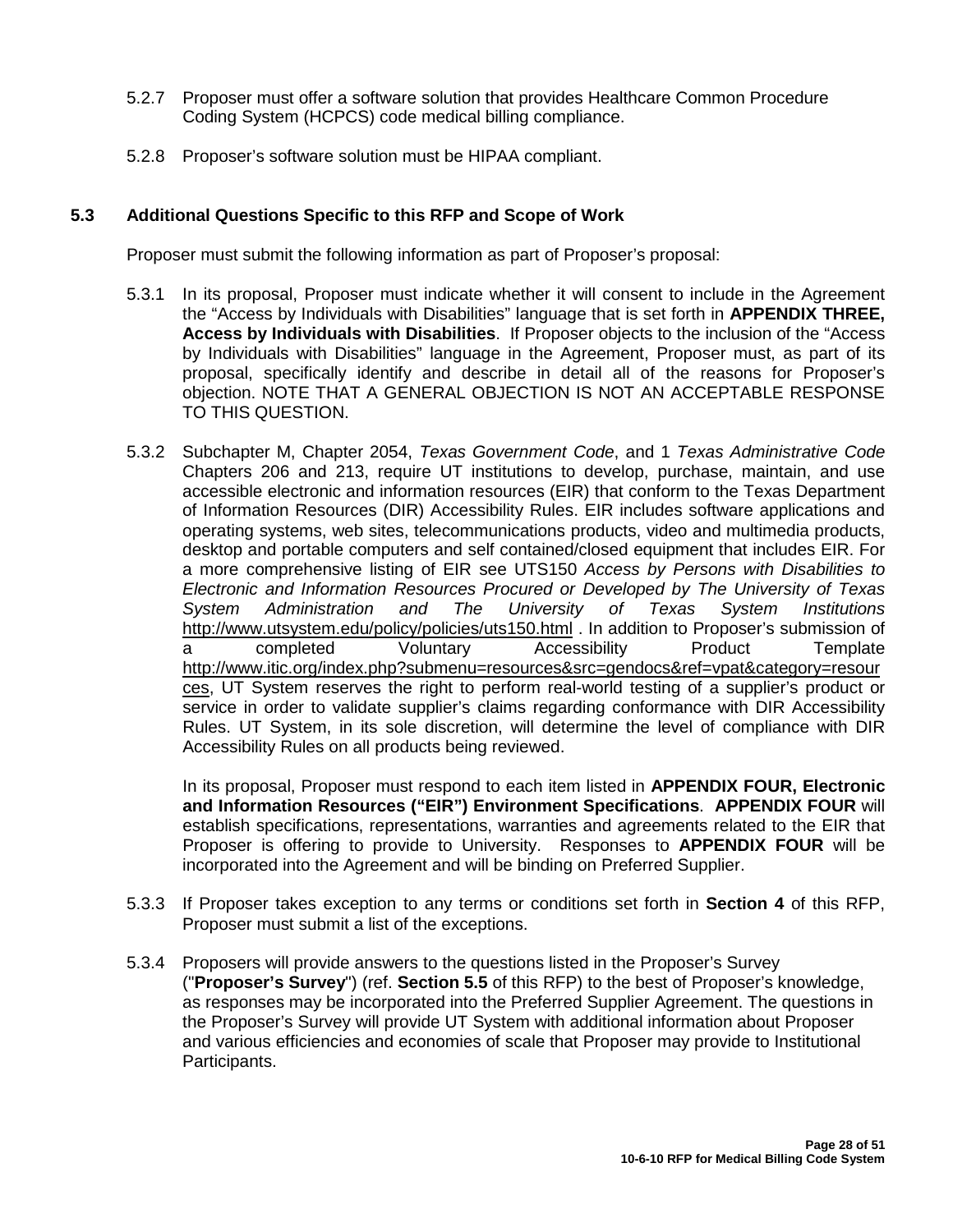- 5.3.5 Although Proposer may only offer a portion of the services listed in the Price Schedule (ref. **Attachment A** to this RFP) and within the Proposer's Survey (ref. **Section 5.5** of this RFP), Proposer should submit pricing for as many of the identified items as possible.
- 5.3.6 Proposer should submit information regarding Proposer's account management, service capabilities, competitive advantage, value-added offerings, and other information requested in the Proposer's Survey (ref. **Section 5.5** of this RFP).

# **5.4 Scope of Work**

#### **Objectives and Project Overview**

UT System is looking to achieve significant increases in the efficiency with which UT System's institutions handle patient interactions, both in rendering medical services and in conducting related business operations, including billing and collection. To this end, UT System is seeking to identify a Preferred Supplier to provide to UT System's institutions an automated software system that would read and analyze complex and highly variable medical charts and assign appropriate billing codes to the services recorded in the charts (in either physician or hospital practice). The software, which UT System anticipates would use natural language processing technology, must be highly accurate and cost-effective and must not require extensive training of institution personnel regarding use of the software.

### **Restriction on Nature of Expenditures for Billing Code Technology**

The Board of Regents of UT System has appropriated funds for the procurement of technology and services that would enhance the revenue cycle operations of UT System's medical institutions. Under the Texas Constitution, these appropriated funds, having originated from Permanent University Fund (PUF) bond proceeds, may be used only to fund "capital and equipment items" related to the educational mission of UT System and UT System institutions. As a result, the institutions' use of the funds to purchase code-billing services would not be permitted, since payments under such an arrangement would be characterized as operating expenses, not capital expenditures.

With this background in mind, it may be necessary for Preferred Supplier to grant a multi-year license of its software, on the terms outlined below, since this arrangement would help characterize certain expenditures by UT System and UT System institutions as capital in nature. UT System invites Proposer to offer alternative suggestions for structuring a business relationship with UT System in ways that would accomplish the objectives of UT System within the restrictions imposed on use of the appropriated funds. In particular, UT System would welcome other ideas for qualifying at least some of the costs as "capital" expenditures within the meaning of applicable Government Accounting Standards Board (GASB) rules.

#### **Key Aspects of Proposed Business Relationship**

- 1. UT System and Preferred Supplier would enter into a multi-year agreement for Preferred Supplier's provision of the above-described medical billing code system to Institutional Participants.
- 2. Preferred Supplier would grant to UT System and all Institutional Participants a multi-year license to use the software for the duration of the agreement.
- 3. UT System would pay to Preferred Supplier a software license fee, payable in installments according to a formula to be determined, as well as an agreed portion of Preferred Supplier's fees and expenses for implementing the software system and developing appropriate interfaces on the Institutional Participants' computers.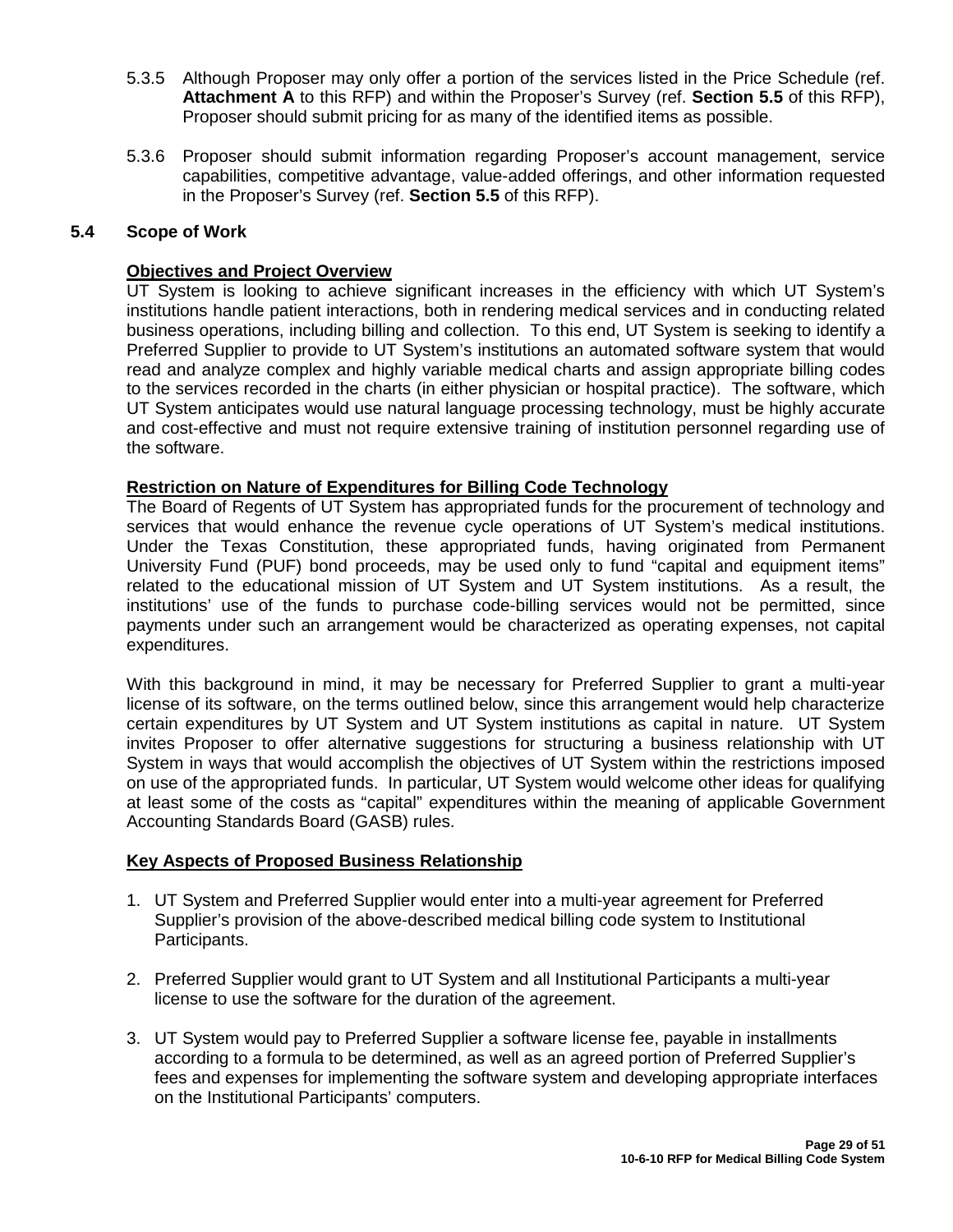- 4. The Institutional Participants would pay to Preferred Supplier (a) the remaining balance (not already paid by UT System) of Preferred Supplier's fees and expenses for implementing the system; and (b) agreed fees for Preferred Supplier's ongoing maintenance of the software and for technical assistance in operating the software interfaces.
- 5. **Section 4** and **Section 5** of this RFP summarize other key terms that would apply, including terms governing Preferred Supplier's access to sensitive data during its performance under the agreement (compliance with HIPAA, e.g.); ownership of work material resulting from development work undertaken by Preferred Supplier as part of its performance; and Preferred Supplier's compliance with EIR accessibility requirements.

# **5.5 Proposer's Survey**

The Proposer's Survey contains a list of additional questions the Proposer will answer when responding to this RFP. If Proposer needs to submit additional supporting information, refer to the supporting information in responses to the Proposer's Survey and attach supporting materials in a logical and clear manner. Any supporting information must be included in electronic form via the Ariba® e-Sourcing tool and must follow the following naming convention: (<Proposer Name> -<Question Number> - Response - <File Name>).

#### **SECTION 6 PRICING AND SERVICE AFFIRMATION**

**THE FOLLOWING FORM MUST BE COMPLETED, SIGNED AND SUBMITTED WITH THE PROPOSER'S PROPOSAL. FAILURE TO DO SO WILL RESULT IN THE REJECTION OF YOUR PROPOSAL.**

Proposal of:

(Proposer Company Name)

- **To:** The University of Texas System
- **Ref.:** Address Verification and Quality Assurance System

**RFP No.:** UTS/A19

Ladies and Gentlemen:

Having carefully examined all the specifications and requirements of this RFP and any attachments thereto, the undersigned proposes to furnish the Services required pursuant to the above-referenced Request for Proposal upon the pricing terms quoted below.

#### **6.1 Pricing**

The prices quoted in **Attachment A**, Price Schedule, to this RFP will be Proposer's guaranteed pricing for the Services.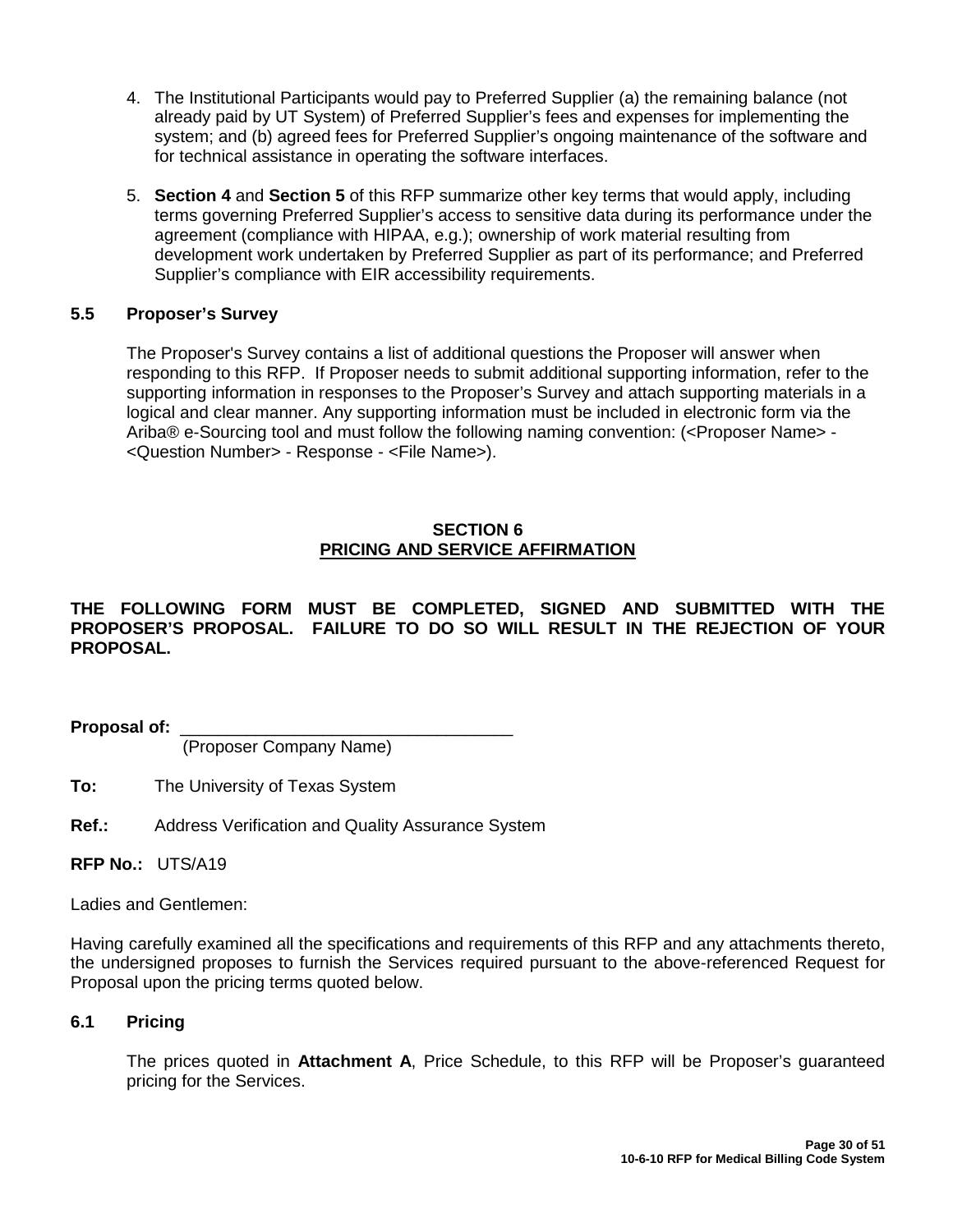# **6.2 Administrative Fees**

Proposer agrees that if Proposer is awarded an agreement under this RFP, it will provide to UT System a quarterly administrative fee of 1% of the Total Net Sales made by Preferred Supplier under the agreement. "**Total Net Sales**" means the total dollar amount of all sales of Services that are made by Preferred Supplier to an Institutional Participant, less credits, returns, taxes, and unpaid invoices. The administrative fee will be used by UT System to provide support for implementation, administration, monitoring, and management of the agreement.

### **6.3 Payment Terms**

The Institutional Participants' standard payment term for goods and services is "Net 30 days."

Indicate below the prompt payment discount that Proposer will provide to UT System:

Prompt Payment Discount: \_\_\_\_\_%\_\_\_\_\_days/net 30 days.

Proposer certifies and agrees that all prices, rebates, and incentives proposed in Proposer's proposal have been reviewed by Proposer's executive management.

Respectfully submitted,

**Proposer:** \_\_\_\_\_\_\_\_\_\_\_\_\_\_\_\_\_\_\_\_\_\_\_\_\_\_\_\_

**By:**  $\blacksquare$ 

 (Authorized Signature for Proposer) **Name:** \_\_\_\_\_\_\_\_\_\_\_\_\_\_\_\_\_\_\_\_\_\_\_\_\_ **Title:** \_\_\_\_\_\_\_\_\_\_\_\_\_\_\_\_\_\_\_\_\_\_\_\_\_\_

**Date:** \_\_\_\_\_\_\_\_\_\_\_\_\_\_\_\_\_\_\_\_\_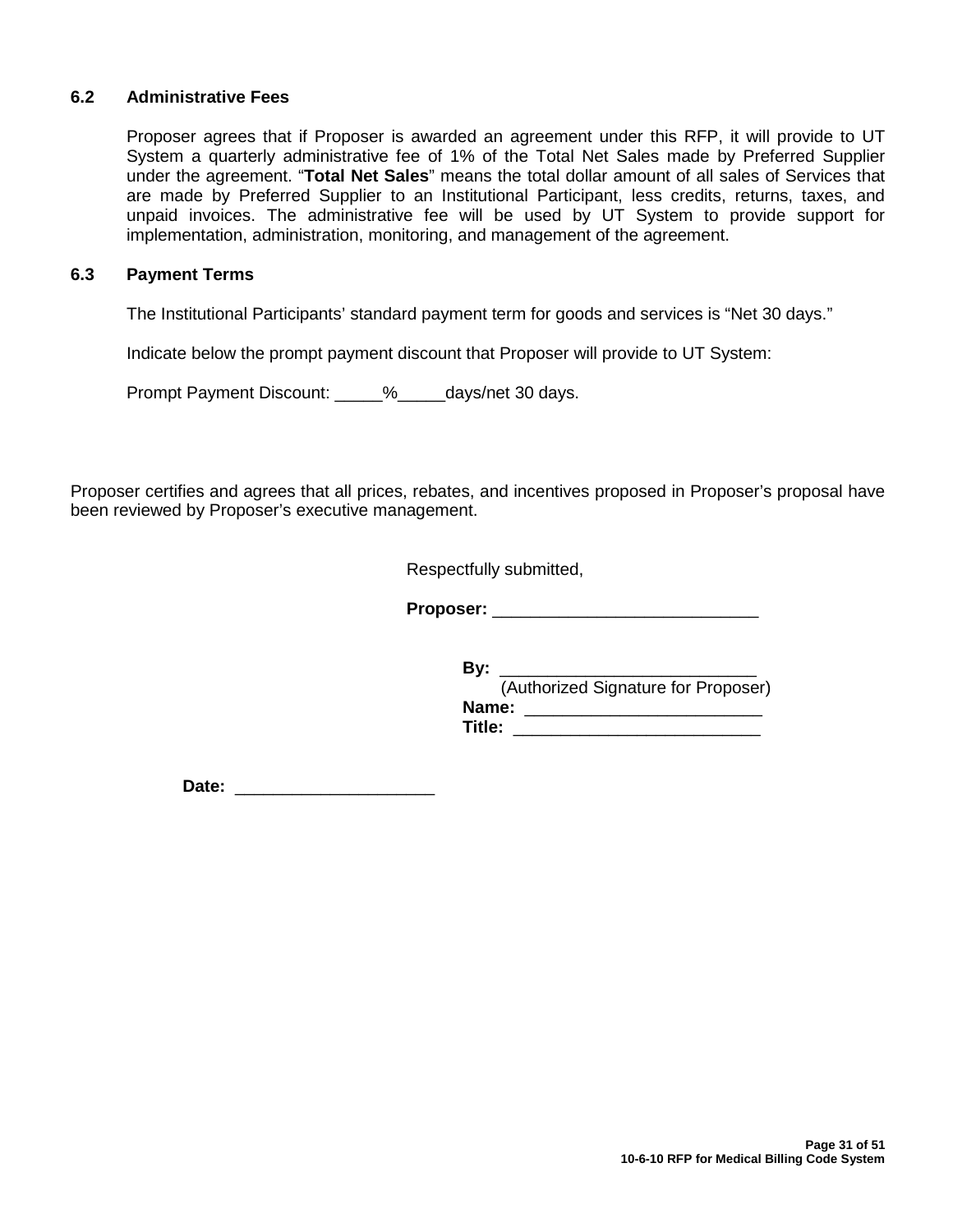# **APPENDIX ONE**

# **PROPOSAL REQUIREMENTS**

### **SECTION 1 GENERAL INFORMATION**

#### **1.1 Purpose**

UT System is soliciting competitive sealed proposals from Proposers having suitable qualifications and experience providing goods and services in accordance with the terms, conditions and requirements set forth in this RFP. This RFP provides sufficient information for interested parties to prepare and submit proposals for consideration by UT System.

By submitting a proposal, Proposer certifies that it understands this RFP and has full knowledge of the scope, nature, quality, and quantity of the goods and services to be performed, the detailed requirements of the goods and services to be provided, and the conditions under which such goods and services are to be performed. Proposer also certifies that it understands that all costs relating to preparing a response to this RFP will be the sole responsibility of Proposer.

PROPOSER IS CAUTIONED TO READ THE INFORMATION CONTAINED IN THIS RFP CAREFULLY AND TO SUBMIT A COMPLETE RESPONSE TO ALL REQUIREMENTS AND QUESTIONS AS DIRECTED.

#### **1.2 Inquiries and Interpretations**

UT System may in its sole discretion respond in writing to written inquiries concerning this RFP and post its response as an Addendum to all parties recorded by UT System as participating in this RFP. Only UT System's responses that are made by formal written Addenda will be binding on UT System. Any verbal responses, written interpretations or clarifications other than Addenda to this RFP will be without legal effect. All Addenda issued by UT System prior to the Submittal Deadline will be and are hereby incorporated as a part of this RFP for all purposes.

Proposers are required to acknowledge receipt of each Addendum by selecting "acknowledge" in the Addendum section of the RFP in Ariba. Each Addendum must be acknowledged by Proposer prior to the Submittal Deadline and should accompany Proposer's proposal.

#### **1.3 Public Information**

Proposer is hereby notified that UT System strictly adheres to all statutes, court decisions and the opinions of the Texas Attorney General with respect to disclosure of public information.

UT System may seek to protect from disclosure all information submitted in response to this RFP until such time as a final agreement is executed.

Upon execution of a final agreement, UT System will consider all information, documentation, and other materials requested to be submitted in response to this RFP, to be of a non-confidential and non-proprietary nature and, therefore, subject to public disclosure under the *Texas Public Information Act* (*Government Code*, Chapter 552.001, et seq.). Proposer will be advised of a request for public information that implicates their materials and will have the opportunity to raise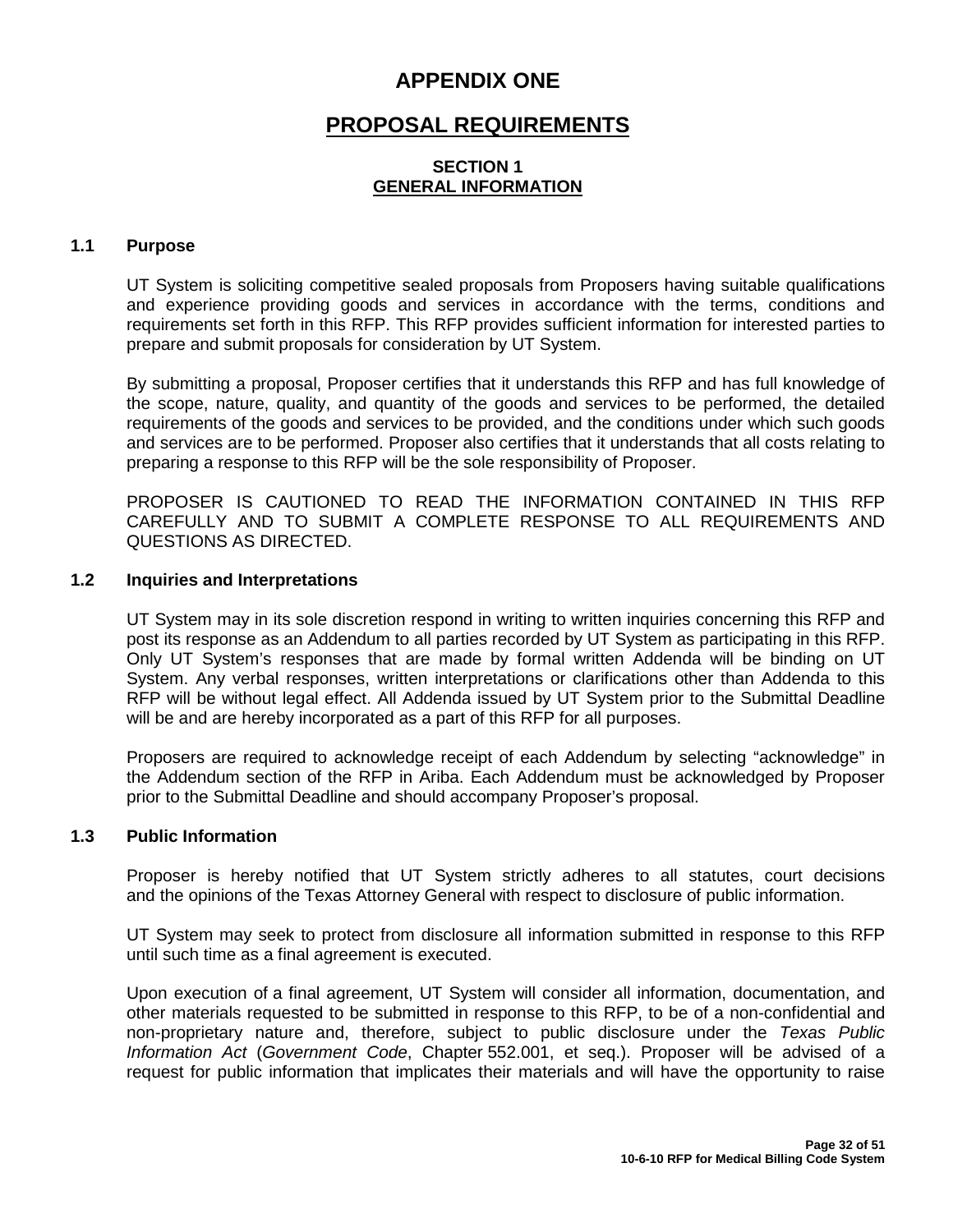any objections to disclosure to the Texas Attorney General. Certain information may be protected from release under Sections 552.101, 552.110, 552.113, and 552.131, *Government Code*.

### **1.4 Type of Agreement**

Preferred Supplier, if any, will be required to enter into an agreement with UT System in a form that (i) includes terms and conditions substantially similar to those set forth in **Section 4** of this RFP, and (ii) is otherwise acceptable to UT System in all respects.

#### **1.5 Proposal Evaluation Process**

UT System will select Preferred Supplier by using the competitive sealed proposal process described in this Section. UT System will open the HSP Packet submitted by a Proposer prior to opening Proposer's proposal in order to ensure that Proposer has submitted the completed and signed HUB Subcontracting Plan (also called the HSP) that is required by this RFP (ref. **Section 2.5.4** of the RFP). All proposals submitted by the Submittal Deadline accompanied by the completed and signed HSP required by this RFP will be opened. Any proposals that are not submitted by the Submittal Date or that are not accompanied by the completed and signed HSP required by this RFP will be rejected by UT System as non-responsive due to material failure to comply with advertised specifications. After the opening of the proposals and upon completion of the initial review and evaluation of the proposals, UT System may invite one or more selected Proposers to participate in oral presentations. UT System will use commercially reasonable efforts to avoid public disclosure of the contents of a proposal prior to selection of Preferred Supplier.

UT System may make the selection of Preferred Supplier on the basis of the proposals initially submitted, without discussion, clarification or modification. In the alternative, UT System may make the selection of Preferred Supplier on the basis of negotiation with any of Proposers. In conducting such negotiations, UT System will avoid disclosing the contents of competing proposals.

At UT System's sole option and discretion, UT System may discuss and negotiate all elements of the proposals submitted by selected Proposers within a specified competitive range. For purposes of negotiation, UT System may establish, after an initial review of the proposals, a competitive range of acceptable or potentially acceptable proposals composed of the highest rated proposal(s). In that event, UT System will defer further action on proposals not included within the competitive range pending the selection of Preferred Supplier; provided, however, UT System reserves the right to include additional proposals in the competitive range if deemed to be in the best interests of UT System.

After submission of a proposal but before final selection of Preferred Supplier is made, UT System may permit a Proposer to revise its proposal in order to obtain Proposer's best and final offer. In that event, representations made by Proposer in its revised proposal, including price and fee quotes, will be binding on Proposer. UT System will provide each Proposer within the competitive range with an equal opportunity for discussion and revision of its proposal. UT System is not obligated to select Proposer offering the most attractive economic terms if that Proposer is not the most advantageous to UT System overall, as determined by UT System.

UT System reserves the right to (a) enter into an agreement for all or any portion of the requirements and specifications set forth in this RFP with one or more Proposers, (b) reject any and all proposals and re-solicit proposals, or (c) reject any and all proposals and temporarily or permanently abandon this selection process, if deemed to be in the best interests of UT System. Proposer is hereby notified that UT System will maintain in its files concerning this RFP a written record of the basis upon which a selection, if any, is made by UT System.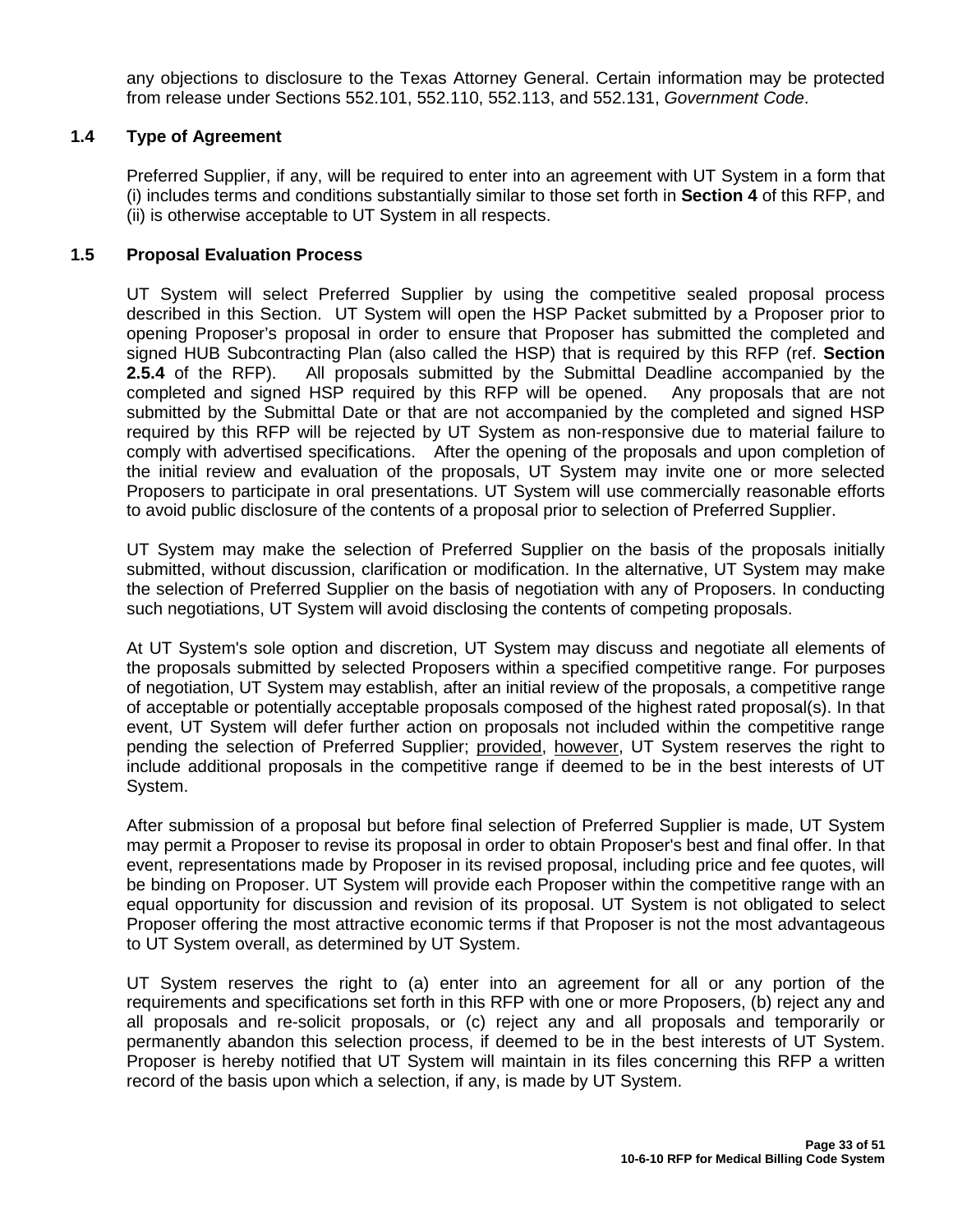# **1.6 Proposer's Acceptance of Evaluation Methodology**

By submitting a proposal, Proposer acknowledges (1) Proposer's acceptance of [a] the Proposal Evaluation Process (ref. **Section 1.5** of **APPENDIX ONE**), [b] the Criteria for Selection (ref. **2.3** of this RFP), [c] the Specifications, Additional Questions and Scope of Work (ref. **Section 5** of this RFP), [d] the terms and conditions set forth in **Section 4** of this RFP, and [e] all other requirements and specifications set forth in this RFP; and (2) Proposer's recognition that some subjective judgments must be made by UT System during this RFP process.

# **1.7 Solicitation for Proposal and Proposal Preparation Costs**

Proposer understands and agrees that (1) this RFP is a solicitation for proposals and UT System has made no representation written or oral that one or more agreements with UT System will be awarded under this RFP; (2) UT System issues this RFP predicated on UT System's anticipated requirements for the Services, and UT System has made no representation, written or oral, that any particular scope of services will actually be required by UT System; and (3) Proposer will bear, as its sole risk and responsibility, any cost that arises from Proposer's preparation of a proposal in response to this RFP.

### **1.8 Proposal Requirements and General Instructions**

- 1.8.1 Proposer should carefully read the information contained herein and submit a complete proposal in response to all requirements and questions as directed.
- 1.8.2 Proposals and any other information submitted by Proposer in response to this RFP will become the property of UT System.
- 1.8.3 UT System will not provide compensation to Proposer for any expenses incurred by Proposer for proposal preparation or for demonstrations or oral presentations that may be made by Proposer, unless otherwise expressly agreed in writing. Proposer submits its proposal at its own risk and expense.
- 1.8.4 Proposals that (i) are qualified with conditional clauses; (ii) alter, modify, or revise this RFP in any way; or (iii) contain irregularities of any kind, are subject to disqualification by UT System, at UT System's sole discretion.
- 1.8.5 Proposals should be prepared simply and economically, providing a straightforward, concise description of Proposer's ability to meet the requirements and specifications of this RFP. Emphasis should be on completeness, clarity of content, and responsiveness to the requirements and specifications of this RFP.
- 1.8.6 UT System makes no warranty or guarantee that an award will be made as a result of this RFP. UT System reserves the right to accept or reject any or all proposals, waive any formalities, procedural requirements, or minor technical inconsistencies, and delete any requirement or specification from this RFP when deemed to be in UT System's best interest. UT System reserves the right to seek clarification from any Proposer concerning any item contained in its proposal prior to final selection. Such clarification may be provided by telephone conference or personal meeting with or writing to UT System, at UT System's sole discretion. Representations made by Proposer within its proposal will be binding on Proposer.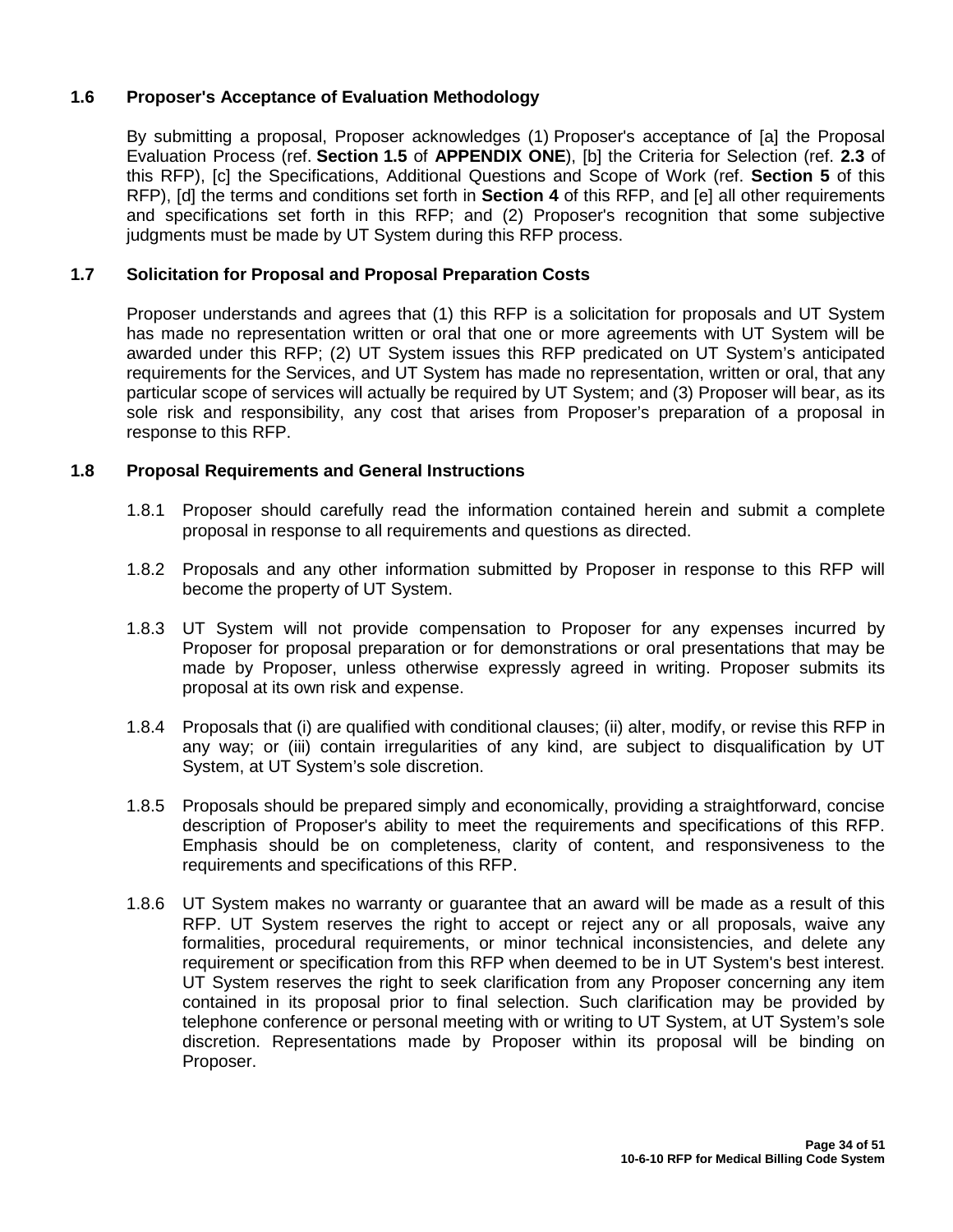1.8.7 Any proposal that fails to comply with the requirements contained in this RFP may be rejected by UT System, in UT System's sole discretion.

#### **1.9 Preparation and Submittal Instructions**

#### 1.9.1 Specifications and Additional Questions

Proposals must include responses to the questions referenced in Specifications, Additional Questions and Scope of Work (ref. **Section 5** of this RFP).

#### 1.9.2 Execution of Offer

Proposer must complete, sign and return the attached Execution of Offer (ref. **Section 2** of **APPENDIX ONE**) as part of its proposal. The Execution of Offer must be signed by a representative of Proposer duly authorized to bind Proposer to its proposal. Any proposal received without a completed and signed Execution of Offer may be rejected by UT System, in its sole discretion.

#### 1.9.3 Pricing and Service Affirmation

Proposer must complete and return the Pricing and Service Affirmation (ref. **Section 6** of this RFP), as part of its proposal.

UT System will not recognize or accept any charges or fees to perform the Services that are not specifically stated in the Pricing and Service Affirmation.

#### 1.9.4 Submission

Proposer should submit all proposal materials via UTMDACC's Ariba® e-sourcing tool. Proposer should ensure that all documents are submitted electronically in accordance with the instructions in **Section 3.1** of this RFP.

Proposer must also submit the HUB Subcontracting Plan (also called the HSP) as required by this RFP (ref. **Section 2.5** of the RFP.)

UT System will not, under any circumstances, consider a proposal that is received after the Submittal Deadline or which is not accompanied by the completed and signed HSP that is required by this RFP.

UT System will not accept proposals submitted by telephone, proposals submitted by Facsimile ("**FAX**") transmission, or proposals submitted by hard copy (i.e., paper form) in response to this RFP.

Except as otherwise provided in this RFP, no proposal may be changed, amended, or modified after it has been submitted to UT System. However, a proposal may be withdrawn and resubmitted at any time prior to the Submittal Deadline. No proposal may be withdrawn after the Submittal Deadline without UT System's consent, which will be based on Proposer's submittal of a written explanation and documentation evidencing a reason acceptable to UT System, in UT System's sole discretion.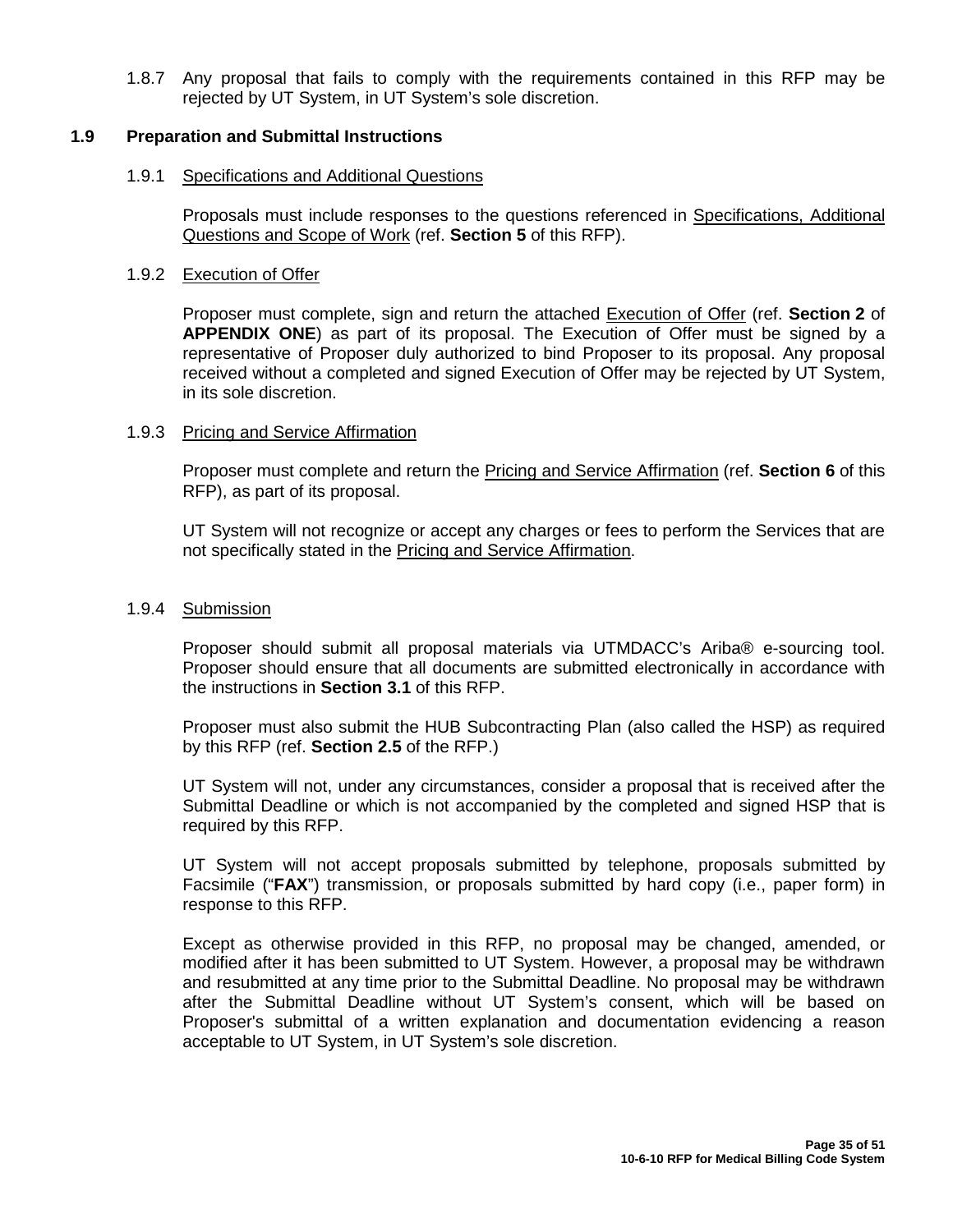By signing the Execution of Offer (ref. **Section 2** of **APPENDIX ONE**) and submitting a proposal, Proposer certifies that any terms, conditions, or documents attached to or referenced in its proposal are applicable to this procurement only to the extent that they (a) do not conflict with the laws of the State of Texas or this RFP and (b) do not place any requirements on UT System that are not set forth in this RFP or in the Appendices to this RFP. Proposer further certifies that the submission of a proposal is Proposer's good faith intent to enter into the Agreement with UT System as specified herein and that such intent is not contingent upon UT System's acceptance or execution of any terms, conditions, or other documents attached to or referenced in Proposer's proposal.

# **SECTION 2 EXECUTION OF OFFER**

#### **THIS EXECUTION OF OFFER MUST BE COMPLETED, SIGNED AND RETURNED WITH PROPOSER'S PROPOSAL. FAILURE TO COMPLETE, SIGN AND RETURN THIS EXECUTION OF OFFER WITH PROPOSER'S PROPOSAL MAY RESULT IN THE REJECTION OF THE PROPOSAL.**

- **2.1** By signature hereon, Proposer represents and warrants the following:
	- 2.1.1 Proposer acknowledges and agrees that (1) this RFP is a solicitation for a proposal and is not a contract or an offer to contract; (2) the submission of a proposal by Proposer in response to this RFP will not create a contract between UT System and Proposer; (3) UT System has made no representation or warranty, written or oral, that one or more contracts with UT System will be awarded under this RFP; and (4) Proposer will bear, as its sole risk and responsibility, any cost arising from Proposer's preparation of a response to this RFP.
	- 2.1.2 Proposer is a reputable company that is lawfully and regularly engaged in providing the Services.
	- 2.1.3 Proposer has the necessary experience, knowledge, abilities, skills, and resources to perform the Services.
	- 2.1.4 Proposer is aware of, is fully informed about, and is in full compliance with all applicable federal, state and local laws, rules, regulations and ordinances.
	- 2.1.5 Proposer understands (i) the requirements and specifications set forth in this RFP and (ii) the terms and conditions set forth in Section 4 of this RFP, under which Proposer will be required to operate.
	- 2.1.6 If selected by UT System, Proposer will not delegate any of its duties or responsibilities under this RFP or the Agreement to any sub-contractor, except as expressly provided in the Agreement.
	- 2.1.7 If selected by UT System, Proposer will maintain any insurance coverage as required by the Agreement during the term thereof.
	- 2.1.8 All statements, information and representations prepared and submitted in response to this RFP are current, complete, true and accurate. Proposer acknowledges that UT System will rely on such statements, information and representations in selecting Preferred Supplier. If selected by UT System, Proposer will notify UT System immediately of any material change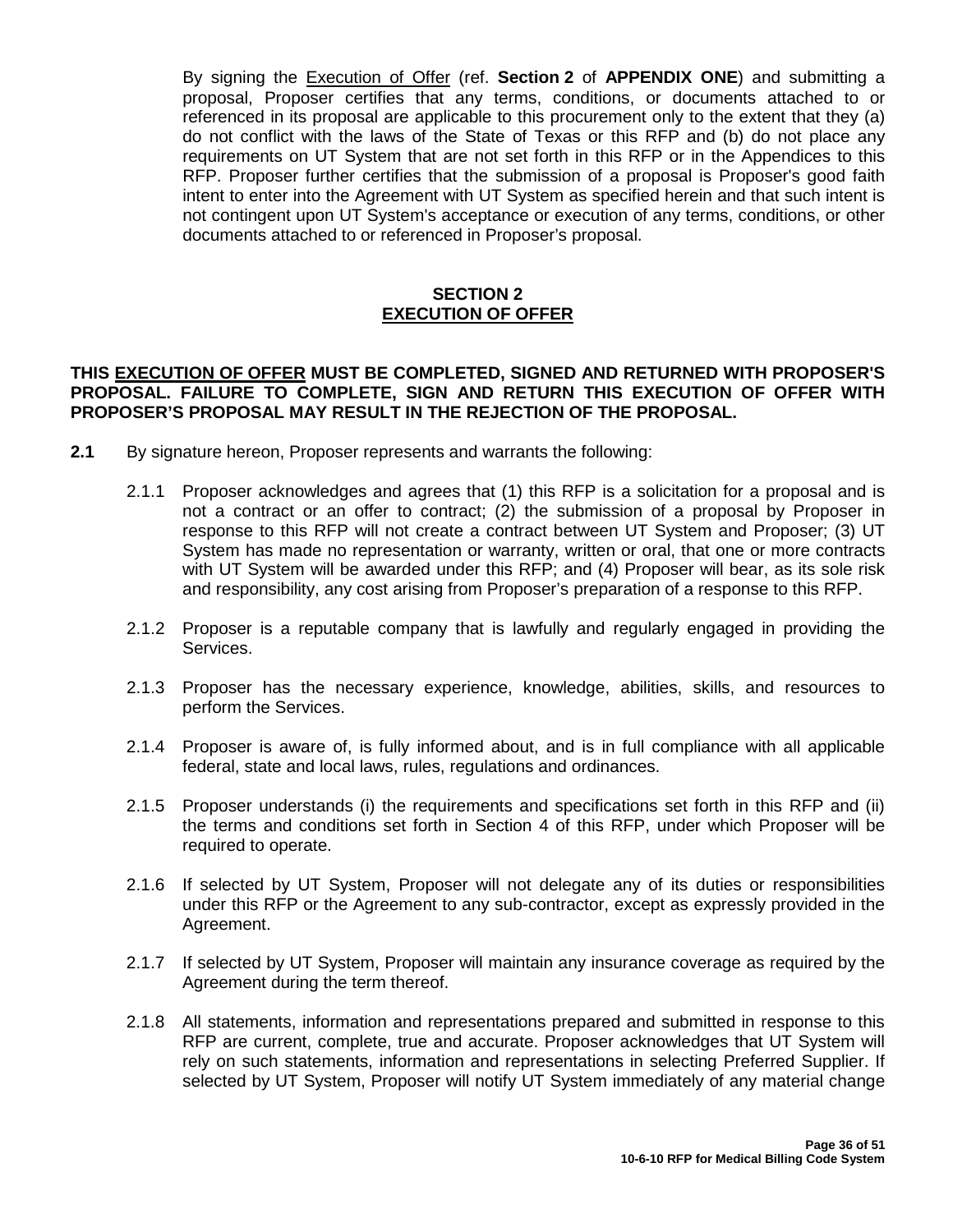in any matters with regard to which Proposer has made a statement or representation or provided information.

- 2.1.9 PROPOSER WILL DEFEND WITH COUNSEL APPROVED BY UT SYSTEM, INDEMNIFY, AND HOLD HARMLESS UT SYSTEM, THE STATE OF TEXAS, AND ALL OF THEIR REGENTS, OFFICERS, AGENTS AND EMPLOYEES, FROM AND AGAINST ALL ACTIONS, SUITS, DEMANDS, COSTS, DAMAGES, LIABILITIES AND OTHER CLAIMS OF ANY NATURE, KIND OR DESCRIPTION, INCLUDING REASONABLE ATTORNEYS' FEES INCURRED IN INVESTIGATING, DEFENDING OR SETTLING ANY OF THE FOREGOING, ARISING OUT OF, CONNECTED WITH, OR RESULTING FROM ANY NEGLIGENT ACTS OR OMISSIONS OR WILLFUL MISCONDUCT OF PROPOSER OR ANY AGENT, EMPLOYEE, SUBCONTRACTOR, OR SUPPLIER OF PROPOSER IN THE EXECUTION OR PERFORMANCE OF ANY CONTRACT OR AGREEMENT RESULTING FROM THIS RFP.
- 2.1.10 Pursuant to Sections 2107.008 and 2252.903, *Government Code*, any payments owing to Proposer under any contract or agreement resulting from this RFP may be applied directly to any debt or delinquency that Proposer owes the State of Texas or any agency of the State of Texas regardless of when it arises, until such debt or delinquency is paid in full.
- **2.2** By signature hereon, Proposer offers and agrees to furnish the Services to UT System and comply with all terms, conditions, requirements and specifications set forth in this RFP.
- **2.3** By signature hereon, Proposer affirms that it has not given or offered to give, nor does Proposer intend to give at any time hereafter, any economic opportunity, future employment, gift, loan, gratuity, special discount, trip, favor or service to a public servant in connection with its submitted proposal. Failure to sign this Execution of Offer, or signing with a false statement, may void the submitted proposal or any resulting contracts, and Proposer may be removed from all proposal lists at UT System.
- **2.4** By signature hereon, Proposer certifies that it is not currently delinquent in the payment of any taxes due under Chapter 171, *Tax Code*, or that Proposer is exempt from the payment of those taxes, or that Proposer is an out-of-state taxable entity that is not subject to those taxes, whichever is applicable. A false certification will be deemed a material breach of any resulting contract or agreement and, at UT System's option, may result in termination of any resulting contract or agreement.
- **2.5** By signature hereon, Proposer hereby certifies that neither Proposer nor any firm, corporation, partnership or institution represented by Proposer, or anyone acting for such firm, corporation or institution, has violated the antitrust laws of the State of Texas, codified in Section 15.01, et seq., *Business and Commerce Code*, or the Federal antitrust laws, nor communicated directly or indirectly the proposal made to any competitor or any other person engaged in such line of business.
- **2.6** By signature hereon, Proposer certifies that the individual signing this document and the documents made a part of this RFP, is authorized to sign such documents on behalf of Proposer and to bind Proposer under any agreements and other contractual arrangements that may result from the submission of Proposer's proposal.
- **2.7** By signature hereon, Proposer certifies as follows:

"Under Section 231.006, *Family Code,* relating to child support, Proposer certifies that the individual or business entity named in Proposer's proposal is not ineligible to receive the specified contract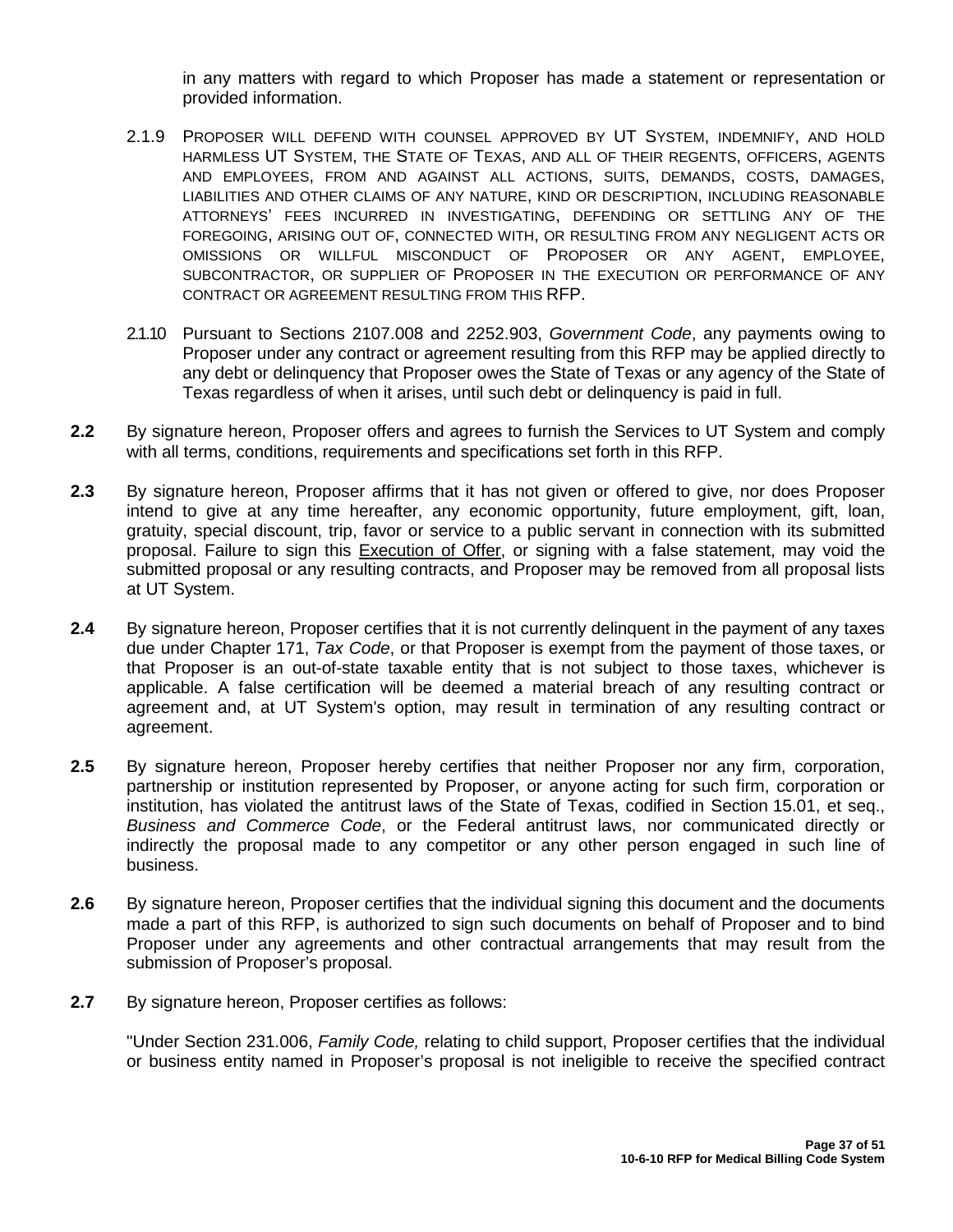award and acknowledges that any agreements or other contractual arrangements resulting from this RFP may be terminated if this certification is inaccurate."

- **2.8** By signature hereon, Proposer certifies that (i) no relationship, whether by blood, marriage, business association, capital funding agreement or by any other such kinship or connection exists between the owner of any Proposer that is a sole proprietorship, the officers or directors of any Proposer that is a corporation, the partners of any Proposer that is a partnership, the joint venturers of any Proposer that is a joint venture or the members or managers of any Proposer that is a limited liability company, on one hand, and any member of the Board of Regents of the University of Texas System or an employee of any component of The University of Texas System, on the other hand, other than the relationships which have been previously disclosed to UT System in writing; (ii) Proposer has not been an employee of any component institution of The University of Texas System within the immediate twelve (12) months prior to the Submittal Deadline; and (iii) no person who, in the past four (4) years served as an executive of a state agency was involved with or has any interest in Proposer's proposal or any contract resulting from this RFP (ref. Section 669.003, *Government Code*). All disclosures by Proposer in connection with this certification will be subject to administrative review and approval before UT System enters into a contract or agreement with Proposer.
- **2.9** By signature hereon, Proposer certifies that in accordance with Section 2155.004, *Government Code*, no compensation has been received for its participation in the preparation of the requirements or specifications for this RFP. In addition, Proposer certifies that an award of a contract to Proposer will not violate Section 2155.006, *Government Code*, prohibiting UT System from entering into a contract that involves financial participation by a person who, during the previous five years, has been convicted of violating federal law or assessed a penalty in a federal civil or administrative enforcement action in connection with a contract awarded by the federal government for relief, recovery, or reconstruction efforts as a result of Hurricane Rita, Hurricane Katrina, or any other disaster occurring after September 24, 2005. Pursuant to Sections 2155.004 and 2155.006, *Government Code*, Proposer certifies that Proposer is not ineligible to receive the award of or payments under the Agreement and acknowledges that the Agreement may be terminated and payment withheld if these certifications are inaccurate.
- **2.10** By signature hereon, Proposer certifies its compliance with all federal laws and regulations pertaining to Equal Employment Opportunities and Affirmative Action.
- **2.11** By signature hereon, Proposer represents and warrants that all products and services offered to UT System in response to this RFP meet or exceed the safety standards established and promulgated under the Federal Occupational Safety and Health Law (Public Law 91-596) and the *Texas Hazard Communication Act*, Chapter 502, *Health and Safety Code*, and all related regulations in effect or proposed as of the date of this RFP.
- **2.12** Proposer will and has disclosed, as part of its proposal, any exceptions to the certifications stated in this Execution of Offer. All such disclosures will be subject to administrative review and approval prior to the time UT System makes an award or enters into any contract or agreement with Proposer.
- **2.13** If Proposer will sell or lease computer equipment to UT System under any agreements or other contractual arrangements that may result from the submission of Proposer's proposal then, pursuant to Section 361.965(c), *Health & Safety Code*, Proposer certifies that it is in compliance with the Manufacturer Responsibility and Consumer Convenience Computer Equipment Collection and Recovery Act set forth in Chapter 361, Subchapter Y, *Health & Safety Code* and the rules adopted by the Texas Commission on Environmental Quality under that Act as set forth in Title 30,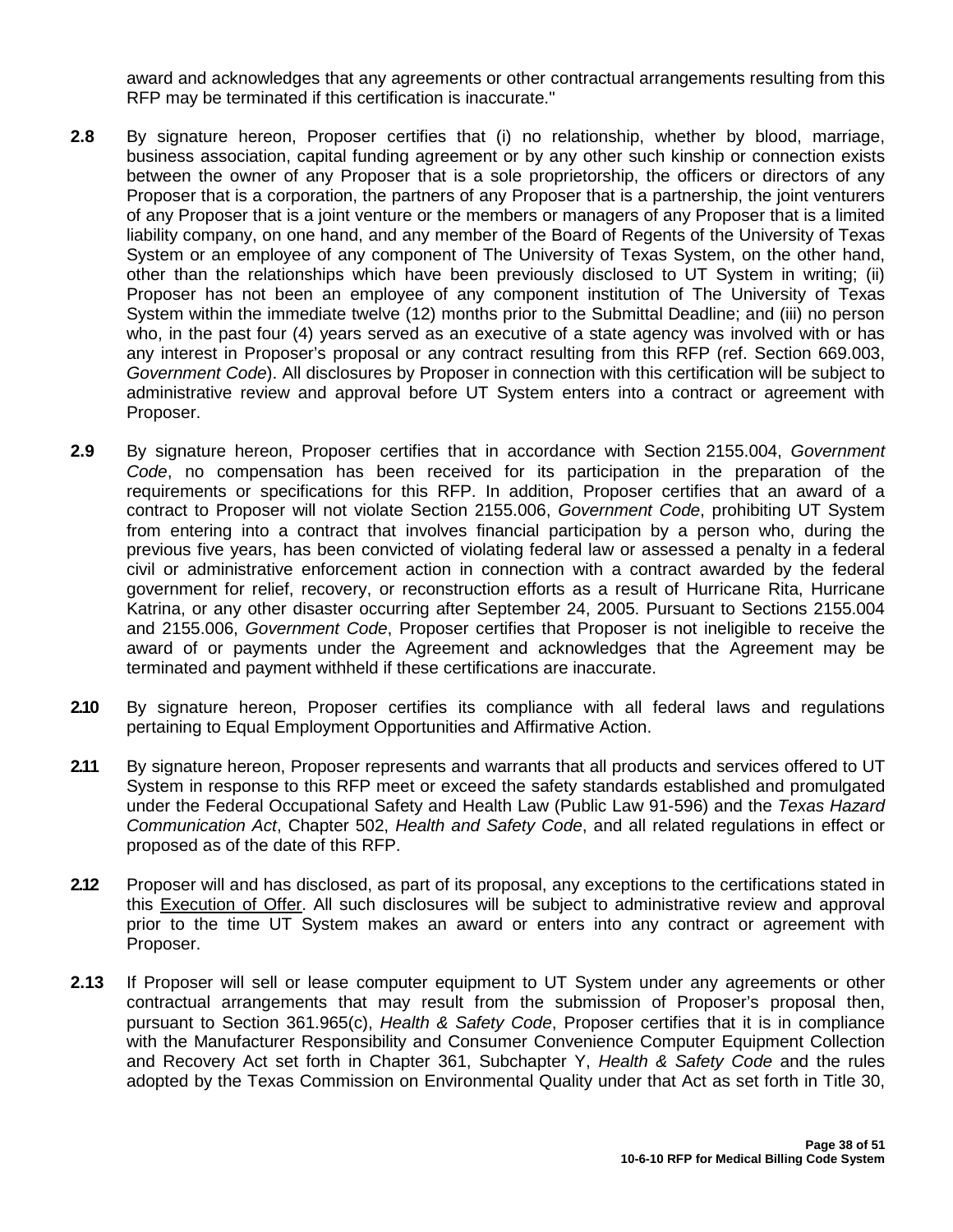Chapter 328, Subchapter I, *Texas Administrative Code*. Section 361.952(2), *Health & Safety Code* states that, for purposes of the Manufacturer Responsibility and Consumer Convenience Computer Equipment Collection and Recovery Act*,* the term "computer equipment" means a desktop or notebook computer and includes a computer monitor or other display device that does not contain a tuner.

### **2.14 Proposer should complete the following information:**

If Proposer is a Corporation, then State of Incorporation:

If Proposer is a Corporation then Proposer's Corporate Charter Number:  $\Box$ 

RFP No.: UTS/A19

**NOTICE: WITH FEW EXCEPTIONS, INDIVIDUALS ARE ENTITLED ON REQUEST TO BE INFORMED ABOUT THE INFORMATION THAT GOVERNMENTAL BODIES OF THE STATE OF TEXAS COLLECT ABOUT SUCH INDIVIDUALS. UNDER SECTIONS 552.021 AND 552.023,** *GOVERNMENT CODE***, INDIVIDUALS ARE ENTITLED TO RECEIVE AND REVIEW SUCH INFORMATION. UNDER SECTION 559.004,** *GOVERNMENT CODE***, INDIVIDUALS ARE ENTITLED TO HAVE GOVERNMENTAL BODIES OF THE STATE OF TEXAS CORRECT INFORMATION ABOUT SUCH INDIVIDUALS THAT IS INCORRECT.**

**THIS EXECUTION OF OFFER MUST BE COMPLETED, SIGNED AND RETURNED WITH PROPOSER'S PROPOSAL. FAILURE TO COMPLETE, SIGN AND RETURN THIS EXECUTION OF OFFER WITH PROPOSER'S PROPOSAL MAY RESULT IN THE REJECTION OF THE PROPOSAL.** 

### **Submitted and Certified By:**

(Proposer Institution's Name)

(Signature of Duly Authorized Representative)

(Printed Name/Title)

(Date Signed)

(Proposer's Street Address)

(City, State, Zip Code)

(Telephone Number)

(FAX Number)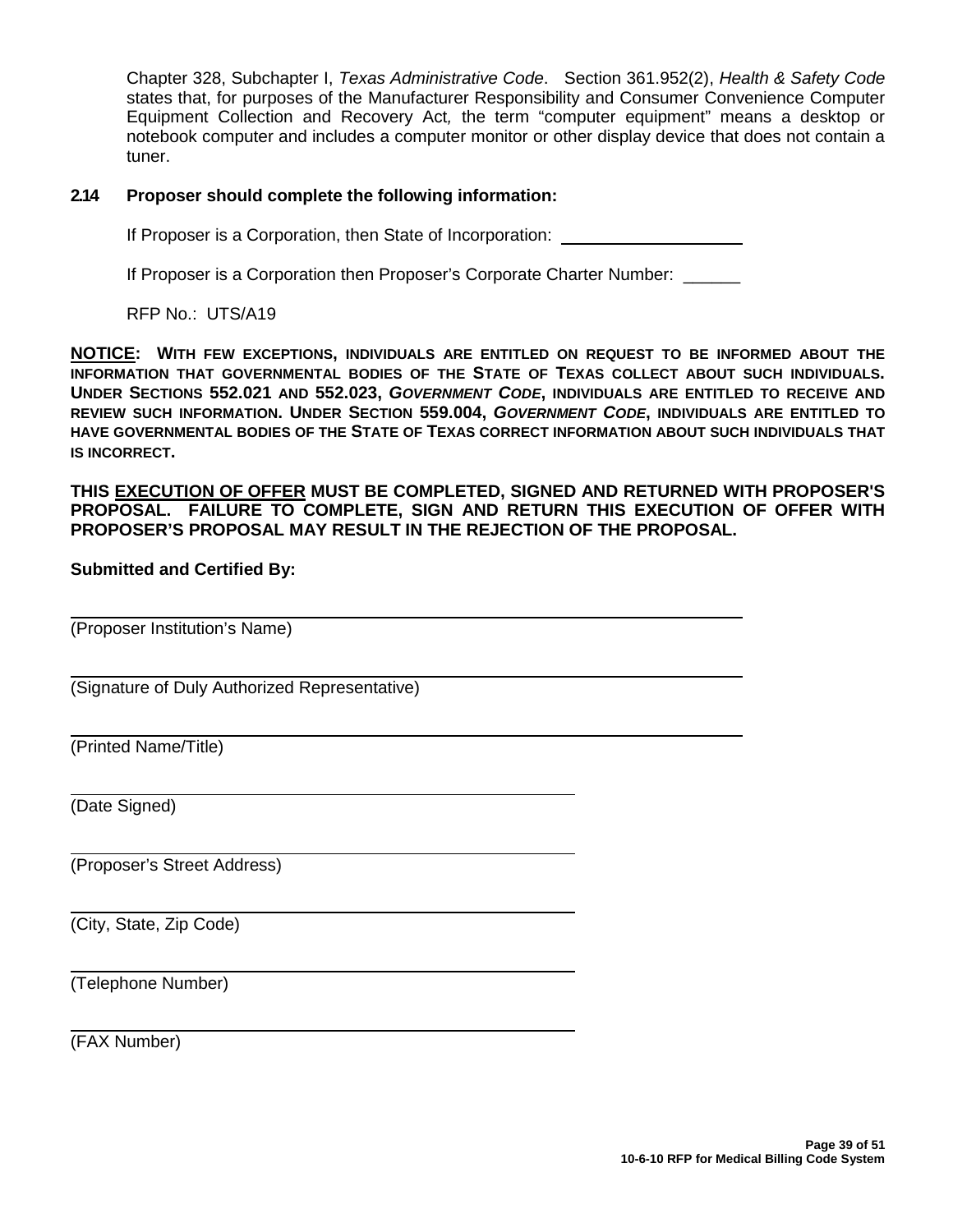# **APPENDIX TWO**

# **UT SYSTEM POLICY ON UTILIZATION OF HISTORICALLY UNDERUTILIZED BUSINESSES**

*[Note: Alliance should include the most recent edition, obtained from the UT System HUB Office, of the System's Policy on Utilization of Historically Underutilized Businesses.]*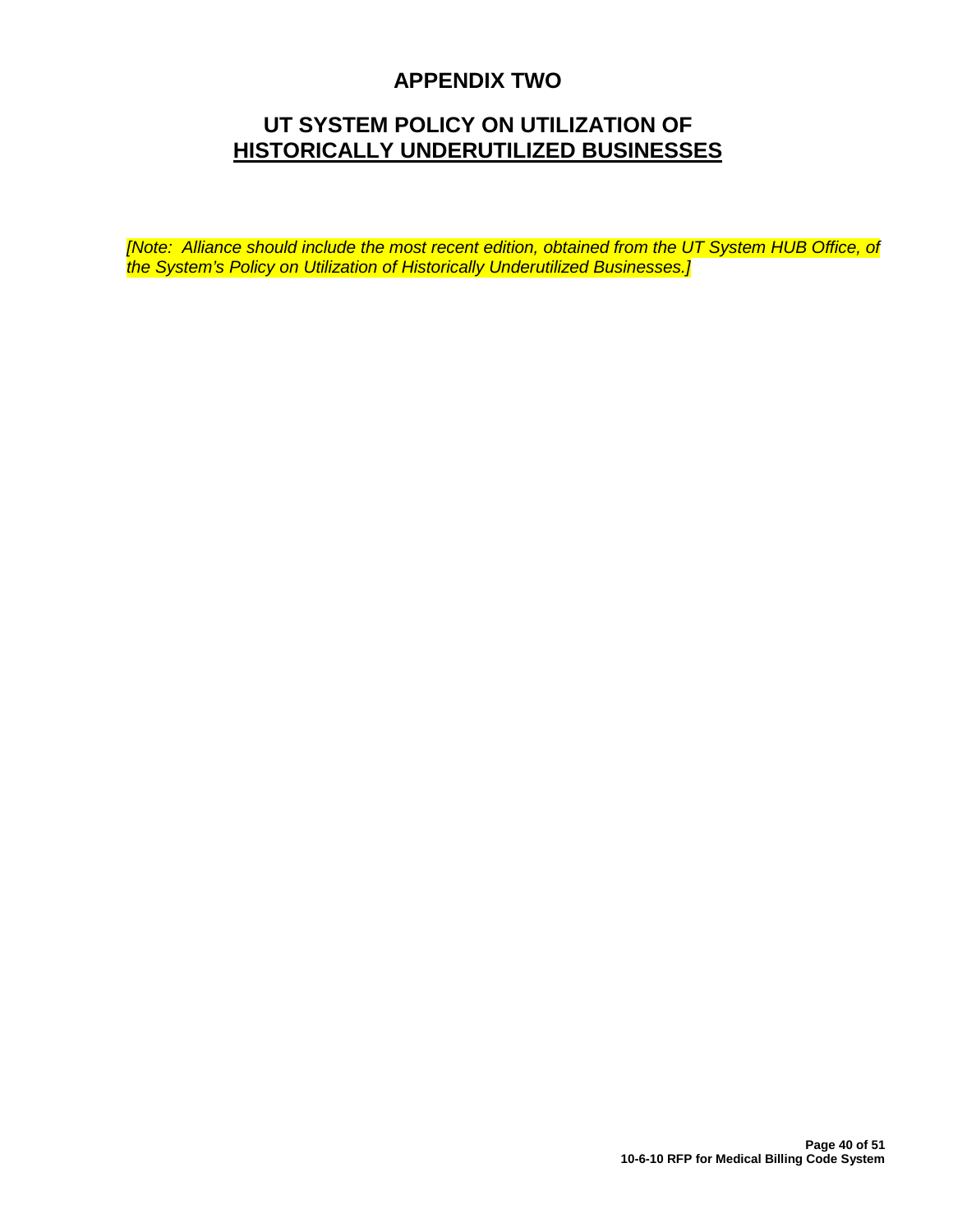# **APPENDIX THREE**

# **ACCESS BY INDIVIDUALS WITH DISABILITIES**

**Access by Individuals with Disabilities.** Preferred Supplier represents and warrants ("**EIR Accessibility Warranty**") that the electronic and information resources and all associated information, documentation, and support that it provides to UT System under the Agreement (collectively, the "**EIRs**") comply with the applicable requirements set forth in Title 1, Chapter 213, *Texas Administrative Code* and Title 1, Chapter 206, Rule §206.70, *Texas Administrative Code* (as authorized by Chapter 2054, Subchapter M, *Government Code*.) To the extent Preferred Supplier becomes aware that the EIRs, or any portion thereof, do not comply with the EIR Accessibility Warranty, then Preferred Supplier represents and warrants that it will, at no cost to UT System, either (1) perform all necessary remediation to make the EIRs satisfy the EIR Accessibility Warranty or (2) replace the EIRs with new EIRs that satisfy the EIR Accessibility Warranty. In the event that Preferred Supplier is unable to do so, then UT System may terminate the Agreement and Preferred Supplier will refund to UT System all amounts UT System has paid under the Agreement within thirty (30) days after the termination date.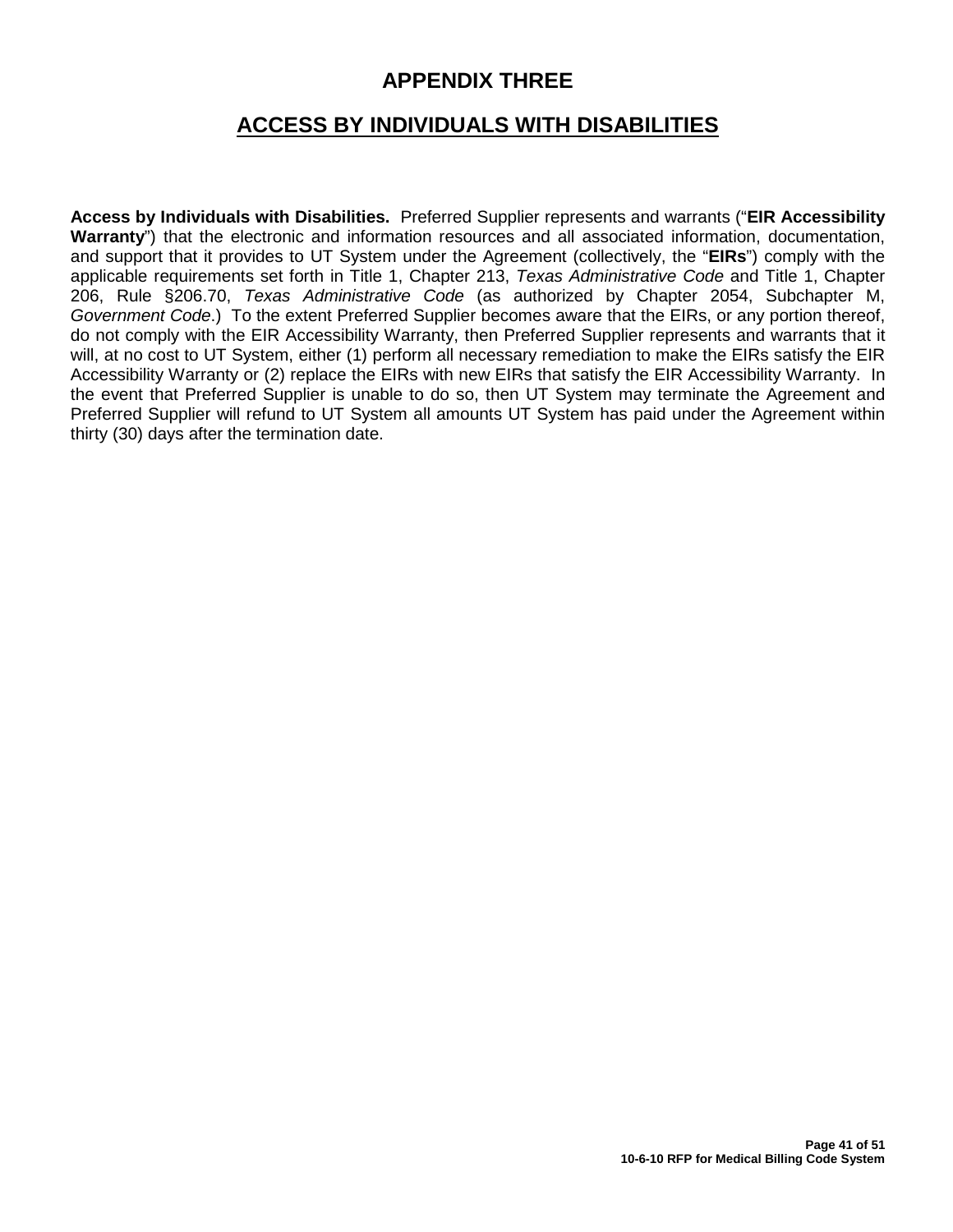# **APPENDIX FOUR**

# **ELECTRONIC AND INFORMATION RESOURCES ENVIRONMENT SPECIFICATIOINS**

The specifications, representations, warranties and agreements set forth in Proposer's responses to this **APPENDIX FOUR** will be incorporated into the Agreement.

# **Basic Specifications**

- 1. If the EIR will be hosted by University, please describe the overall environment requirements for the EIR (size the requirements to support the number of concurrent users, the number of licenses and the input/output generated by the application as requested in the application requirements).
	- A. Hardware: If Proposer will provide hardware, does the hardware have multiple hard drives utilizing a redundant RAID configuration for fault tolerance? Are redundant servers included as well?
	- B. Operating System and Version:
	- C. Web Server: Is a web server required? If so, what web application is required (Apache or IIS)? What version? Are add-ins required?
	- D. Application Server:
	- E. Database:
	- F. Other Requirements: Are any other hardware or software components required?
	- G. Assumptions: List any assumptions made as part of the identification of these environment requirements.
	- H. Storage: What are the space/storage requirements of this implementation?
	- I. Users: What is the maximum number of users this configuration will support?
	- J. Clustering: How does the EIR handle clustering over multiple servers?
	- K. Virtual Server Environment: Can the EIR be run in a virtual server environment?
- 2. If the EIR will be hosted by Proposer, describe in detail what the hosted solution includes, and address, specifically, the following issues:
	- 1. Describe the audit standards of the physical security of the facility; and
	- 2. Indicate whether Proposer is willing to allow an audit by University or its representative.
- 3. If the user and administrative interfaces for the EIR are web-based, do the interfaces support Firefox on Mac as well as Windows and Safari on the Macintosh?
- 4. If the EIR requires special client software, what are the environment requirements for that client software?
- 5. Manpower Requirements: Who will operate and maintain the EIR? Will additional University full time employees (FTEs) be required? Will special training on the EIR be required by Proposer's technical staff? What is the estimated cost of required training.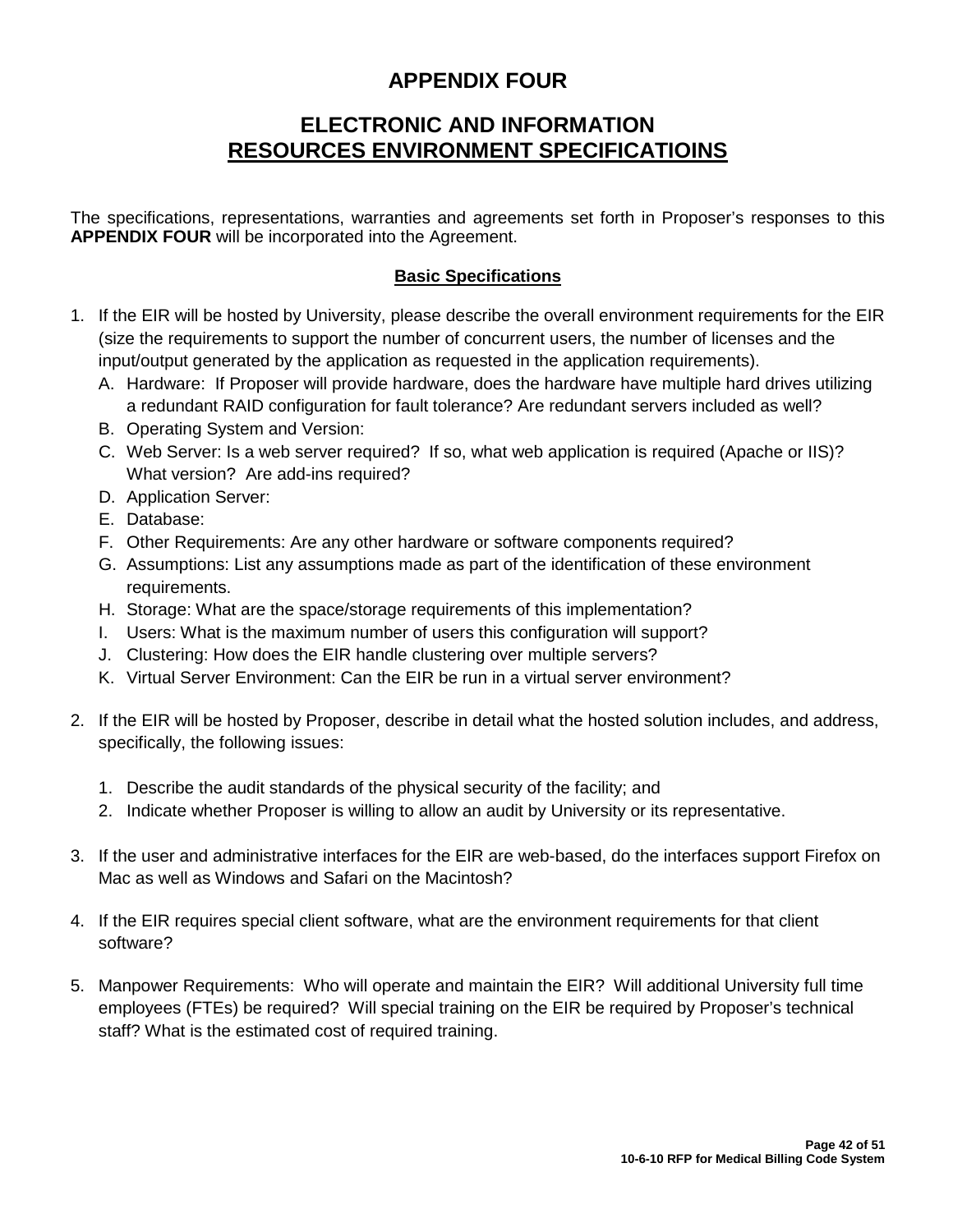6. Upgrades and Patches: Describe Proposer's strategy regarding EIR upgrades and patches for both the server and, if applicable, the client software. Included Proposer's typical release schedule, recommended processes, estimated outage and plans for next version/major upgrade.

# **Security**

- 1. Has the EIR been tested for application security vulnerabilities? For example, has the EIR been evaluated against the Open Web Application Security Project ("**OWASP**") Top 10 list that includes flaws like cross site scripting and SQL injection? If so, please provide the scan results and specify the tool used. University will not take final delivery of the EIR if University determines there are serious vulnerabilities within the EIR.
- 2. Which party, Proposer or University, will be responsible for maintaining critical EIR application security updates?
- 3. If the EIR is hosted, indicate whether Proposer's will permit University to conduct a penetration test on University's instance of the EIR.
- 4. If confidential data, including HIPAA or FERPA data, is stored in the EIR, will the data be encrypted at rest and in transmittal?

# **Integration**

- 5. Is the EIR authentication Security Assertion Markup Language ("**SAML**") compliant? Has Proposer ever implemented the EIR with Shibboleth authentication? If not, does the EIR integrate with Active Directory? Does the EIR support SSL connections to this directory service?
- 6. Does the EIR rely on Active Directory for group management and authorization or does the EIR maintain a local authorization/group database?
- 7. What logging capabilities does the EIR have? If this is a hosted EIR solution, will University have access to implement logging with University's standard logging and monitoring tools, RSA's Envision?
- 8. Does the EIR have an application programming interface ("**API**") that enables us to incorporate it with other applications run by the University? If so, is the API .Net based? Web Services-based? Other?
- 9. Will University have access to the EIR source code? If so, will the EIR license permit University to make modifications to the source code? Will University's modifications be protected in future upgrades?
- 10. Will Proposer place the EIR source code in escrow with an escrow agent so that if Proposer is no longer in business or Proposer has discontinued support, the EIR source code will be available to University?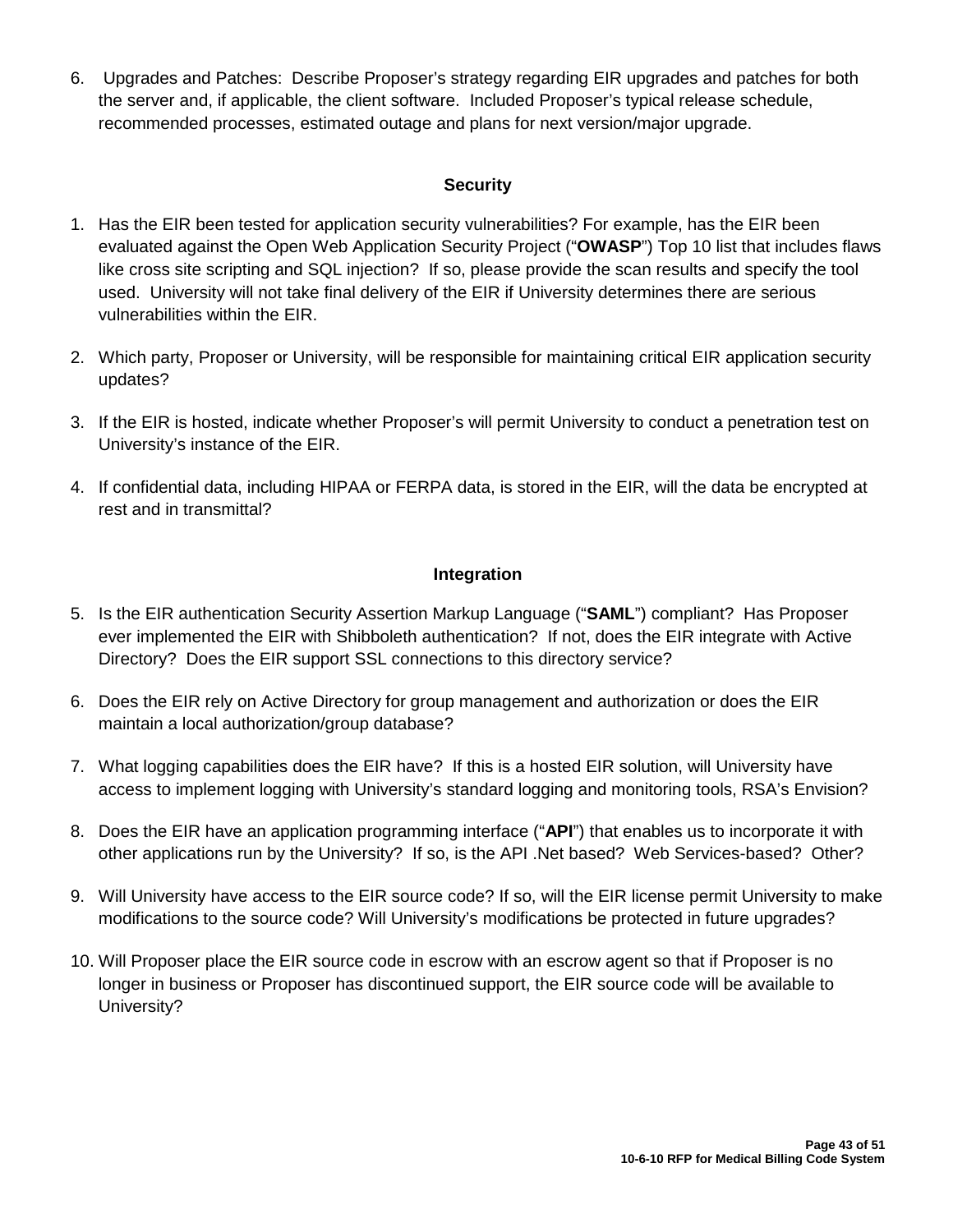# **Accessibility Information**

11. Please complete the Voluntary Product Accessibility Template ("**VPAT**") found at <http://www.itic.org/index.php?submenu=resources&src=gendocs&ref=vpat&category=resources> and submit the VPAT with Proposer's proposal.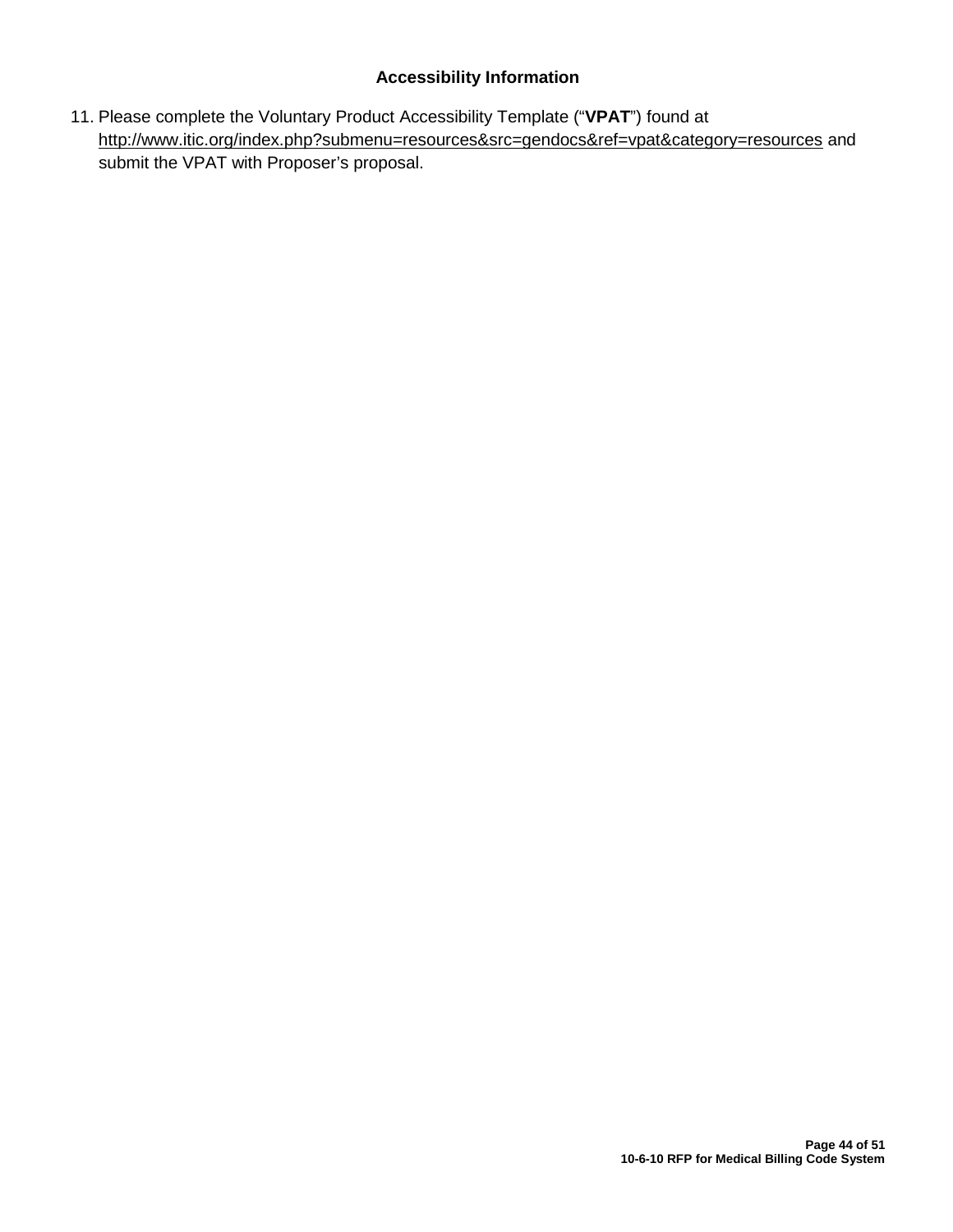# **APPENDIX FIVE**

# **RIDERS TO BE ATTACHED TO AGREEMENT AWARDED TO PREFERRED SUPPLIER**

The following Riders would be attached to the PSA:

| Rider 100 | Scope of Work (to be developed from Section 5 of this RFP) |
|-----------|------------------------------------------------------------|
|-----------|------------------------------------------------------------|

- **Rider 200** Pricing Schedule (ref. **Section 6.1** and **Attachment A** of this RFP)
- **Rider 300** Institutional Participation Agreement (**Appendix FIVE-300**)
- **Rider 400** Sample Supplier Relationship Management (**Appendix FIVE-400**)
- **Rider 500** HUB Subcontracting Plan (ref. **Section 2.5** of this RFP)
- **Rider 600** Warranties (to contain the standard, express warranties applicable to the Services)
- **Rider 700** Affirmative Action Compliance Program (ref. **Section 4.45** of this RFP)
- **Rider 800** Sample HIPAA Business Associate Agreement (to be developed; ref. **Section 4.29** of this RFP)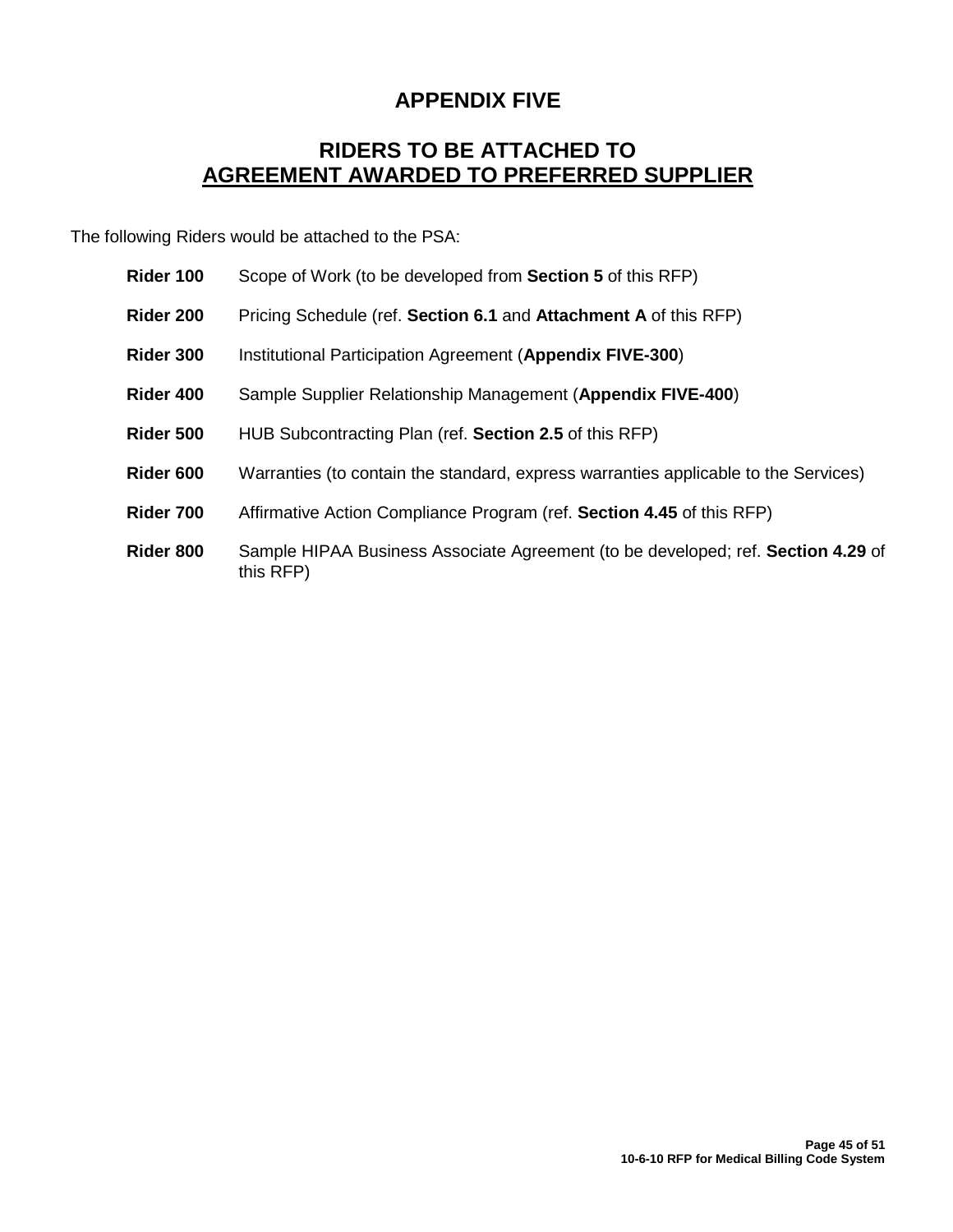# **APPENDIX FIVE-300**

# **INSTITUTIONAL PARTICIPATION AGREEMENT**

By entering into this Institutional Participation Agreement ("**Institutional Participation Agreement**"), the undersigned UT System Institution ("**Institutional Participant**") agrees to the terms and conditions set forth in the Preferred Supplier Agreement for between The University of Texas System and \_\_\_\_\_\_\_\_\_\_\_\_\_\_\_\_\_\_\_\_\_\_\_\_\_\_\_\_\_\_\_\_\_\_\_\_\_\_\_\_\_\_\_, Agreement Number UTSSCA\_\_\_\_\_ dated effective **Example 2011** (the "**Preferred Supplier Agreement**"). All of the terms and conditions of the Preferred Supplier Agreement are incorporated into this Institutional Participation Agreement for all purposes. Unless otherwise specified in this Institutional Participation Agreement, all defined terms used in this Institutional Participation Agreement have the same meaning as assigned to those terms in the Preferred Supplier Agreement.

By entering into this Institutional Participation Agreement, the Institutional Participant is authorized to take full advantage of all of the benefits and provisions set forth in the Preferred Supplier Agreement including, but not limited to, the benefits listed below, which are specified in detail in the Preferred Supplier Agreement:

#### Preferred Supplier Agreement Benefits:

- tbd
- •

#### Institutional Participant's Responsibilities

To the extent authorized by all Applicable Laws, Institutional Participant agrees to use commercially reasonable efforts to perform the following responsibilities:

- Identify Preferred Supplier as the preferred supplier for the Services
- Notify the offices at Institutional Participant of the benefits to Institutional Participant and the UT System of those offices' procurement of the Services from Preferred Supplier under the Preferred Supplier Agreement.
- Load entries for the Preferred Supplier's Services available for purchase by Institutional Participant under the Preferred Supplier Agreement into any e-procurement, ERP, or local ordering systems used by Institutional Participant to facilitate ordering of the Services.
- Permit Preferred Supplier, at its sole cost, to create and distribute promotional materials to Institutional Participant offices identifying the Preferred Supplier Agreement and the Services available under that Agreement, provided that such promotional materials must be in compliance with all Applicable Laws, Rules, and Regulations and be reviewed and approved in advance by Institutional Participant.
- Identify this Institutional Participant Agreement and its value to end users.
- Organize and promote the Preferred Supplier Agreement with on-campus product shows and promotional events.
- Conduct business reviews to evaluate reports, metrics, and commitments.
- Facilitate resolution of Institutional Participant and Preferred Supplier conflicts.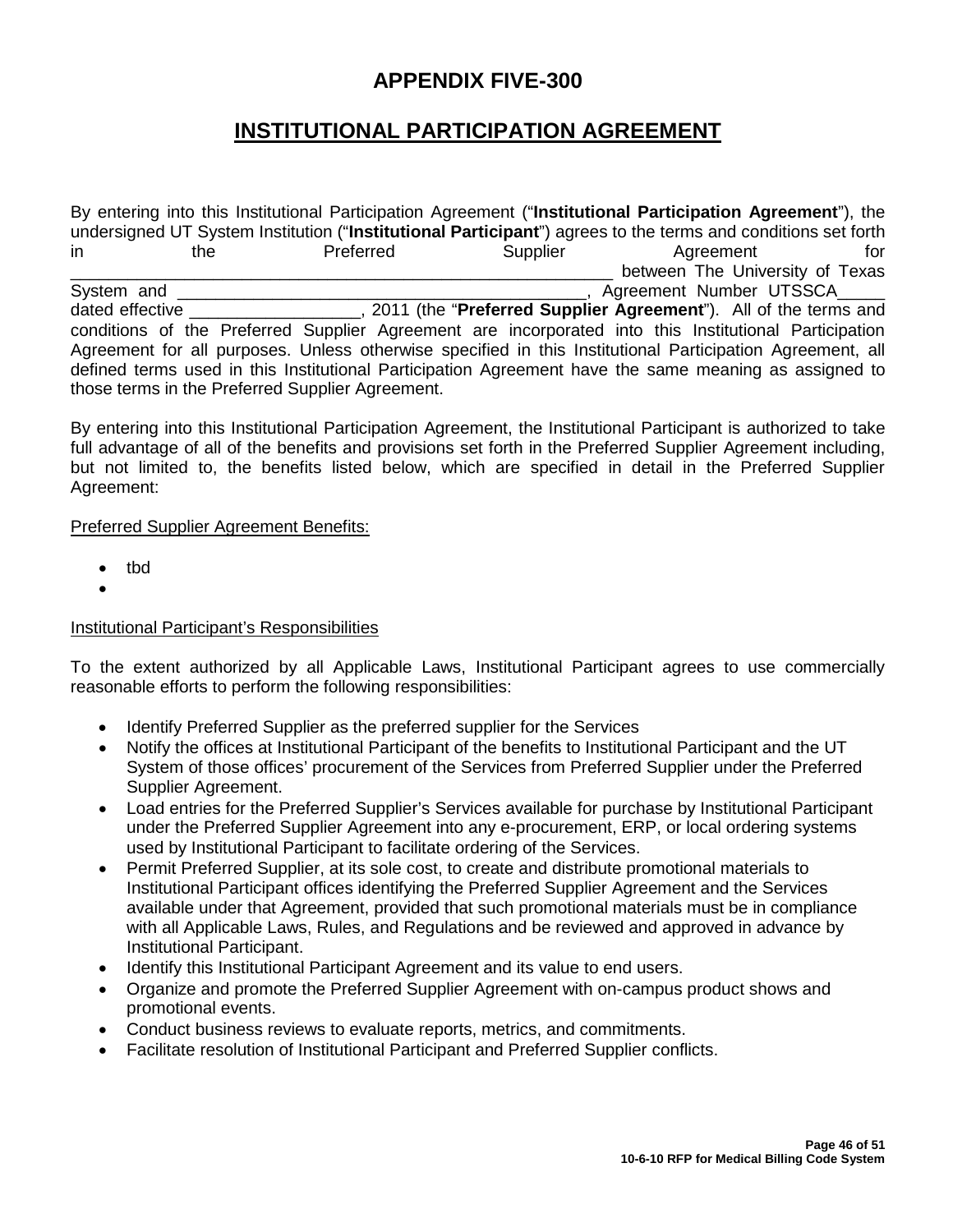The Institutional Participant's notice address and contact information is:

| The University of Texas at <b>with the University of Texas at</b>                                                                                                                                                              |
|--------------------------------------------------------------------------------------------------------------------------------------------------------------------------------------------------------------------------------|
|                                                                                                                                                                                                                                |
| Fax: Figure 1999 and the contract of the contract of the contract of the contract of the contract of the contract of the contract of the contract of the contract of the contract of the contract of the contract of the contr |
| Email: Email: The Contract of the Contract of the Contract of the Contract of the Contract of the Contract of the Contract of the Contract of the Contract of the Contract of the Contract of the Contract of the Contract of  |
| Attention: <u>__________________</u>                                                                                                                                                                                           |

The Institutional Participant designates the following contacts who will be responsible for facilitating this Institutional Participation Agreement:

### **INSTITUTIONAL PARTICIPANT: Primary Contact:**

| Name:      |  |
|------------|--|
| Title:     |  |
| Telephone: |  |
| Fax:       |  |
| Email:     |  |

### **INSTITUTIONAL PARTICIPANT: HUB Contact:**

| Name:              |  |
|--------------------|--|
| Title:             |  |
| Telephone: _______ |  |
| Fax:               |  |
| Email:             |  |

The Institutional Participant designates the following contact who will be responsible for facilitating this Institutional Participation Agreement:

# **PREFERRED SUPPLIER Primary Contact:**

| Name:                     |  | the contract of the contract of the contract of the contract of the contract of |  |
|---------------------------|--|---------------------------------------------------------------------------------|--|
| Title: __________________ |  |                                                                                 |  |
|                           |  |                                                                                 |  |
| Fax: ___________________  |  |                                                                                 |  |
| Email:                    |  |                                                                                 |  |
|                           |  |                                                                                 |  |

The University of Texas

**Institutional Participant agrees to the terms of this Institutional Participation Agreement:**

**Upon activation of this Institutional Participation Agreement, Institutional Participant's Primary Contact will receive notification of activation via email. Please return signed completed form to \_\_\_\_\_\_\_\_\_\_\_\_\_\_\_\_\_\_\_\_\_\_\_\_\_\_, at \_\_\_\_\_\_\_\_\_\_\_\_\_\_\_\_\_\_\_\_\_@mdanderson.org**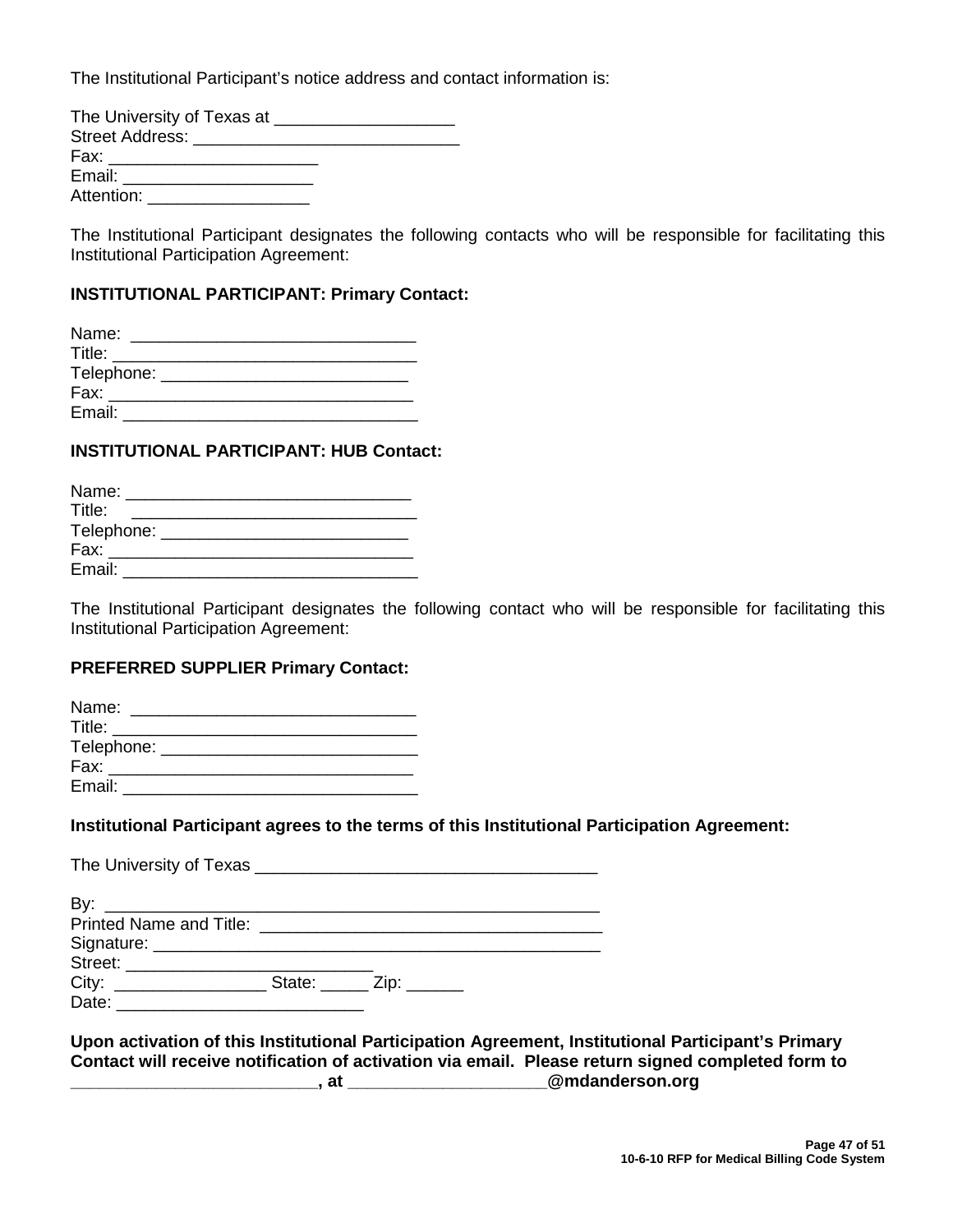# **APPENDIX FIVE-400**

# **SUPPLIER RELATIONSHIP MANAGEMENT**

### **Supplier Relationship Management ("SRM") Program Requirements**

Quarterly Business Reviews ("**QBRs**") of Preferred Supplier's performance under this Agreement will be conducted by the UT System Administrator on behalf of UT System beginning six (6) months after the Effective Date of this Agreement and then every three (3) months thereafter. Institutional Participants may elect to establish a local level supplier relationship management program by a separate mutual agreement with Preferred Supplier.

#### **Quarterly Business Reviews**

Prior to each QBR, Preferred Supplier's performance will be evaluated by UT System and, at UT System's request, one or more Institutional Participants, based on the five (5) Key Performance Indicators ("**KPIs**") listed below. Preferred Supplier will be rated by UT System and the Institutional Participants on its performance under each of these KPIs. UT System and the Institutional Participants will also determine an overall rating for Preferred Supplier's performance during that quarter. The results of such ratings will be subsequently set forth in percentage scores for Preferred Supplier's performance that will be reported out in a scorecard that UT System and the Institutional Participants provide to Preferred Supplier during the QBR.

- **a. Account Management**
- **b. Price Compliance**
- **c. Service & Support**
- **d. Customer Satisfaction**
- **e. tbd**

After the initial implementation period of six (6) months starting on the Effective Date, Preferred Supplier must obtain a minimum score from UT System and the Institutional Participants of 90% or better on each KPI and on the overall rating for each quarter during the remaining term of this Agreement. The scorecard will be reviewed by Preferred Supplier, UT System and the Institutional Participants during each QBR.

#### **Corrective Action Plan**

UT System will notify Preferred Supplier during a QBR if Preferred Supplier receives a score of less than 90% during the previous quarter for (1) any KPI or (2) its overall score. Within fifteen (15) calendar days after receipt of such notice, Preferred Supplier will provide UT System with a written corrective action plan ("**CAP**") acceptable to UT System to address such unacceptable scores. At a minimum, the CAP will address Preferred Supplier's performance issues resulting in unacceptable score(s) and contain a root cause analysis of the problems causing such performance issue, proposed solutions to those problems, proposed process modifications to prevent reoccurrence of such problems, a time frame for Preferred Supplier's implementation of the proposed solutions and process modifications, and the person(s) who will be responsible for Preferred Supplier's implementation of the CAP. The CAP will be presented to the UT System Administrator for concurrence prior to implementation. Concurrence with the CAP by the UT System Administrator will not be unreasonably withheld or delayed. Concurrence with the CAP will not constitute a waiver by UT System of its right to exercise all remedies available under this Agreement or Applicable Law.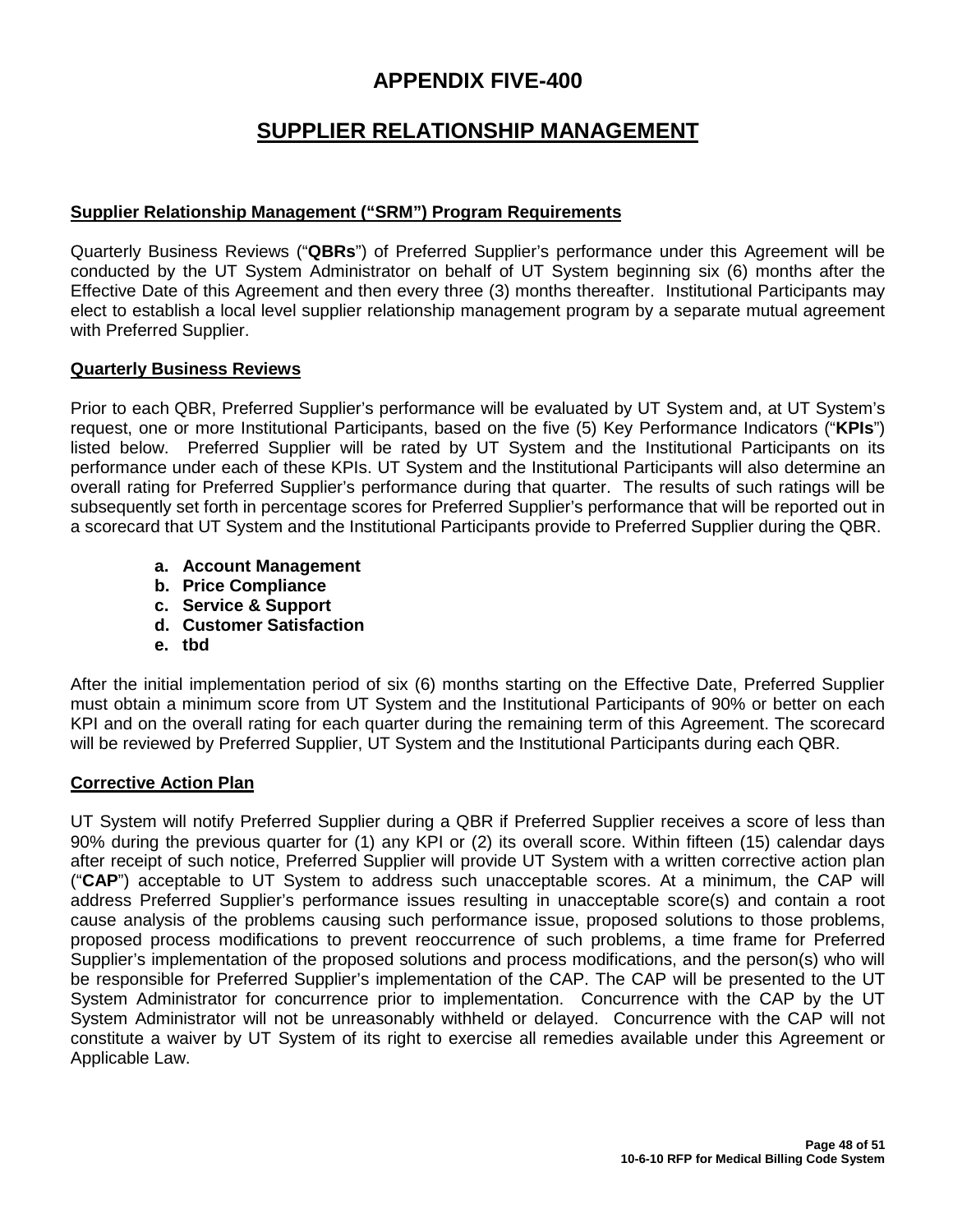### **Corrective Action and Remedies**

If Preferred Supplier's implementation of the CAP does not result in a minimum score on each KPI of 90% or better and an overall score of 90% or better, during each subsequent calendar quarter, UT System may:

- revisit and/or re-solicit the marketplace for the Services, or
- exercise other remedies available under this Agreement or Applicable Law

#### **Performance Review Reporting and Metrics**

Preferred Supplier will prepare and deliver the following reports to UT System and the Institutional Participants for review at each QBR. Customer Satisfaction Reports and Metrics below will be prepared and provided by UT System at each QBR.

#### **Reports and Metrics**

| <b>ACCOUNT MANAGEMENT REPORTS &amp; METRICS</b>                                                                     |  |  |  |
|---------------------------------------------------------------------------------------------------------------------|--|--|--|
| Year-to-date and period-over-period spend.                                                                          |  |  |  |
| Spend versus previous quarter and year.                                                                             |  |  |  |
| Price rationalization activities and impact on savings and value-add.                                               |  |  |  |
| Number/Percentage of items incorrectly shipped. Not to exceed 1%.                                                   |  |  |  |
| <b>PRICE COMPLIANCE REPORTS &amp; METRICS</b>                                                                       |  |  |  |
| Number/Percentage of invoice price discrepancies: Not to exceed 2%                                                  |  |  |  |
| Non-Standard items with invoice price discrepancies: Not to exceed 5%                                               |  |  |  |
| <b>ORDERING AND DELIVERY PERFORMANCE REPORTS &amp; METRICS</b>                                                      |  |  |  |
| Number of return orders                                                                                             |  |  |  |
| Average ship days                                                                                                   |  |  |  |
| Fill rate percentage - 98% for catalog Products                                                                     |  |  |  |
| Report on back-ordered line detail                                                                                  |  |  |  |
| <b>SERVICE AND SUPPORT REPORTS &amp; METRICS</b>                                                                    |  |  |  |
| Number of days account managers accessible for Institutional Participants.                                          |  |  |  |
| Response time to respond to technical support calls placed by Institutional Participants:<br>Not to exceed 24 hours |  |  |  |
| Any new IT or technology enhancements will be offered to Institutional Participants as a                            |  |  |  |
| priority customers: 100% of information will be disseminated to priority customers                                  |  |  |  |
| Order discrepancy resolution rate and response time. Not to exceed 48 hours                                         |  |  |  |
| <b>CUSTOMER SATISFACTION REPORTS &amp; METRICS</b>                                                                  |  |  |  |
| Semi-Annual survey of end users                                                                                     |  |  |  |
| Overall customer service rating of "satisfactory" greater than 90%                                                  |  |  |  |

All reports may be modified by Institutional Participants within Preferred Supplier's reasonable capabilities to meet local requirements and service levels. Metrics may be revised upon mutual agreement between Preferred Supplier and UT System.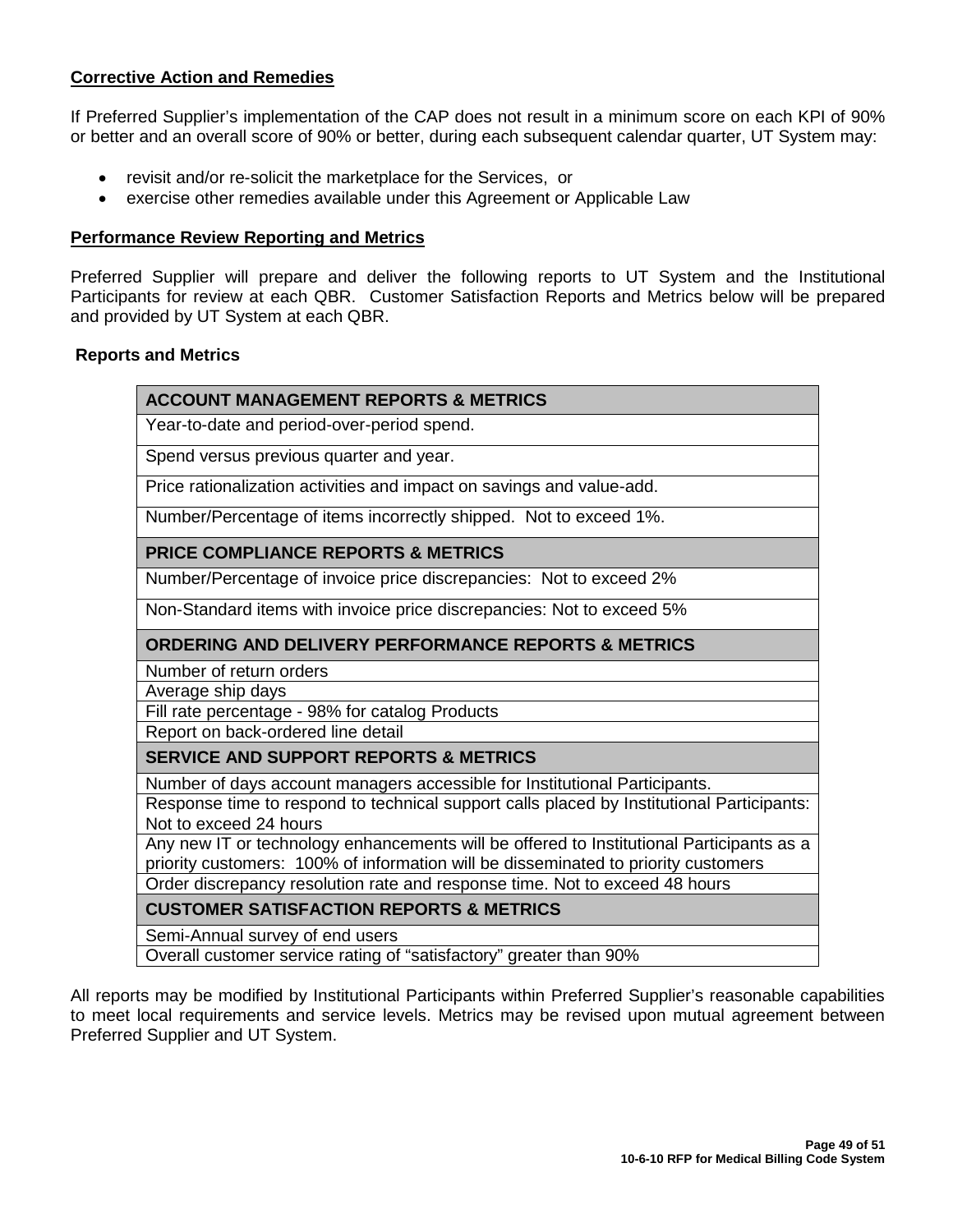# **APPENDIX FIVE-800**

# **SAMPLE HIPAA BUSINESS ASSOCIATE AGREEMENT**

*[Each Institutional Participant will have its own form of Business Associate Agreement. The PSA may include a sample Business Associate Agreement, with the understanding that Proposer would execute an appropriate agreement as proposed by each of the respective Institutional Participants.]*